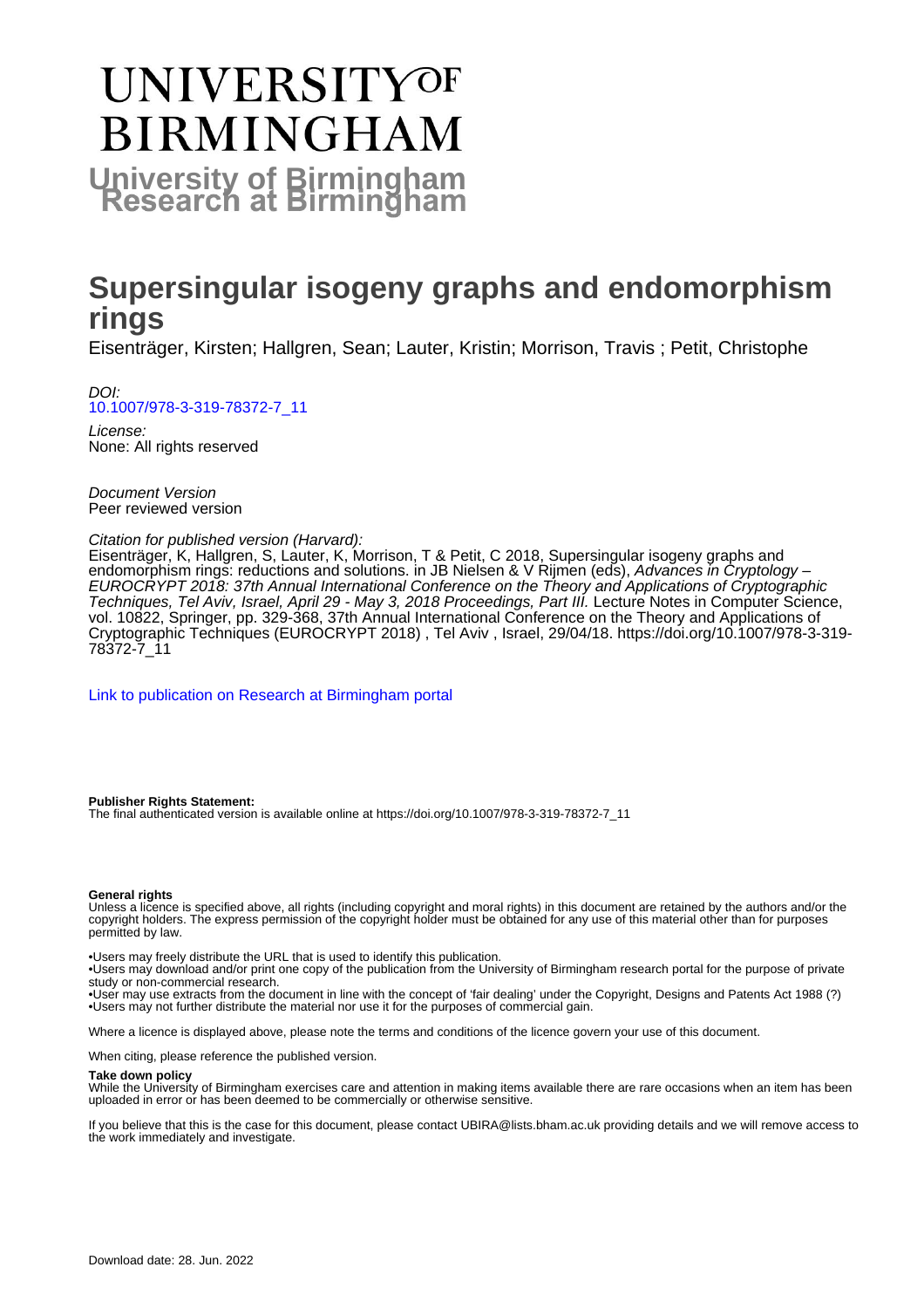# Supersingular isogeny graphs and endomorphism rings: reductions and solutions<sup>\*</sup>

Kirsten Eisenträger<sup>1\*\*</sup>, Sean Hallgren<sup>2\*\*\*</sup>, Kristin Lauter<sup>3</sup>, Travis Morrison<sup>1†</sup>, and Christophe Petit<sup>4</sup>

> <sup>1</sup> The Pennsylvania State University Department of Mathematics <sup>2</sup> The Pennsylvania State University Department of Computer Science and Engineering <sup>3</sup> Microsoft Research <sup>4</sup> University of Birmingham

Abstract. In this paper, we study several related computational problems for supersingular elliptic curves, their isogeny graphs, and their endomorphism rings. We prove reductions between the problem of path finding in the  $\ell$ -isogeny graph, computing maximal orders isomorphic to the endomorphism ring of a supersingular elliptic curve, and computing the endomorphism ring itself. We also give constructive versions of Deuring's correspondence, which associates to a maximal order in a certain quaternion algebra an isomorphism class of supersingular elliptic curves. The reductions are based on heuristics regarding the distribution of norms of elements in quaternion algebras.

We show that conjugacy classes of maximal orders have a representative of polynomial size, and we define a way to represent endomorphism ring generators in a way that allows for efficient evaluation at points on the curve. We relate these problems to the security of the Charles-Goren-Lauter hash function. We provide a collision attack for special but natural parameters of the hash function and prove that for general parameters its preimage and collision resistance are also equivalent to the endomorphism ring computation problem.

### 1 Introduction

The recent search for new "post-quantum" cryptographic primitives and the ongoing international PQC competition sponsored by NIST has motivated a

<sup>?</sup> This paper is the result of a merge of [EHM17] and [PL17].

<sup>\*\*</sup> The first author was partially supported by National Science Foundation awards DMS-1056703 and CNS-1617802, and by the National Security Agency (NSA) under Army Research Office (ARO) contract number W911NF-12-1-0541.

<sup>\*\*\*</sup> The second author was partially supported by National Science Foundation awards CNS-1617802 and CCF-1618287, and by the National Security Agency (NSA) under Army Research Office (ARO) contract number W911NF-12-1-0541.

<sup>†</sup> The fourth author was partially supported by National Science Foundation grants DMS-1056703 and CNS-1617802.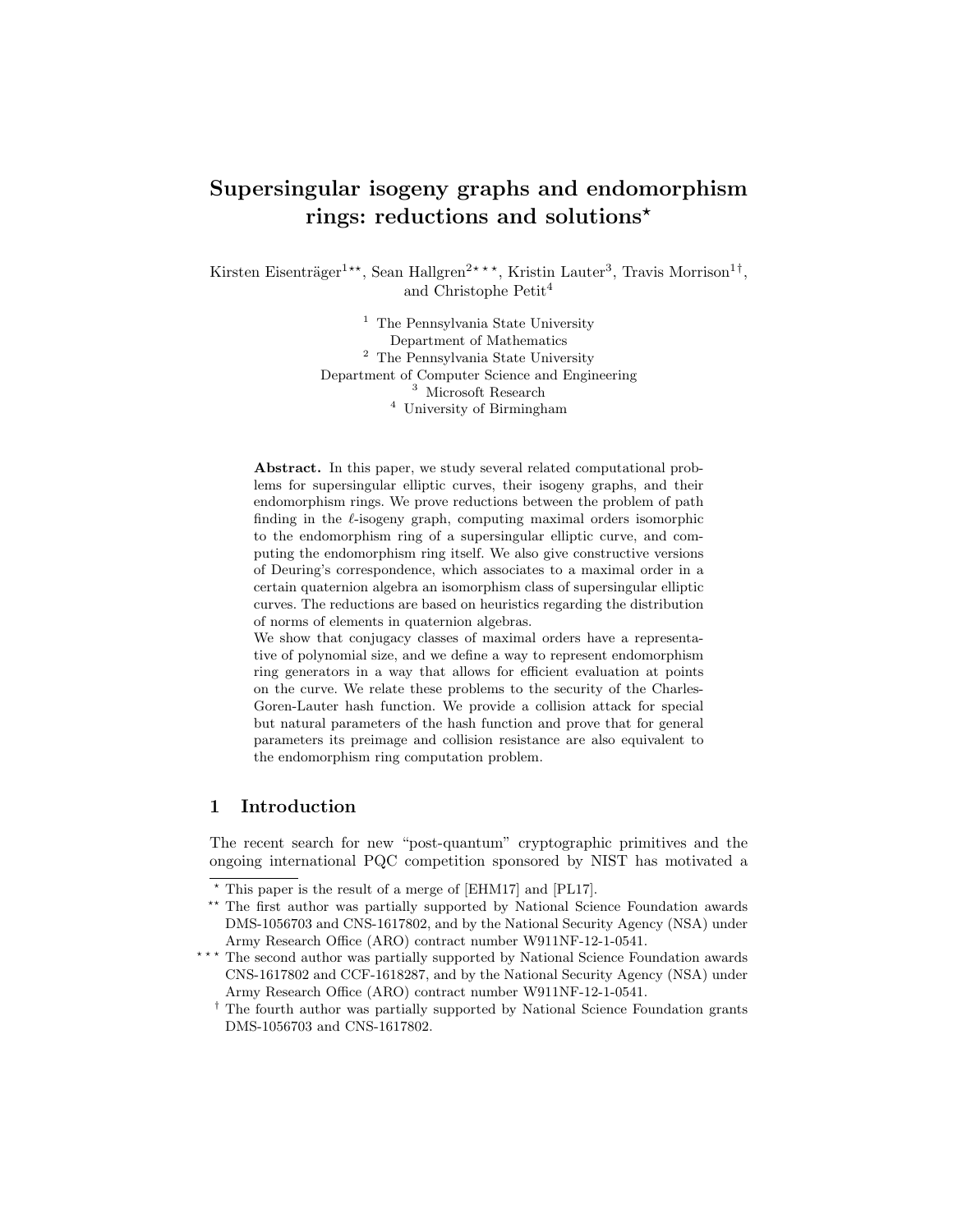new era of research in the mathematics of cryptography. Ideas for cryptographic primitives based on hard mathematical problems are being actively proposed and examined. This paper focuses on supersingular isogeny-based cryptography, and in particular on the hardness of computing endomorphism rings of supersingular elliptic curves and its possible applications in cryptography.

In 2006, Charles, Goren, and Lauter [CGL06,CGL09] introduced the hardness of finding paths in Supersingular Isogeny Graphs into cryptography and used it for constructing cryptographic hash functions. In the CGL hash function, preimage resistance relies on the hardness of computing certain  $\ell$ -power isogenies (for  $\ell$  a small prime) between supersingular elliptic curves. Since then, this problem and related hard problems have been used as the basis for key exchange protocols [JDF11], signature schemes  $[*YAJ*+17,*GP*ST7]$ , and public key encryption [DFJP14]. There is also a submission  $[ACC^+17]$  to the PQC standardization competition based on supersingular isogeny problems. While polynomialtime quantum algorithms are known for attacking widely deployed public key cryptosystems such as RSA and Elliptic Curve Cryptography (ECC), there are currently no known subexponential quantum attacks against these supersingular isogeny graph-based schemes.

In the supersingular case three problems have emerged as potential computational hardness assumptions related to the above systems. The first is computing isogenies between supersingular elliptic curves, the second one is computing the endomorphism ring of a supersingular elliptic curve, and the third is to compute a maximal order isomorphic to the endomorphism ring of a supersingular elliptic curve. In order to develop confidence that these new systems are secure against quantum computers, it is important to understand these problems, their relationships, and how they relate to the cryptosystems. The natural way to do this is to give polynomial-time reductions between the problems when possible, and there are heuristics for doing this [Koh96], [KLPT14]. However, one quickly runs into problems when attempting to find efficient reductions. For example, the main parameter for these problems is a large prime  $p$ , and it is not obvious that the endomorphism ring of an elliptic curve even has a basis with a representation size that is polynomial in  $\log p$ . The same problem exists for maximal orders.

The computational hardness assumption introduced in [CGL09] which underlies the security of Supersingular Isogeny Graph-based cryptography can be equivalently described as finding paths in the isogeny graph or as producing an  $\ell$ -power isogeny (for  $\ell$  a small prime) between two given supersingular elliptic curves. However, there exists another language to describe this problem, thanks to Deuring's correspondence [Deu41], which establishes (non-constructively) a one-to-one correspondence between supersingular  $j$ -invariants and maximal orders in a quaternion algebra, up to some equivalence relations. Following this correspondence, path-finding in the Supersingular Isogeny Graph can be translated, in theory, into a problem involving maximal orders in quaternion algebras which was solved in [KLPT14]. So this motivates the problem of finding explicit versions of Deuring's correspondence, namely constructive, efficient algorithms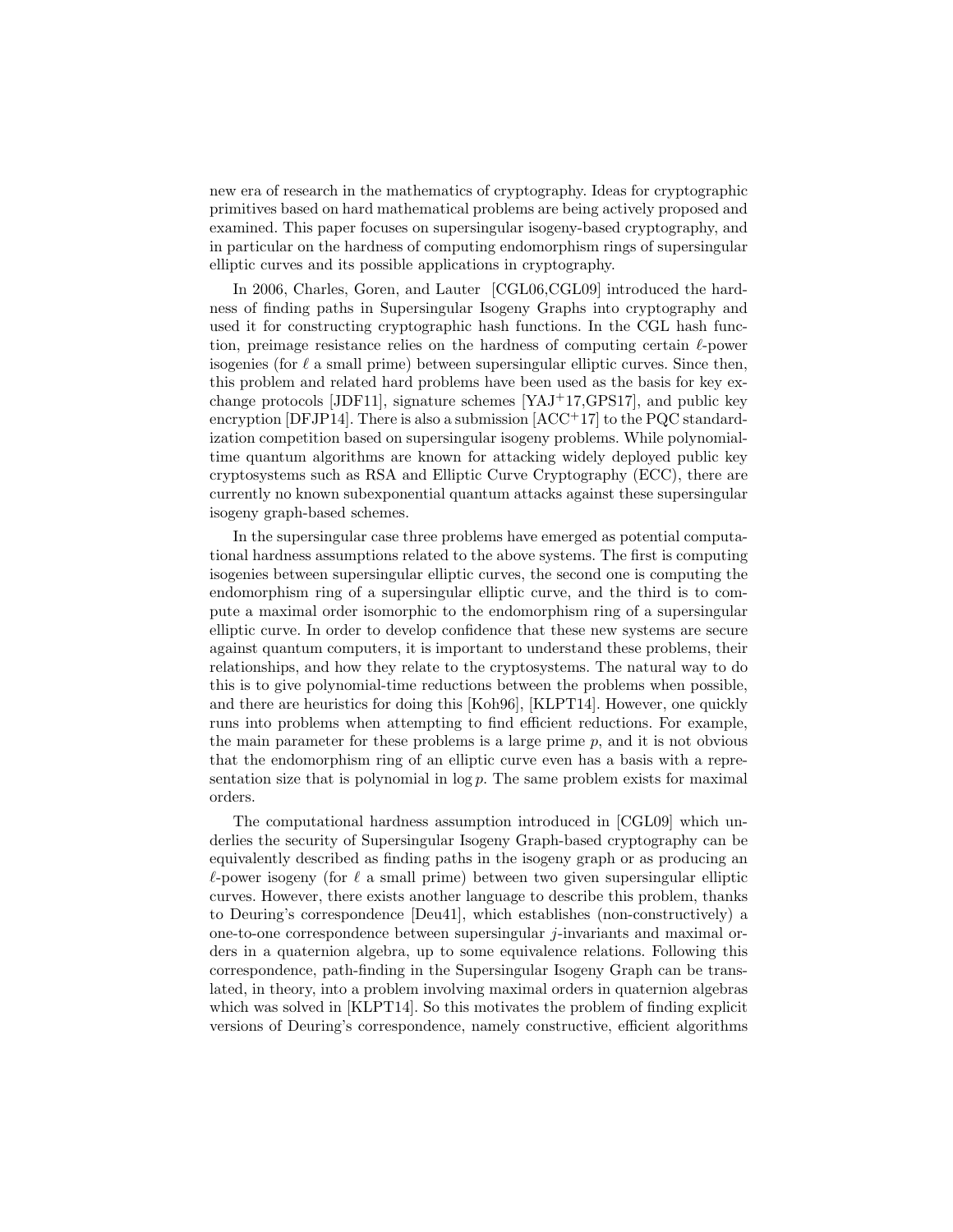to translate j-invariants into maximal orders in the quaternion algebra and conversely.

#### 1.1 Contributions

Isogeny-based cryptography has been studied long before Jao-De Feo's key exchange protocol became popular [CGL09], and so are the corresponding problems. Some of the main results of this paper, related to hard and easy problems in isogeny graphs, were already found by Petit-Lauter in 2012, discussed with other experts in the field, and presented at seminars since 2014 [PL17]. The version [PL17] was completed in July 2017. Eisenträger-Hallgren-Morrison then found a different approach for some of the reductions in [PL17] by relying on an oracle for a new problem (Problem 4) [EHM17]. The Eurocrypt committee requested that the two papers be merged, and the present paper is the result of this merge.

Section 2 introduces preliminary material on supersingular elliptic curves and the arithmetic of quaternion algebras, and we recall some well-known facts from [Mes86,Piz80,Wat69], with an emphasis on explicit computations and representations. We state several problems for supersingular elliptic curves in Section 3. In Section 4, we show that an isomorphism class of maximal orders in a quaternion algebra has at least one representative of polynomial size. Since computing maximal orders is one of the central problems we consider, such a theorem is necessary to have meaningful polynomial-time reductions. The results in Section 4 are conditional on GRH but do not use any heuristics. In Section 6.4, we construct the quaternion algebra analogue of a factorization of an isogeny of  $\ell$ -power degree into degree  $\ell$  isogenies. The results in that section do not use any heuristics and are unconditional. The construction of Section 6.4 is used in our reductions between algorithms involving maximal orders and paths in the  $\ell$ -isogeny graph in Sections 5 and 6.

Section 5 presents the results from [PL17] reducing three hard problems in supersingular graphs to each other: a constructive version of Deuring's correspondence from j-invariants to maximal orders in  $B_{p,\infty}$  (Problem 2); the endomorphism ring computation problem (Problem 3); and the preimage and collision resistance of the Charles-Goren-Lauter hash function, for a randomly chosen initial vertex. These reductions rely on various heuristic assumptions underlying the quaternion  $\ell$ -isogeny algorithm of [KLPT14] and its powersmooth version described explicitly in [GPS17], along with new heuristics about using loops in the isogeny graph to generate endomorphism rings.

Section 6 presents the approach that was later found by [EHM17] for some of the reductions included in [PL17]. This approach allows to remove some of the heuristics used in [PL17] assuming the existence of an oracle to solve an auxiliary problem (Problem 4). More precisely, the reductions in Section [PL17] use both the quaternion  $\ell$ -isogeny algorithm and its powersmooth version, whereas the reductions in Section 6 only use the quaternion  $\ell$ -isogeny algorithm [KLPT14]. From a practical point of view, the reductions provided in Section [PL17] have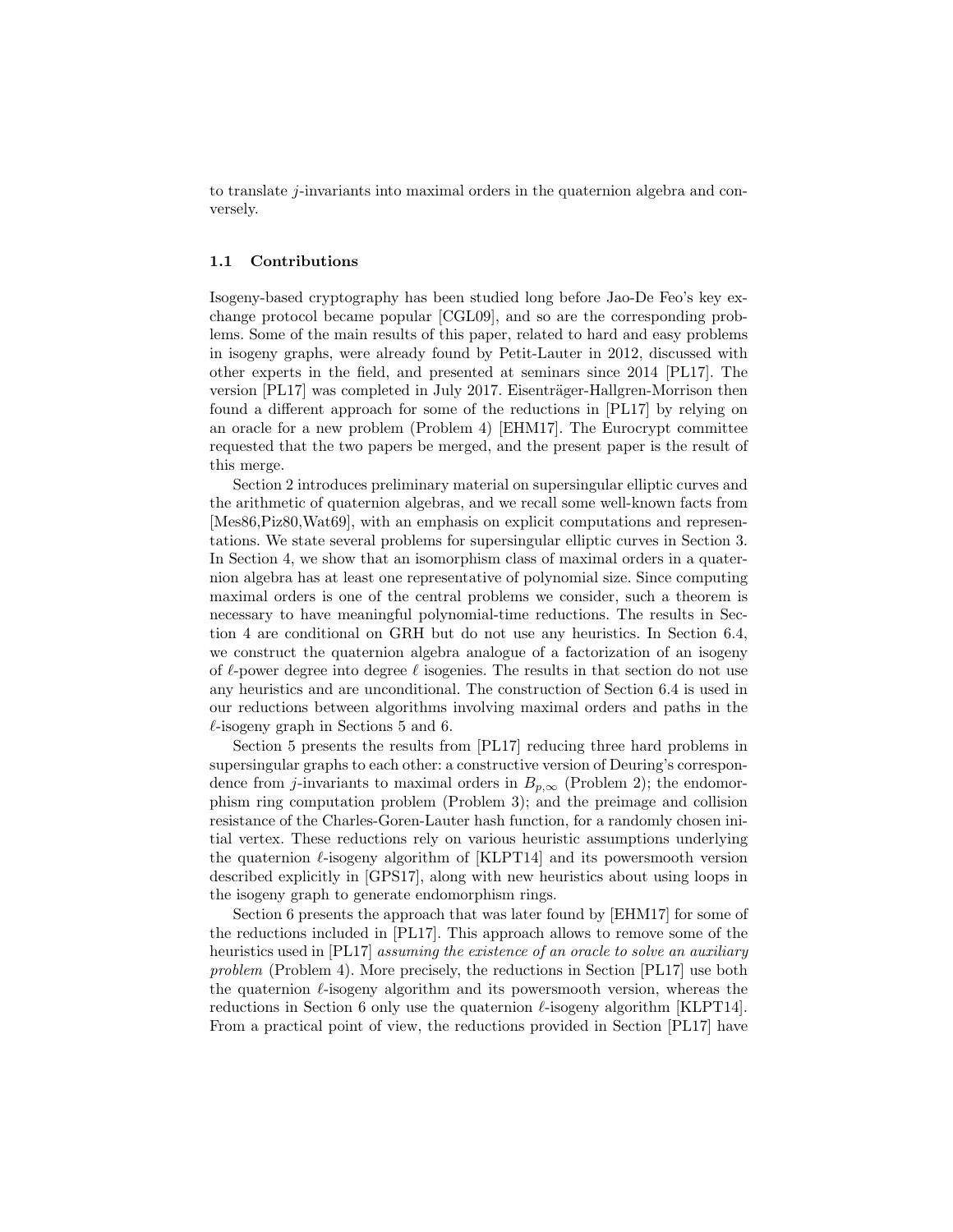the advantage that they are not conditional on an oracle, while the heuristic used in both approaches are of a similar, but incomparable, nature.

Section 7 contains additional results from Petit-Lauter [PL17], providing a (heuristic) probabilistic polynomial-time algorithm for computing the Deuring correspondence in one direction, and a partial attack on a special case of the Charles-Goren-Lauter hash function.

In Section 8, we start by defining the notion of a compact representation of an endomorphism, which has as a requirement that it has size polynomial in  $log p$ . We prove that every endomorphism ring has a basis specified by compact representations, and that we can evaluate the endomorphism at points using the representation. We then show that the endomorphism problem reduces to computing a maximal order and the Action-on- $\ell$ -Torsion problem.

#### 1.2 Related work

The endomorphism ring computation problem and constructive versions of Deuring's correspondence have been studied in the past independently of their cryptographic applications, and all known algorithms for these problems have required exponential time. Computing the endomorphism ring of a supersingular elliptic curve was first studied by Kohel [Koh96, Theorem 75], who gave an approach for finding four linearly independent endomorphisms, generating a finite-index subring of End(E). The algorithm was based on finding loops in the  $\ell$ -isogeny graph of supersingular elliptic curves, and the running time of the probabilistic algorithm is  $O(p^{1+\epsilon})$ . Another problem that has been considered is to list all isomorphism classes of supersingular elliptic curves together with a description of the maximal order in a quaternion algebra that is isomorphic to  $\text{End}(E)$ . This was done in [Cer04,LM04] and improved in [CG14, Section 5.2]. However, this approach is necessarily exponential in  $\log p$  because there are roughly  $\lfloor p/12 \rfloor$ isomorphism classes of supersingular elliptic curves.

The problem of computing isogenies between supersingular elliptic curves has also been studied, both in the classical setting [DG16, Section 4] where the complexity of the algorithm is  $\tilde{O}(p^{1/2})$ , and in the quantum setting [BJS14], where the complexity is  $\tilde{O}(p^{1/4})$ .

A signature scheme based on endomorphism ring computation is given in [GPS17, Section 4], where the secret key is a maximal order isomorphic to the endomorphism ring of a supersingular elliptic curve. While the scheme in [DFJP14] had to reveal auxiliary points, this is not necessary in this scheme.

Recently there have been several partial attacks on isogeny-based protocols (see [GPST16,Ti17,GW17]). These attacks target the key exchange protocol of Jao-De Feo [JDF11] in specific attack models, such as fault attacks, and are complementary to our work.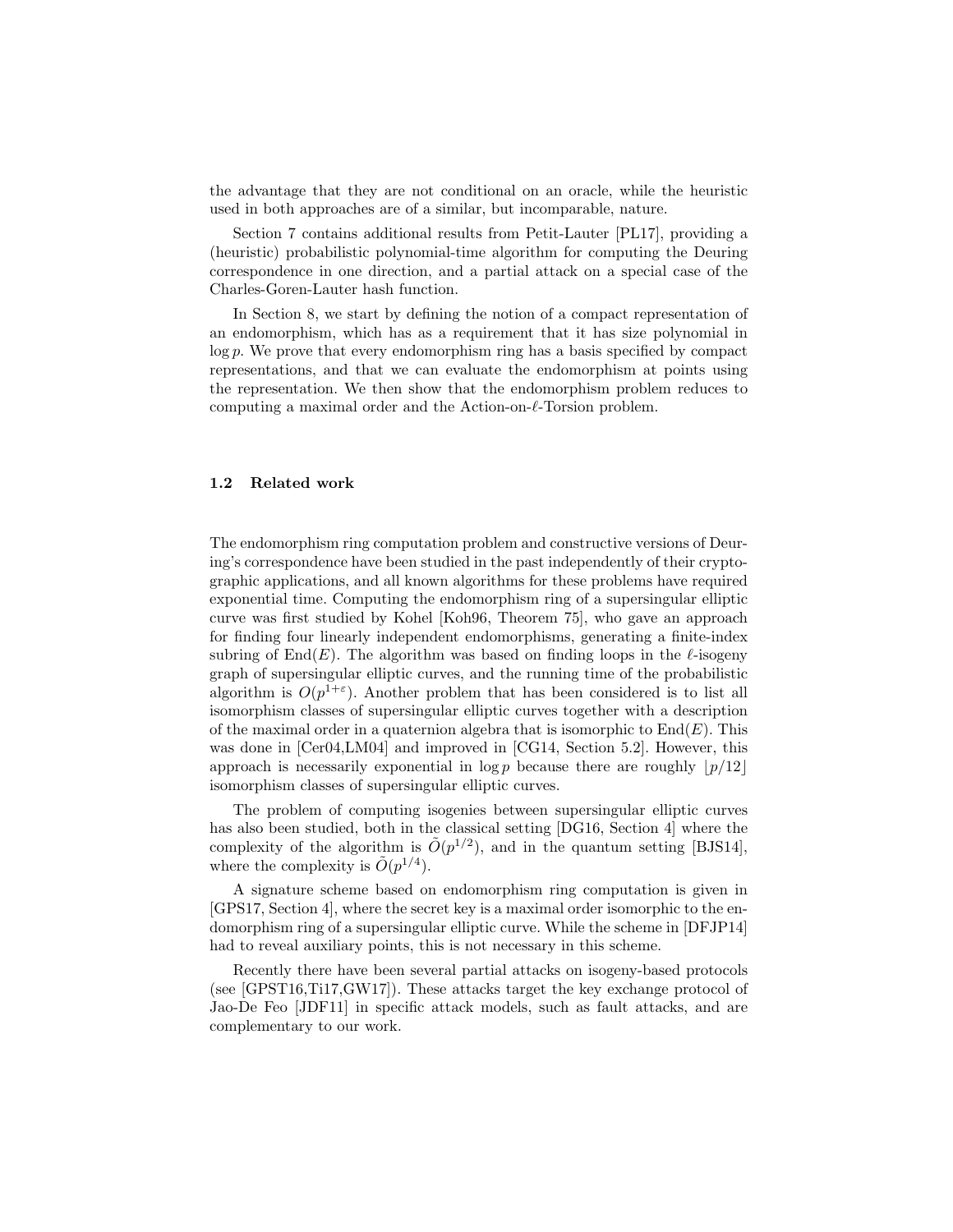#### 2 Preliminaries

#### 2.1 Background on elliptic curves

Elliptic curves and isogenies By an elliptic curve  $E$  over a field  $k$  of characteristic  $p > 3$  we mean a curve with equation  $E : y^2 = x^3 + Ax + B$  for some  $A, B \in k$  satisfying  $4A^3 + 27B^2 \neq 0$ . The points of E are the points  $(x, y)$ satisfying the curve equation, together with the point at infinity. These points form an abelian group. The j-invariant of an elliptic curve given as above is  $j(E) = \frac{256 \cdot 27 \cdot A^3}{4A^3 + 27B^2}$ . Two elliptic curves E, E' defined over a field k have the same  $j$ -invariant if and only if they are isomorphic over the algebraic closure of  $k$ . We write  $j(E)$  for the j-invariant of E. Given a j-invariant  $j \neq 0,1728$ , we write  $E(j)$  for the curve defined by the equation

$$
y^2 + xy = x^3 - \frac{36}{j - 1728}x - \frac{1}{j - 1728}.
$$

Such a curve can be put into a short Weierstrass equation  $y^2 = x^3 + Ax + B$ . We also write  $E(0)$  and  $E(1728)$  for the curves with equations  $y^2 = x^3 + 1$  and  $y^2 = x^3 + x$  respectively.

Let  $E_1$  and  $E_2$  be elliptic curves defined over a field k of positive characteristic p. An isogeny  $\varphi: E_1 \to E_2$  defined over k is a non-constant rational map defined over k which is also a group homomorphism from  $E_1(k)$  to  $E_2(k)$  [Sil09, III.4]. The degree of an isogeny is its degree as a rational map. When the degree d of the isogeny  $\varphi$  is coprime to p, then  $\varphi$  is separable and the kernel of  $\varphi$  is a subgroup of the points on  $E_1$  of size d. Every isogeny of degree n greater than one can be factored into a composition of isogenies of prime degrees such that the product of the degrees equals n. If  $\psi : E_1 \to E_2$  is an isogeny of degree d, the dual isogeny of  $\psi$  is the unique isogeny  $\psi : E_2 \to E_1$  satisfying  $\psi \psi = [d],$ where  $[d]: E_1 \to E_1$  is the multiplication-by-d map.

We can describe an isogeny via its kernel. Given an elliptic curve  $E$  and a finite subgroup H of E, there is, up to isomorphism a unique isogeny  $\varphi : E \to E'$ having kernel H (see [Sil09, III.4.12]). Hence we can describe an isogeny of E to some other elliptic curve by giving its kernel. We can compute equations for the isogeny from its kernel by using Vélu's formula [Vél71].

Endomorphisms and supersingular versus ordinary curves An isogeny of an elliptic curve  $E$  to itself is called an endomorphism of  $E$ . If  $E$  is defined over some finite field  $\mathbb{F}_q$ , then an endomorphism of E will be defined over a finite extension of  $\mathbb{F}_q$ . The set of endomorphisms of E defined over  $\overline{\mathbb{F}_q}$  together with the zero map form a ring under the operations addition and composition. It is called the endomorphism ring of  $E$ , and is denoted by  $\text{End}(E)$ . When E is defined over a finite field, then  $End(E)$  is isomorphic either to an order in a quadratic imaginary field or to an order in a quaternion algebra. In the first case we call  $E$  an *ordinary elliptic curve*. An elliptic curve whose endomorphism ring is isomorphic to an order in a quaternion algebra is called a supersingular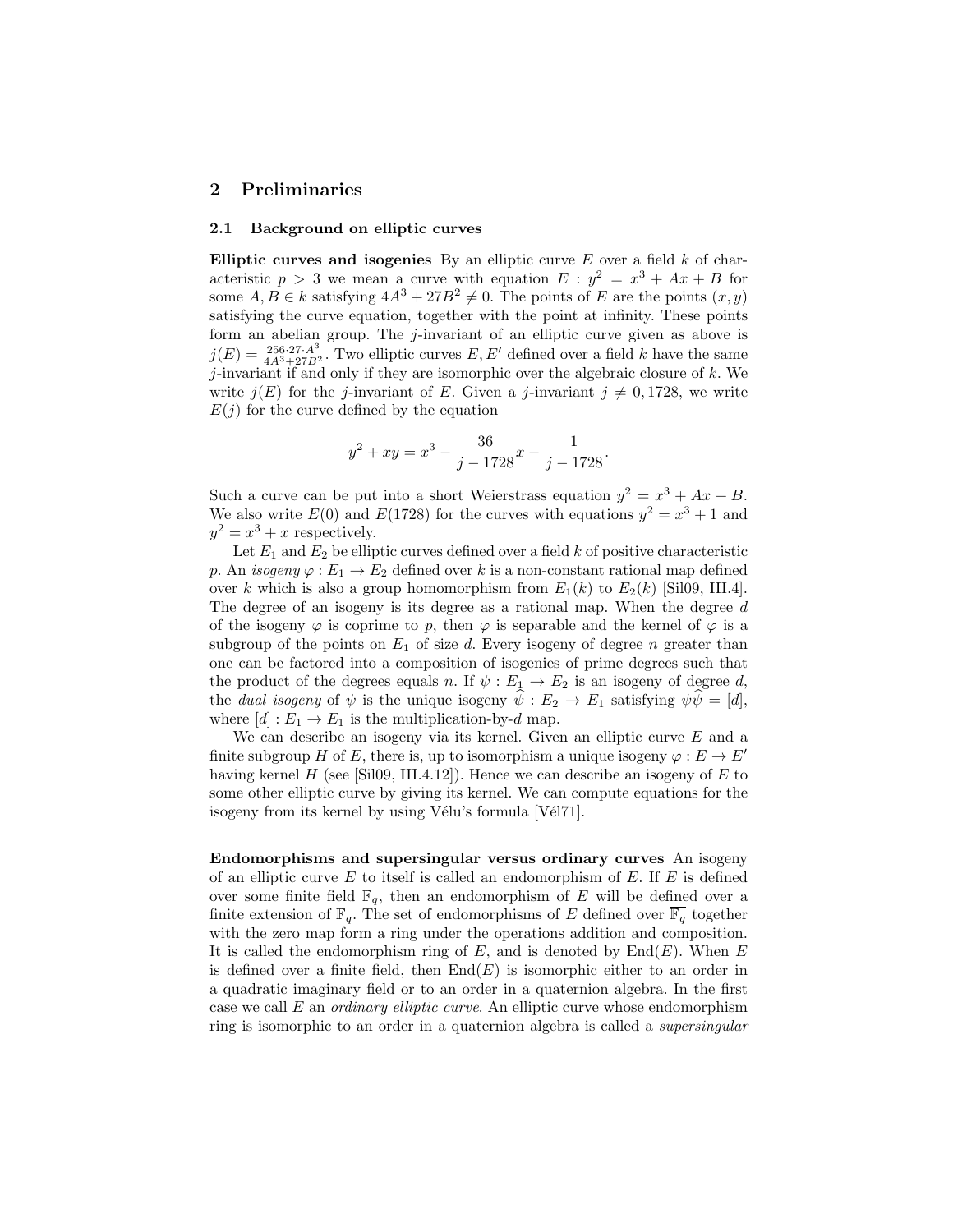elliptic curve. Every supersingular elliptic curve over a field of characteristic p has a model that is defined over  $\mathbb{F}_{p^2}$  because the *j*-invariant of such a curve is in  $\mathbb{F}_{p^2}$ .

 $\ell$ -power isogenies between supersingular elliptic curves Let  $E, E'$  be two supersingular elliptic curves defined over  $\mathbb{F}_{n^2}$ . It is a fact that for each prime  $\ell \neq p$ , E and E' are connected by a chain of isogenies of degree  $\ell$  [Mes86]. By [Koh96, Theorem79], E and E' can be connected by m isogenies of degree  $\ell$ , where  $m = O(\log p)$ . So any two supersingular elliptic curves can be connected by an isogeny of degree  $\ell^m$  with  $m = O(\log p)$ . If  $\ell = O(\log p)$  is a fixed prime, then any  $\ell$ -isogeny in the chain above can either be specified by rational maps or by giving the kernel of the isogeny, and both of these representations will have polynomial size in  $\log p$ . By Vélu's formula, and since  $\ell = O(\log p)$ , there is an efficient way to go back and forth between these two representations.

#### 2.2 Quaternion algebras,  $B_{p,\infty}$  and the Deuring correspondence

**Quaternion algebras** For  $a, b \in \mathbb{Q}^{\times}$ , let  $H(a, b)$  denote the quaternion algebra over  $\mathbb Q$  with basis  $1, i, j, ij$  such that  $i^2 = a, j^2 = b$  and  $ij = -ji$ . That is,

$$
H(a,b) = \mathbb{Q} + \mathbb{Q} i + \mathbb{Q} j + \mathbb{Q} ij.
$$

It is a fact that any quaternion algebra over Q can be written in this form. Now let  $B_{p,\infty}$  be the unique quaternion algebra over  $\mathbb Q$  that is ramified exactly at p and  $\infty$ . Then  $B_{p,\infty}$  is a definite quaternion algebra, so  $B_{p,\infty} = H(a, b)$  for some  $a, b \in \mathbb{Q}^{\times}$ , and one can show a and b can be chosen to be negative integers. For example, when  $p \equiv 3 \pmod{4}$ , then  $B_{p,\infty} = H(-p,-1)$ .

There is a *canonical involution* on  $B_{p,\infty}$  which sends an element  $\alpha = a_1 +$  $a_2i + a_3j + a_4ij$  to  $\overline{\alpha} := a_1 - a_2i - a_3j - a_4ij$ . Define the *reduced trace* of an element  $\alpha$  as above to be

$$
Trd(\alpha) = \alpha + \overline{\alpha} = 2a_1,
$$

and the reduced norm to be

$$
Nrd(\alpha) = \alpha \overline{\alpha} = a_1^2 - a a_2^2 - b a_3^2 + a b a_4^2.
$$

We say that  $\Lambda$  is a *lattice* in  $B_{p,\infty}$  if  $\Lambda = \mathbb{Z}x_1 + \cdots + \mathbb{Z}x_4$  and the elements  $x_1, \ldots, x_4$  are a vector space basis for  $B_{p,\infty}$ .

If  $I \subseteq B_{p,\infty}$  is a lattice, the reduced norm of I, Nrd(I), is the positive generator of the fractional Z-ideal generated by  $\{Nrd(\alpha): \alpha \in I\}$ . The quaternion algebra  $B_{p,\infty}$  is an inner product space with respect to the bilinear form

$$
\langle x, y \rangle = \frac{\text{Nrd}(x+y) - \text{Nrd}(x) - \text{Nrd}(y)}{2}.
$$

The basis  $\{1, i, j, ij\}$  is an orthogonal basis with respect to this inner product.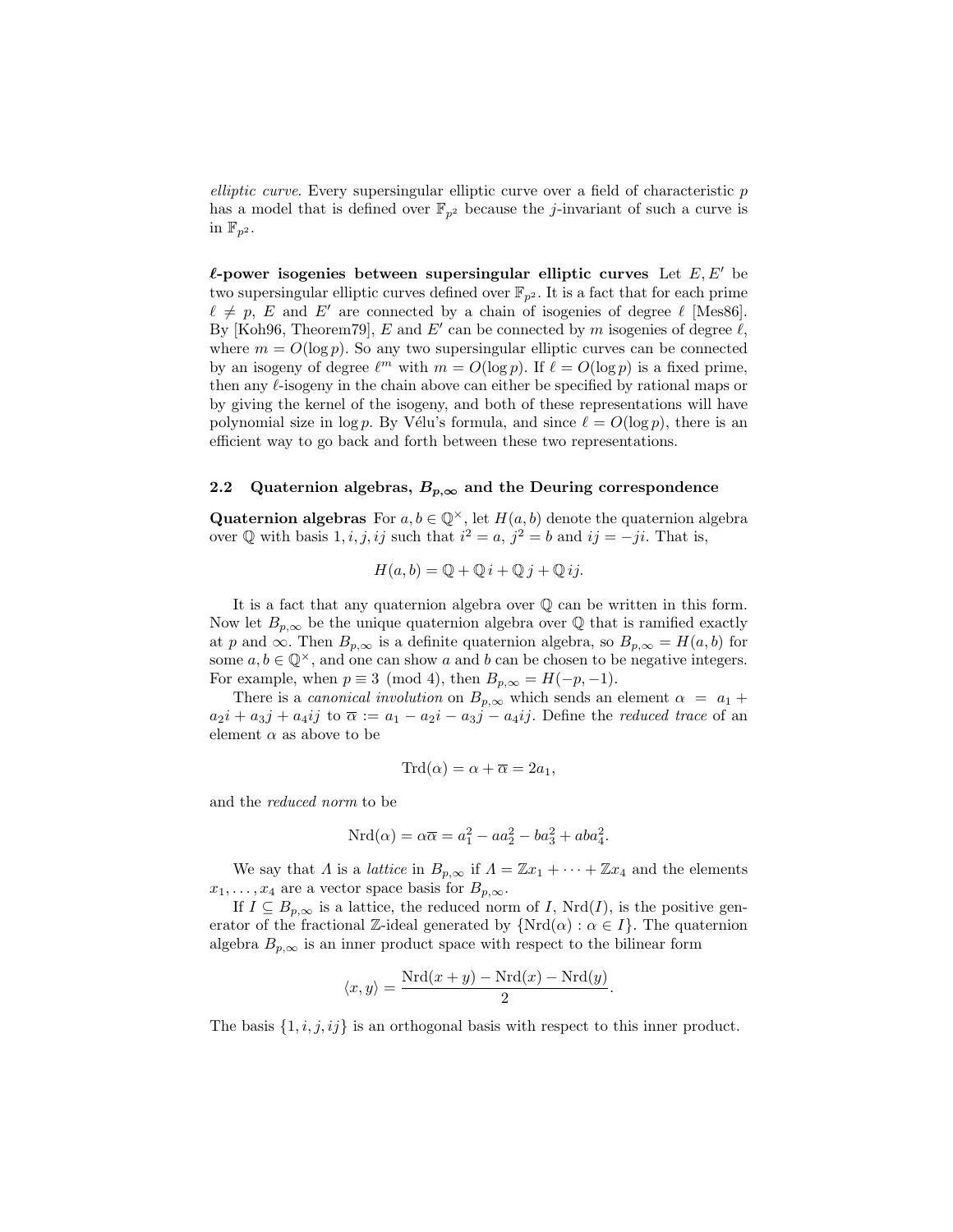Orders in  $B_{p,\infty}$  and representation of elements in  $B_{p,\infty}$  An order O of  $B_{p,\infty}$  is a subring of  $B_{p,\infty}$  which is also a lattice, and if  $\mathcal O$  is not properly contained in any other order, we call it a maximal order. For a lattice  $I \subseteq B_{p,\infty}$ we define

$$
\mathcal{O}_R(I) := \{ x \in B_{p,\infty} : Ix \subseteq I \}
$$

to be the *right order of the lattice I*, and we similarly define its left order  $\mathcal{O}_L(I)$ . If O is a maximal order in  $B_{p,\infty}$  and  $I \subseteq \mathcal{O}$  is a left ideal of O, then  $\mathcal{O}_R(I)$  is also a maximal order. Given any two maximal orders  $\mathcal{O}, \mathcal{O}'$ , there is a lattice  $I \subseteq B_{p,\infty}$  such that  $\mathcal{O}_L(I) = \mathcal{O}$  and  $\mathcal{O}_R(I) = \mathcal{O}'$ ; we say that I connects  $\mathcal O$  and  $\mathcal{O}'$ .

An element  $\beta \in B_{p,\infty}$  is represented as a coefficient vector  $(a_1, a_2, a_3, a_4)$  in  $\mathbb{Q}^4$  such that  $\beta = a_1 + a_2i + a_3j + a_4ij$  in terms of the basis  $\{1, i, j, ij\}$  for  $B_{p,\infty}$ . This will be used for specifying basis elements of maximal orders  $\mathcal O$  and elements of left ideals  $I$  of  $\mathcal{O}$ .

#### The Deuring correspondence and describing isogenies via kernel ideals

For a detailed overview of the information in this section, see Chapter 42 in [Voi]. Let E be a supersingular elliptic curve defined over  $\mathbb{F}_{p^2}$ . In [Deu41] Deuring proved that the endomorphism ring of E is isomorphic to a maximal order in  $B_{p,\infty}$ . Under this isomorphism, degrees and traces of endomorphisms correspond to norms and traces of quaternions. The correspondence between isomorphism classes of supersingular elliptic curves and maximal orders is often referred to as Deuring's correspondence.

Fix E, a supersingular elliptic curve over  $\mathbb{F}_{p^2}$ . We can associate to each pair  $(E', \phi)$  with  $\phi$  an isogeny  $E \to E'$  of degree n a left End(E)-ideal I =  $Hom(E', E)$  of norm n, and it was shown in [Koh96, Section 5.3] that every left  $\text{End}(E)$ -ideal arises in this way. We now describe how to construct an isogeny from a left  $End(E)$ -ideal.

Let I be a nonzero integral left ideal of  $End(E)$ . Define  $E[I]$  to be the schemetheoretic intersection

$$
E[I] = \bigcap_{\alpha \in I} \ker(\alpha).
$$

Thus to each left ideal I of End(E) there is an associated isogeny  $\phi_I : E \to$  $E/E[I]$ . If Nrd(I) is coprime to p, then

$$
E[I] = \{ P \in E(\overline{\mathbb{F}}_{p^2}) : \alpha(P) = 0 \quad \forall \alpha \in I \}.
$$

#### 2.3 Supersingular isogeny graphs

For any prime  $\ell \neq p$ , one can construct a so-called  $\ell$ -isogeny graph, where each vertex is associated to a supersingular  $j$ -invariant, and an edge between two vertices is associated to a degree  $\ell$  isogeny between the corresponding curves. Isogeny graphs are regular with regularity degree  $\ell + 1$ ; they are directed graphs (unless  $p \equiv 1 \pmod{12}$ ). Isogeny graphs are Ramanujan, i.e. they are optimal expander graphs, with the consequence that random walks on the graph quickly reach the uniform distribution [HLW06].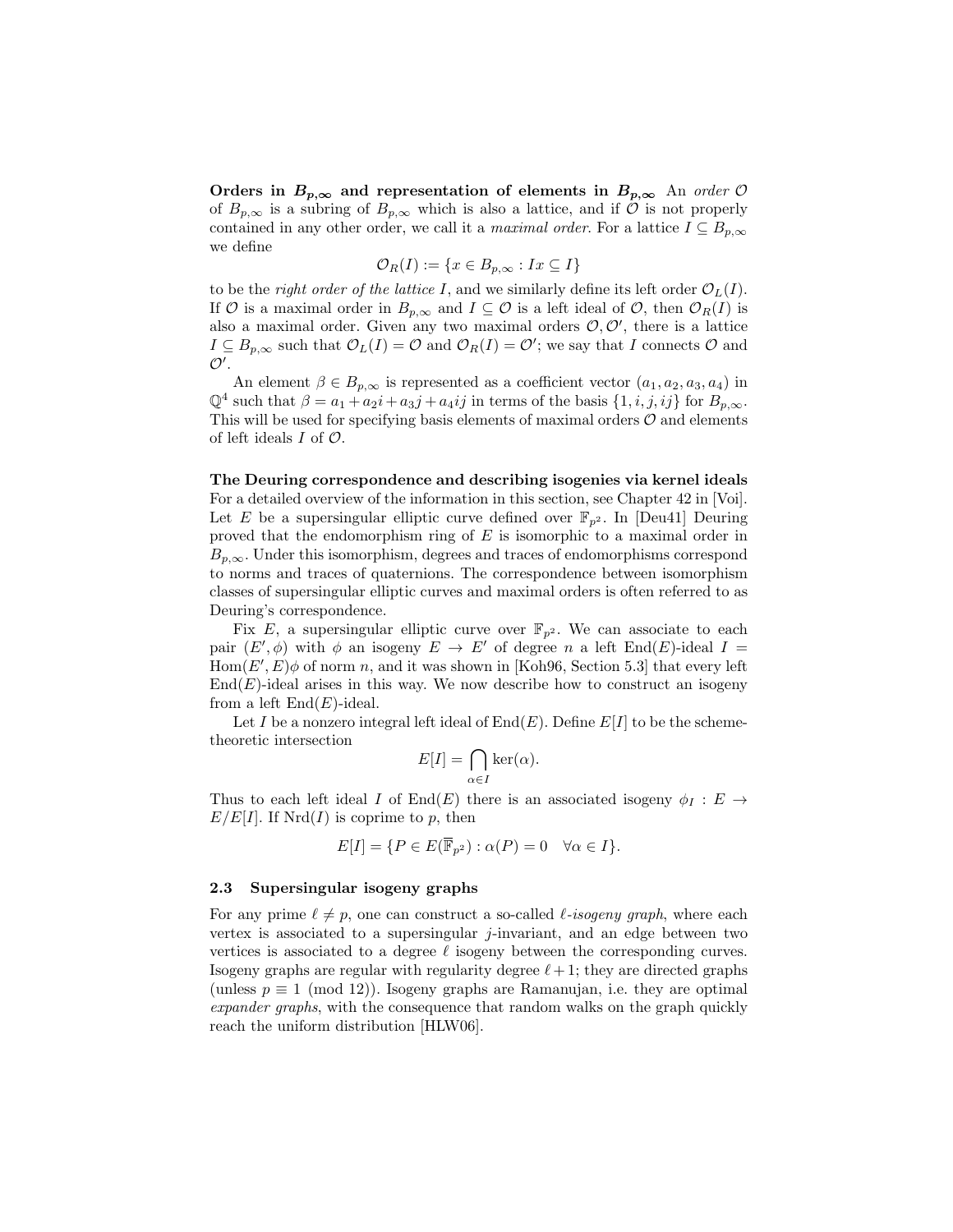#### 2.4 The Charles-Goren-Lauter hash function

The first cryptographic construction based on supersingular isogeny problems is a hash function proposed by Charles, Goren and Lauter [CGL09]. The security of this construction relies on the hardness of computing some isogenies of special degrees between two supersingular elliptic curves.

More precisely, consider an  $\ell$ -isogeny graph over  $\mathbb{F}_{p^2}$ , where p is a "large" prime and  $\ell$  is a "small" prime. The authors suggest to take  $p \equiv 1 \pmod{12}$ to avoid some annoying backtracking issues. The message is first mapped into  $\{0, \ldots, \ell - 1\}^*$ , with some padding if necessary. At each vertex, a deterministic ordering of the edges is fixed (this can be done by sorting the  $j$ -invariants of the  $\ell + 1$  neighbors). An initial vertex  $j_0$  is also fixed, as well as an initial incoming direction.

Given a message  $(m_1, m_2, \ldots, m_N) \in \{0, \ldots, \ell - 1\}^*$ , an edge adjacent to  $j_0$  (excluding the incoming edge) is first chosen according to the value of  $m_1$ , and the corresponding neighbor  $E_1$  is computed. Then an edge of  $j_1$  (excluding the edge between  $j_0$  and  $j_1$ ) is chosen according to the value of  $m_2$ , and the corresponding neighbor  $j_2$  is computed, etc. The final invariant  $j_N$  reached by this computation is mapped to  $\{0,1\}^n$  in some deterministic way (here  $n \approx \log p$ ) and the value obtained is returned as the output of the hash function.

Clearly the function is preimage resistant if and only if, given two supersingular j-invariants  $j_1$  and  $j_2$ , it is computationally hard to compute a positive integer e and an isogeny  $\varphi : E(j_1) \to E(j_2)$  of degree  $\ell^e$ .

In this paper we give two new results on the security of this construction. On the one hand (Section 5.5), we show that for a randomly chosen starting point  $j_0$ the function is preimage and collision resistant if and only if the endomorphism ring computation problem is hard: loosely speaking this means computing some endomorphisms of  $E(j)$  but not necessarily of the correct norms. The interest of this result lies in that computing endomorphisms of elliptic curves is a natural problem to consider from an algorithmic number theory point of view, and it has indeed been studied since Kohel's thesis in 1996. On the other hand (Section 7.2), we also show that the collision resistance problem is easy for some particular starting points.

#### 2.5 Isogeny-based cryptography

A few years after Charles, Goren and Lauter designed their hash function, Jao and De Feo proposed a variant of the Diffie-Hellman protocol based on supersingular isogeny problems, which is now known as the supersingular isogeny key exchange protocol [JDF11]. We briefly describe it here in a way to encompass both the original parameters and the generalization recently suggested by Petit [Pet17].

The parameters include a large prime  $p$ , a supersingular curve  $E$ , and two coprime integers  $N_A$  and  $N_B$ . Alice and Bob select cyclic subgroups of E of order  $N_A$  and  $N_B$ , respectively; they compute the corresponding isogenies and they exchange the values of the end vertices, which are  $E/G_A$  and  $E/G_B$ , respectively.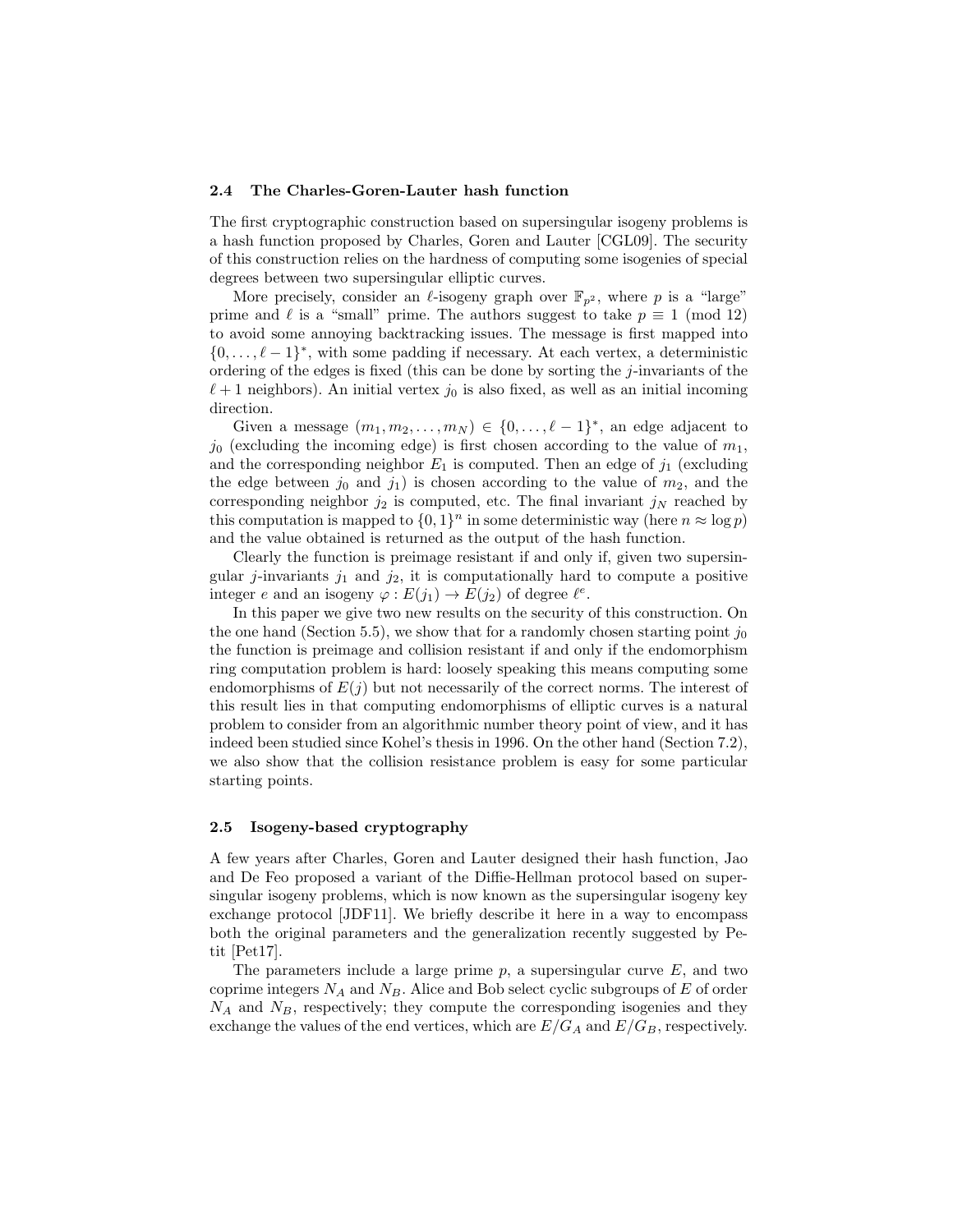The shared key is the value  $j(E/\langle G_A, G_B \rangle)$ . This shared key could a priori not be computed by any party from  $E/G_A$ ,  $E/G_B$  and their respective secret keys only, so Alice (resp. Bob) additionally sends the images of a basis of  $E[N_B]$  by  $\phi_A$  (resp. a basis of  $E[N_A]$  by  $\phi_B$ ).

Jao-De Feo suggested to use  $N_A = 2^{e_B} \approx p^{1/2} \approx N_B = 3^{e_B}$  such that  $(p-1)/N_AN_B$  is a small integer for efficiency reasons; in [Pet17] Petit argued that choosing  $N_A \approx N_B \approx p^2$  both powersmooth numbers is a priori better from a security point of view while preserving polynomial-time complexity for the protocol execution. It was shown by Gabraith-Petit-Shani-Ti [GPST16] that computing the endomorphism ring of  $E$  and  $E_A$  is sufficient to break the key exchange for the parameters suggested by Jao-De Feo. The argument uses the fact that isogenies generated for Jao-De Feo's parameters are of relatively small degree, and this does not seem to apply to Petit's parameters.

The security of Jao-De Feo's protocol relies on the hardness of computing isogenies of a given degree between two given curves, when provided in addition with the action of the isogeny on a large torsion group. This problem is not known to be equivalent to the endomorphism ring computation problem. Recent results by Petit [Pet17] show that revealing the action of isogenies on a torsion group does make some isogeny problems easier to solve, though at the moment his techniques do not apply to Jao-De Feo's original parameters. We believe that the security of the key exchange protocol lies between these hard and easy problems, but leave its study to future work.

The interest in isogeny-based cryptography has recently increased in the context of NIST's call for post-quantum cryptography algorithms [NIS16], and a submitted proposal was based on isogeny-based cryptography [ACC+17]. At the moment the best algorithms to solve supersingular isogeny problems all require exponential time in the security parameter, even when including quantum algorithms. Besides the hash function and the key exchange protocols, there are now constructions based on isogeny problems for public key encryption, identification protocols and signatures [DFJP14,YAJ+17,GPS17]. Constructions in the first two papers build on the key exchange protocol and rely on similar assumptions. The second signature scheme in [GPS17], however, only relies on the endomorphism computation problem.

#### 3 Problem statements and heuristics

#### 3.1 The Deuring Correspondence

The Deuring correspondence states that

$$
\{\mathcal{O} \subseteq B_{p,\infty} \text{ maximal}\}\ / \simeq \ \leftrightarrow \{j \in \mathbb{F}_{p^2} : E(j) \text{ supersingular}\}\ / \text{Gal}(\mathbb{F}_{p^2}/\mathbb{F}_p)
$$

is a bijective correspondence, given by associating a supersingular  $j$ -invariant to a maximal order in  $B_{p,\infty}$  isomorphic to  $\text{End}(E(j)).$ 

In this paper we will be interested in constructing Deuring's correspondence for arbitrary maximal orders and supersingular j-invariants. This could a priori have different meanings, given by Problems 1 and 2 below.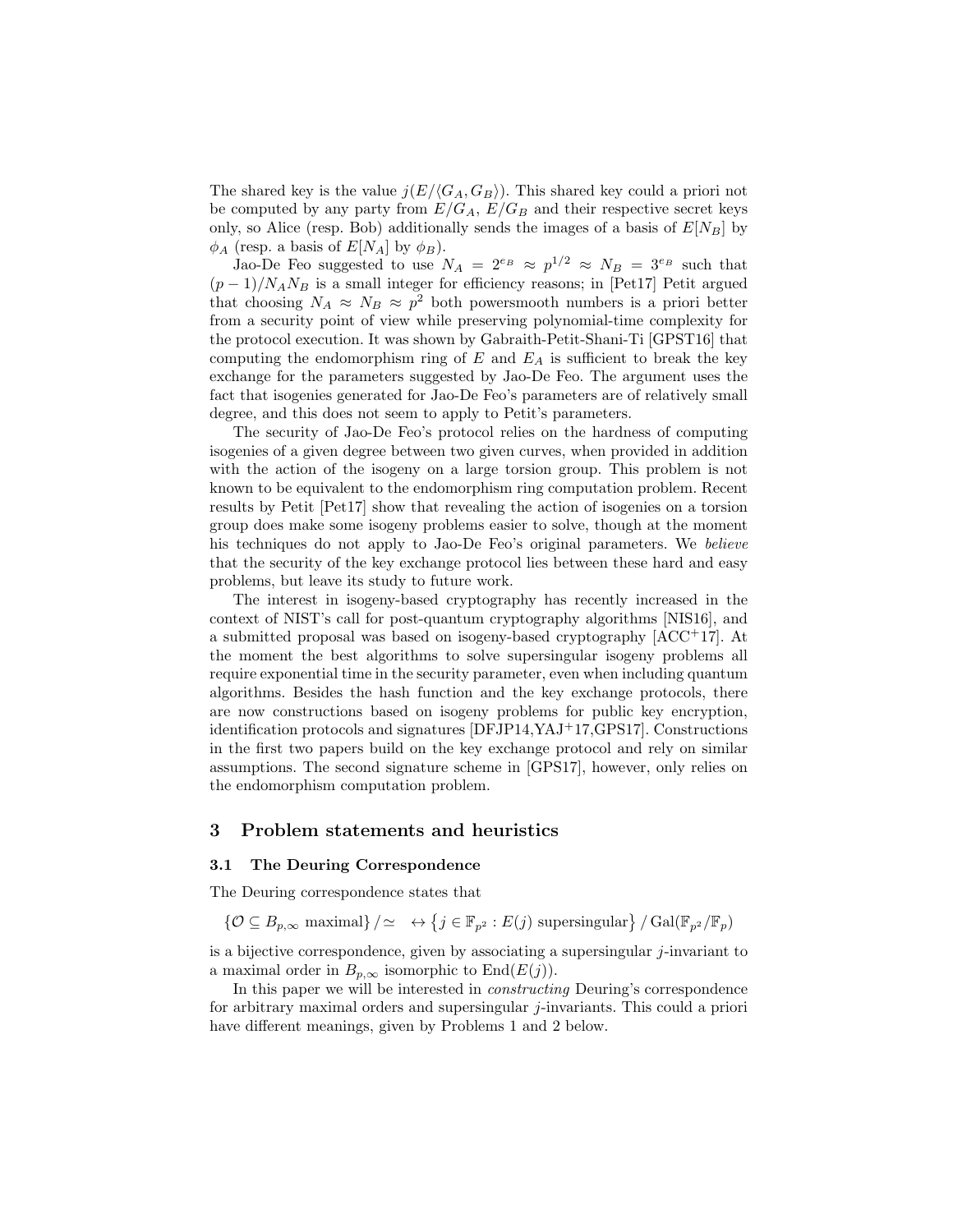Problem 1 (Constructive Deuring Correspondence.) Given a maximal order  $\mathcal{O} \subset B_{p,\infty}$ , return a supersingular j-invariant such that the endomorphism ring of  $E(j)$  is isomorphic to  $\mathcal{O}$ .

We refer to the problem of computing a maximal order isomorphic to  $\text{End}(E(j))$  for given a supersingular *j*-invariant as Problem MaxOrder or the "Inverse Deuring Correspondence."

**Problem 2 (MaxOrder)** Given p, the standard basis for  $B_{p,\infty}$ , and a supersingular elliptic curve E defined over  $\mathbb{F}_{p^2}$ , output vectors  $\beta_1$ ,  $\beta_2$ ,  $\beta_3$ ,  $\beta_4 \in B_{p,\infty}$ that form a Z-basis of a maximal order O in  $B_{p,\infty}$  such that  $\text{End}(E) \cong \mathcal{O}$ . In addition, the output basis is required to have representation size polynomial in log p.

The *j*-invariant is naturally represented as an element of  $\mathbb{F}_{p^2}$ , and it is unique up to Galois conjugation. The maximal order is unique up to conjugation by an invertible quaternion element, and it can be described by a Z-basis, namely four elements  $1, \omega_2, \omega_3, \omega_4 \in B_{p,\infty}$  such that  $\mathcal{O} = \mathbb{Z} + \omega_2 \mathbb{Z} + \omega_3 \mathbb{Z} + \omega_4 \mathbb{Z}$ . Choosing a Hermite basis makes this description unique.

In this paper we will provide a polynomial-time algorithm for Problem 1 (Section 7.1). We will also provide explicit connections between Problem 1 and the endomorphism ring computation problem, where instead of a maximal order in  $B_{p,\infty}$  one needs to output a basis for End( $E(j)$ ).

#### 3.2 The endomorphism ring computation problem

Given an elliptic curve, it is natural to ask to compute its endomorphism ring.

Problem 3 (Endomorphism ring computation problem.) Given p and a supersingular j-invariant j, compute the endomorphism ring of  $E(j)$ .

The endomorphism ring can be returned as four rational maps that form a Z-basis with respect to scalar multiplication (in fact 3 maps, since one of these maps can always be chosen equal to the identity map). The maps themselves can usually not be returned in their canonical expression as rational maps, as in general this representation will require a space larger than the degree, and the degrees can be as big as p.

Various representations of the maps are a priori possible. We believe that any valid representation should be *concise* and *useful*, in the sense that it must require a space polynomial in  $\log p$  to store, and it must allow the evaluation of the maps at arbitrary elliptic curve points in a time polynomial in both  $\log p$ and the space required to store those points. To the best of our knowledge these two conditions are sufficient for all potential applications of Problem 3. When its degree is a smooth number, an endomorphism can be efficiently represented as a composition of small degree isogenies. In Section 5.1 we will consider a more general representation.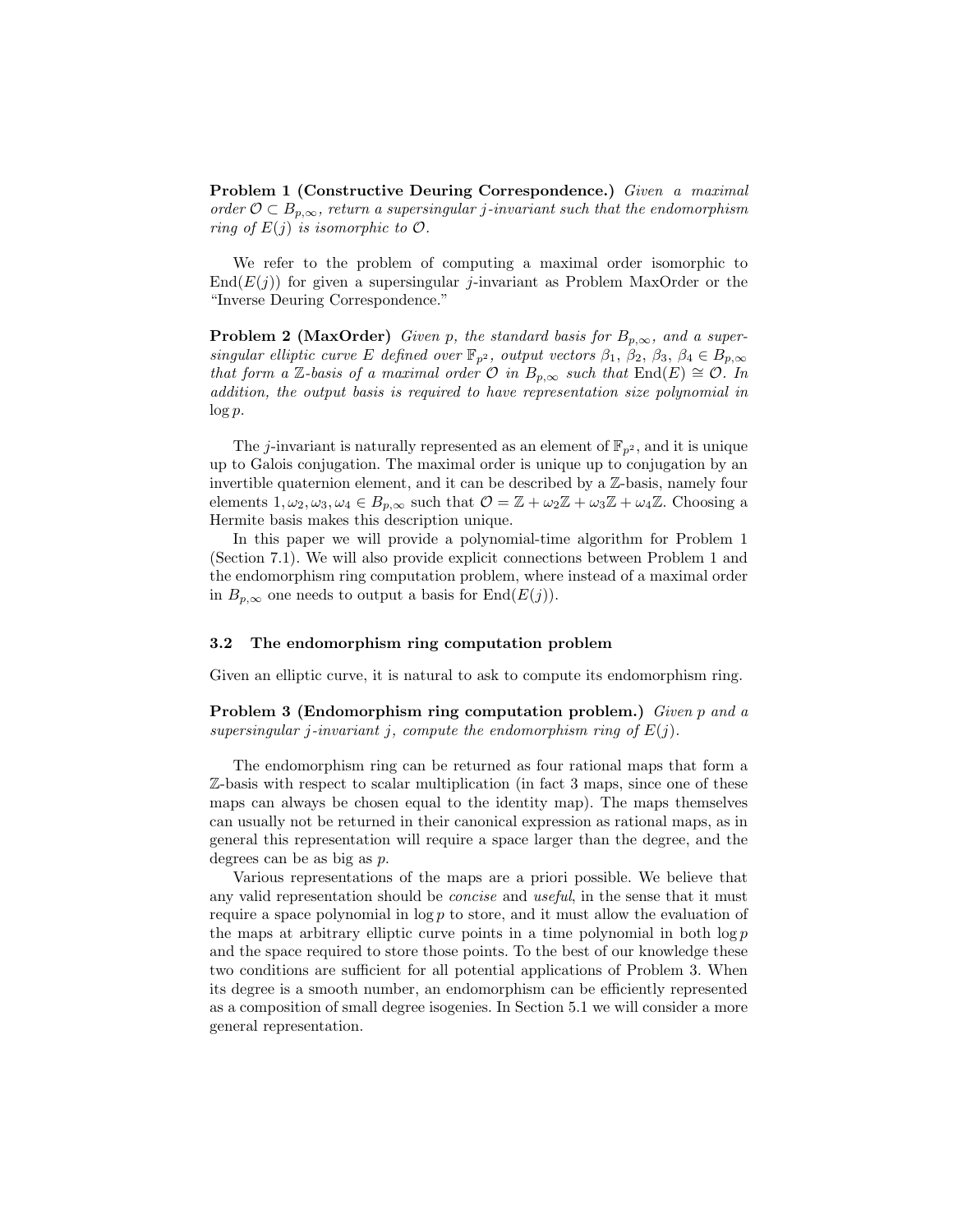A first approximation to a solution to Problem 3 was provided by Kohel in his PhD thesis [Koh96], and later improved by Galbraith [Gal99] using a birthday argument. The resulting algorithm explores a tree in an  $\ell$ -isogeny graph (for some small integer  $\ell$ ) until a collision is found, corresponding to an endomorphism. The expected cost of this procedure is  $O(\sqrt{p})$  times a polynomial in log p. Repeating this procedure a few times, possibly with different values of  $\ell$ , we obtain a set of endomorphisms which generate a subring of the whole endomorphism ring. The endomorphism ring computation problem was also considered in [DG16] for curves defined over  $\mathbb{F}_p$ . The identification protocol and signature schemes developed in [GPS17] explicitly rely on its potential hardness for security.

We observe that Problems 2 and 3 take the same input, and their outputs are also "equal" in the sense they are isomorphic. For this reason the two problems have sometimes been referred to interchangeably. In particular, a solution to Problem 2 does not a priori provide a useful description of the endomorphism ring so that one can evaluate endomorphisms at given points. Similarly, a solution to Problem 2 does not a priori provide a  $\mathbb{Z}$ -basis for an order in  $B_{p,\infty}$ , and this is necessary to apply the algorithms of [KLPT14].

It turns out that the two problems are equivalent: in Sections 5.1 and 5.4, we provide efficient algorithms to go from a representation of the endomorphism ring as a  $\mathbb Z$  basis over  $\mathbb Q$  to a representation as rational maps and conversely.

In Sections 6 and 8, our reductions will involve the following problem.

**Problem 4 (Action-on-** $\ell$ **-Torsion)** Given p, a supersingular elliptic curve E defined over  $\mathbb{F}_{p^2}$ , and four elements  $\{\beta_1, \beta_2, \beta_3, \beta_4\}$  in a maximal order  $\mathcal O$  of  $B_{p,\infty}$ such that there exists an isomorphism  $\iota : End(E) \to \mathcal{O}$ , output eight pairs of points on E,  $(P_1, Q_{1r})$ ,  $(P_2, Q_{2r})$   $(r = 1, \ldots, 4)$  such that  $P_1, P_2$  form a basis for the l-torsion  $E[\ell]$  of E, and such that  $Q_{1r} = \iota^{-1}(\beta_r)(P_1)$  and  $Q_{2r} = \iota^{-1}(\beta_r)(P_2)$ for  $r = 1, ..., 4$ .

The combination of this problem with Problem MaxOrder is, intuitively, to ask for both the algebraic structure of End(E) (by asking for generators in  $B_{n,\infty}$ for a maximal order  $\mathcal{O} \simeq \text{End}(E)$ , along with a small amount of geometric information, meaning asking for how those generators act as endomorphisms on  $E[\ell]$ .

Finally, we will be relating these various endomorphism ring problems to pathfinding in the  $\ell$ -isogeny graph, which we often refer to as preimage resistance for the Charles-Goren-Lauter has function or Problem  $\ell$ -PowerIsogeny.

**Problem 5 (** $\ell$ **-PowerIsogeny)** Given a prime p, along with two supersingular elliptic curves E and E' over  $\mathbb{F}_{p^2}$ , output an isogeny from E to E' represented as a chain of  $k$  isogenies whose degrees are  $\ell$ .

Since E is given as  $y^2 = x^3 + ax + b$  with  $a, b \in \mathbb{F}_{p^2}$ , the input size for this problem is  $O(\log p)$ . By Section 2.1, the representation size of the output is also polynomial in  $\log p$ , if  $\ell \in O(\log p)$  and the isogenies are represented by rational maps.

Below we map out the various reductions in this paper. An arrow represents the reduction from one problem to another, and its label indicates the algorithm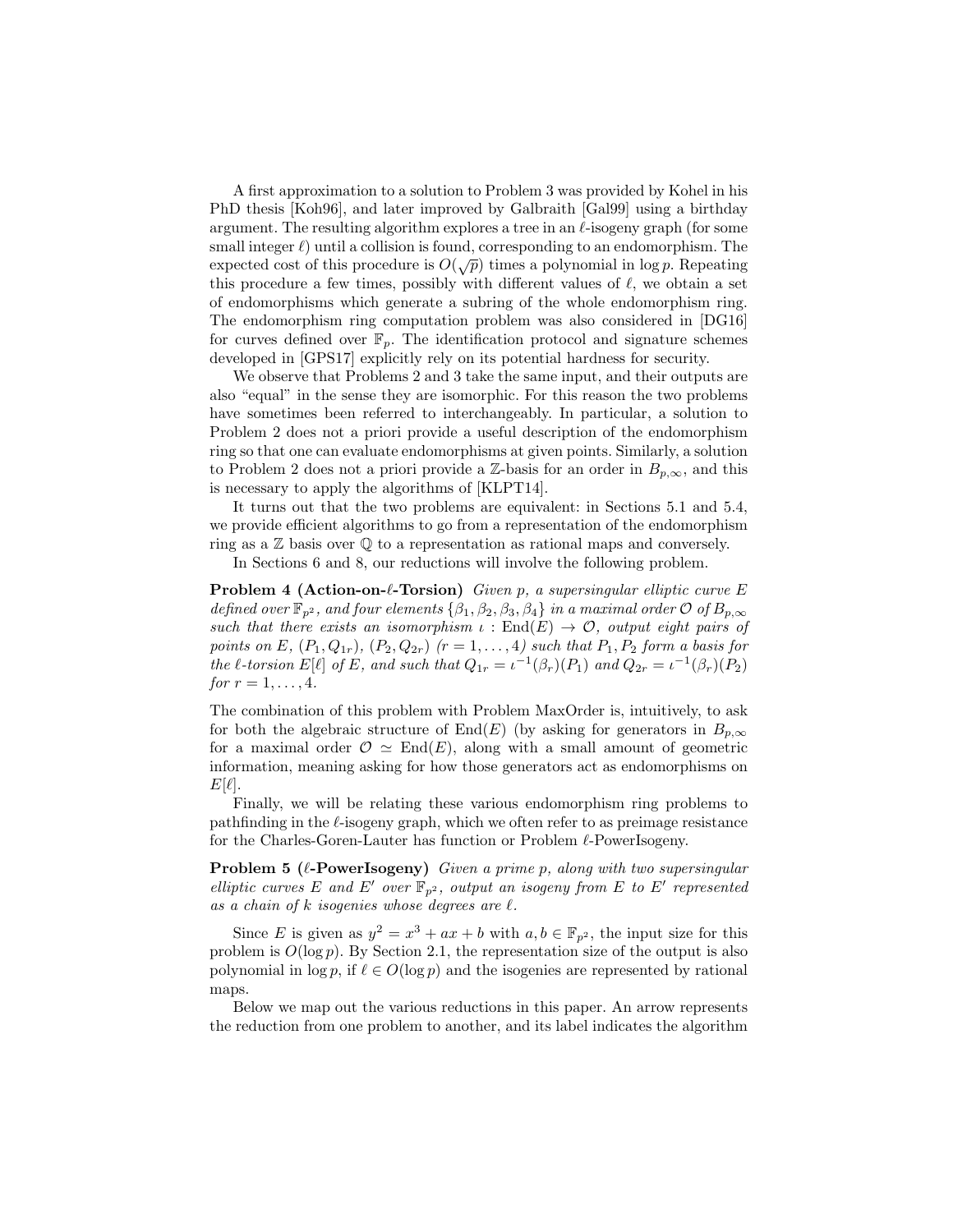or theorem giving that reduction. The upper row corresponds to the results from [PL17] and the two last arrows were later found in [EHM17].



#### 3.3 Heuristics

Our reductions require several heuristics related to the distribution of numbers represented by certain quadratic forms and on isogeny graphs. When we refer to plausible heuristic assumptions, we mean one or more of the following:

- 1. We assume the heuristics used in [KLPT14], which can be summarized as saying that the distribution of outputs of quadratic forms arising from the norm form of a maximal order in  $B_{p,\infty}$  is approximately like the uniform distribution on numbers of the same size.
- 2. We also assume the heuristics used in [GPS17] on representing powersmooth numbers by these quadratic forms.
- 3. We assume that the endomorphism ring of an elliptic curve can be generated by endomorphisms arising from loops in the  $\ell$ -isogeny graph. In particular, we assume that given a suborder  $\mathcal{O}'$  of a maximal order  $\mathcal O$  such that  $\mathcal O'$  is generated by loops in an  $\ell$ -isogeny graph, the probability that a randomly generated loop in the graph is in  $\mathcal{O}'$  is inversely proportional to  $[\mathcal{O} : \mathcal{O}']$ .

# 4 Efficient computations with maximal orders and their ideals

One of the main problems we consider in this paper is computing a maximal order associated to an elliptic curve  $E$ . The following sections will show that computing isogenies and computing endomorphisms reduces to computing maximal orders, together with a problem about  $\ell$ -torsion action. In this section we show that maximal orders have polynomial-representation size, so that the reductions are meaningful. We will also show that the representation size of ideals inside these orders is related to their norms. Maximal orders are inside the algebra  $B_{p,\infty}$ , so we start with that.

Let p be a prime. In Proposition 5.1 of [Piz80] it is shown that  $B_{p,\infty}$  =  $H(-1,-1)$  if  $p=2$ ,  $B_{p,\infty}=H(-1,-p)$  if  $p\equiv 3 \pmod{4}$ ,  $B_{p,\infty}=H(-2,-p)$  if  $p \equiv 5 \pmod{8}$ , and  $B_{p,\infty} = H(-q,-p)$  if  $p \equiv 1 \pmod{8}$ , where  $q \equiv 3 \pmod{4}$ is prime and  $p$  is not a square modulo  $q$ .

So given  $p$ , we choose  $a$  and  $b$  as above (depending on the congruence class of p) such that  $B_{p,\infty} = H(a, b)$ . We obtain a basis  $1, i, j, ij$  for  $B_{p,\infty}$  such that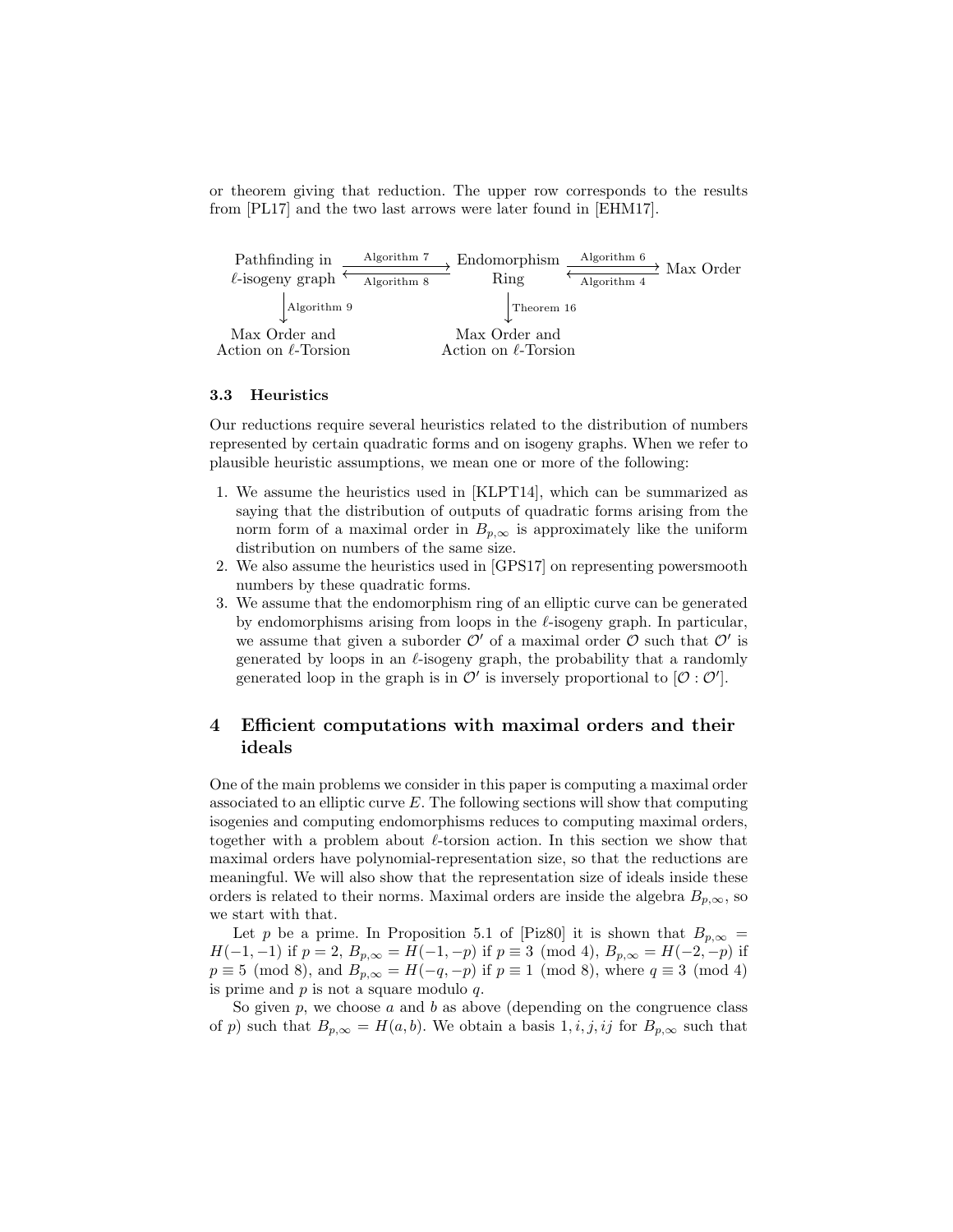$i^2 = a$  and  $j^2 = b$ . We refer to this as the *standard basis* of  $B_{p,\infty}$ . As stated in Section 2.2, we represent elements of  $B_{p,\infty}$  as their coefficient vectors in  $\mathbb{Q}^4$  with respect to the standard basis.

To reduce problems to Problem MaxOrder in polynomial time, one requirement is that in every conjugacy class there is a maximal order that has a basis with representation size that is polynomial in  $\log p$ . Since a prime p is given, and E is given as  $y^2 = x^3 + ax + b$  with  $a, b \in \mathbb{F}_{p^2}$ , the input size for this problem is  $O(\log p)$ .

To show that there is a maximal order that has a polynomial representation size, we first show this is true for a special maximal order  $\mathcal{O}_0$  and then express all other classes of maximal orders as right orders  $\mathcal{O}_R(I)$  for a left ideal I of  $\mathcal{O}_0$ . Since every left ideal class of  $\mathcal{O}_0$  contains an ideal whose reduced norm is  $O(p^2)$ , it will follow that in each conjugacy class of maximal orders, there is one with polynomial representation size.

As mentioned above, Pizer [Piz80] gave the following explicit description of  $B_{p,\infty}$  for all p along with a basis for one maximal order.

**Proposition 1.** Let  $p > 2$  be a prime. Then we can define  $B_{p,\infty}$  and a maximal order  $\mathcal{O}_0$  as follows:

|                       | (a, b) |  |
|-----------------------|--------|--|
| $ 3 \pmod{4} (-p,$    |        |  |
| $ 5 \pmod{8} (-p,-2)$ |        |  |
| $\pmod{8} (-p,-q) $   |        |  |

where in the last row  $q \equiv 3 \pmod{4}$ ,  $(p/q) = -1$  and c is some integer with  $q|c^2p+1$ . Assuming that the generalized Riemann hypothesis is true, there exists  $q = O(\log^2 p)$  satisfying these conditions.

Proof. The information in the table follows from [Piz80, p 368–369]. The only thing we need to prove is the statement that when  $p \equiv 1 \pmod{8}$  there exists a prime  $q \equiv 3 \pmod{4}$  such that  $\left(\frac{p}{q}\right) = -1$ . Equivalently, we require that q be an unramified prime which does not split in either  $K_1 = \mathbb{Q}(\sqrt{p})$  or  $K_2 = \mathbb{Q}(\sqrt{-1})$ . √

This is equivalent to the condition that the Frobenius of q in  $Gal(K_1K_2/\mathbb{Q})$ is the unique automorphism which restricts to the nontrivial automorphisms of  $Gal(K_1/\mathbb{Q})$  and  $Gal(K_2/\mathbb{Q})$ . By [LO77], there is a prime q of size  $O((\log |D|)^2)$ whose Frobenius is this element, where  $D$  is the absolute discriminant of the compositum  $K_1K_2/\mathbb{Q}$ . The absolute discriminant of  $K_1/\mathbb{Q}$  is p since  $p \equiv 1$ (mod 4), and the absolute discriminant of  $K_2/\mathbb{Q}$  is -4. Because  $(4, p) = 1$ , we have that  $\mathcal{O}_{K_1K_2} = \mathcal{O}_{K_1}\mathcal{O}_{K_2}$ , and using this, a computation shows that  $D = \text{Disc}(K_1 K_2/\mathbb{Q}) = 4^2 p^2$ . Hence  $q = O(\log^2 p)$ , as desired.

We stress that in all cases the maximal orders  $\mathcal{O}_0$  given by Proposition 1 contain  $\langle 1, i, j, k \rangle$  as a small index subring.

For the remainder of this section, fix such an order  $\mathcal{O}_0$  together with the small basis  $\{b_1, \ldots, b_4\}$  as in Proposition 1. We will now show that ideals of  $\mathcal{O}_0$ of norm N have representations of size polynomial in  $log(N)$  in terms of the basis  $\{b_1, \ldots, b_4\}.$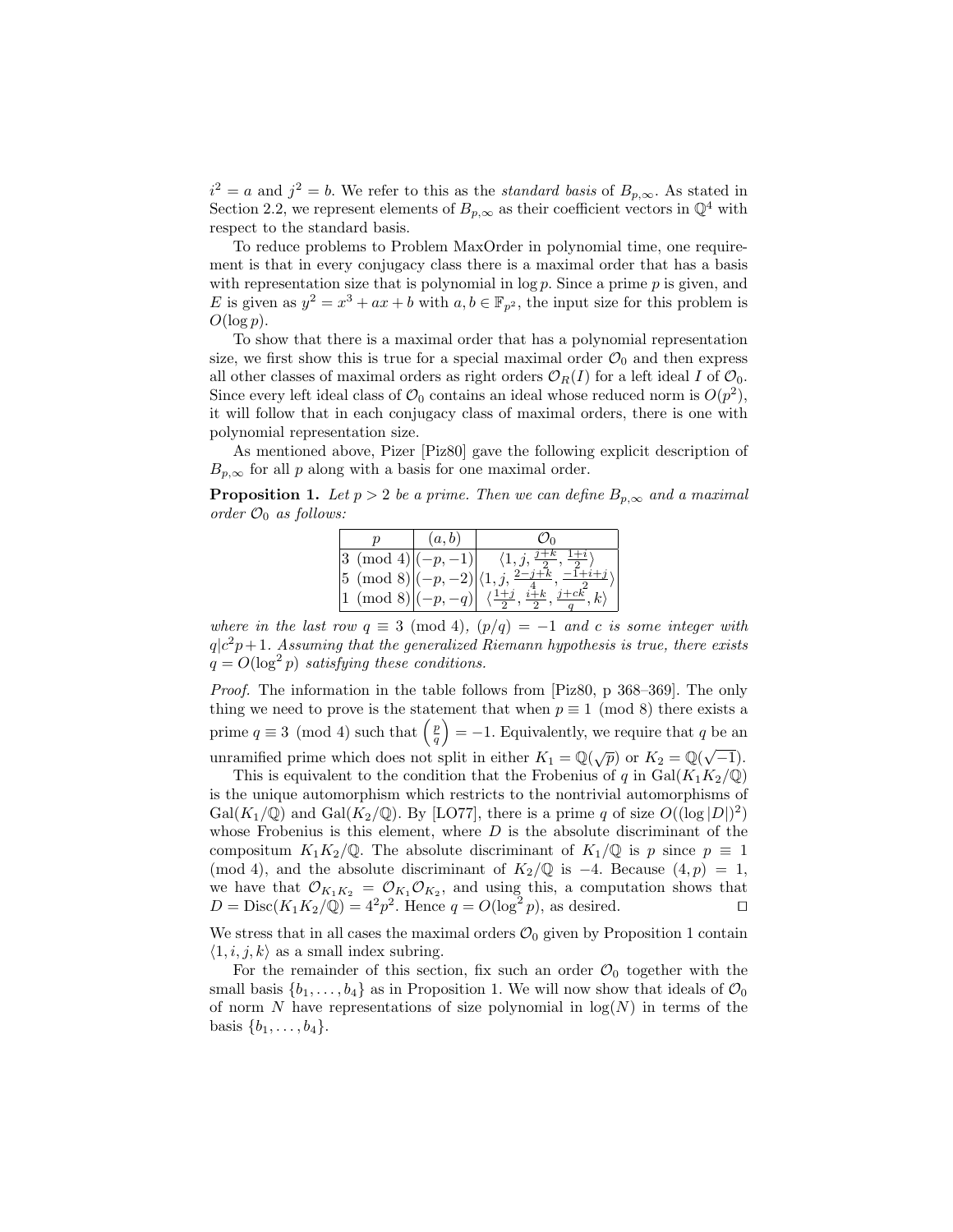**Lemma 1.** Let I be a left ideal of  $\mathcal{O}_0$ . Then there is a Z-basis  $\{\alpha_1, \ldots, \alpha_4\}$  of I, consisting of elements  $\alpha_i \in \mathcal{O}_0$ , such that the coefficients of the  $\alpha_i$  expressed, in terms of the basis  $\{b_1, b_2, b_3, b_4\}$  of  $\mathcal{O}_0$ , are bounded by Nrd $(I)^2$ .

*Proof.* Let  $\{\gamma_1, \ldots, \gamma_4\}$  be a Z-basis of I and write  $\gamma_i$  as  $\gamma_i = \sum_j a_{ij} b_j$ . Let  $A = (a_{ij})$  be the matrix whose rows are the coefficients of  $\gamma_i$ . Let  $H = UA$ where H is the (row-)Hermite normal form of A and  $U \in SL_4(\mathbb{Z})$ . Then the rows of H correspond to elements of  $\mathcal{O}_0$  which generate I as a Z-basis. Additionally, H is upper triangular, its diagonal elements satisfy  $0 < h_{ii}$ , and  $h_{ij} < h_{jj}$  for  $i < j$ . We have  $Nrd(I)^2 = det(A) = \prod h_{ii}$  and hence all  $h_{ij} < Nrd(I)^2$ . This gives us the desired basis  $\{\alpha_1, \ldots, \alpha_4\}$ .

We will now prove that every conjugacy class of maximal orders has a representative whose basis has representation size  $O(\log p)$  when written in terms of the standard basis  $1, i, j, ij$  for  $B_{p,\infty}$ .

For this, we will show that the reduced norm Nrd is the Euclidean norm on  $B_{p,\infty} = H(-q,-p)$  considered as a lattice in  $\mathbb{R}^4$ . (Here  $q = 1,2$  or a prime  $\equiv 3$ (mod 4) that is not a square modulo  $p$ , depending on the congruence class of  $p$ .) We can view orders  $\mathcal O$  in  $B_{p,\infty}$  as lattices in  $\mathbb R^4$ , and we will relate the covolume of a lattice to its discriminant. This is similar to the number field case. Together with Minkowski's Theorem, this will give us the desired result.

Note that  $B_{p,\infty} \otimes \mathbb{R}$  is isomorphic to  $\mathbb{H}$ , the Hamiltonians. Let  $1, i', j', i'j'$  be the basis of  $\mathbb{H}$  with  $i'^2 = j'^2 = -1$ . Let

$$
f:B_{p,\infty}\otimes\mathbb{R}\stackrel{\simeq}{\to}\mathbb{H},
$$

and let the isomorphism be given by  $i \mapsto \sqrt{q}i', j \mapsto \sqrt{p}j'.$  Then the norm on  $\mathbb{H}$ , which is the (square of) the standard Euclidean norm on  $\mathbb{R}^4$ , is just the reduced norm on the image of  $B_{p,\infty}$  in H under the isomorphism f. Let  $\Lambda \subseteq \mathbb{R}^n$  be a lattice. Define its *covolume*, denoted  $Covol(\Lambda)$ , to be  $\sqrt{\det(L^T L)}$  for any matrix L consisting of a basis for  $\Lambda$ . If  $\mathcal{O} \subseteq B_{p,\infty}$  is a lattice, define its covolume to be  $Covol(f(\mathcal{O}))$ .

If a lattice  $\mathcal{O} \subseteq B_{p,\infty}$  has generators  $\beta_1,\ldots,\beta_4$ , its *discriminant*, denoted Disc( $\mathcal{O}$ ), is det( $(\text{Trd}(\beta_i \overline{\beta_j}))$ ). If a lattice  $\mathcal O$  is a maximal order in  $B_{p,\infty}$ , then  $Disc(\mathcal{O}) = p^2$ .

**Proposition 2.** Let  $\mathcal O$  be a lattice in  $B_{p,\infty}$ . Then Covol $(\mathcal O)^2 = \frac{1}{16} \text{Disc}(\mathcal O)$ .

*Proof.* This is Equation 2.2 of [CG14].  $\Box$ 

We need the notion of a Minkowski-reduced basis. A basis  $\{v_1, \ldots, v_n\}$  of a lattice  $\Lambda \subseteq \mathbb{R}^n$  is *Minkowski-reduced* if for  $1 \leq k \leq n$ ,

$$
||v_k||_2 \le \left|\sum_{i=1}^n x_i||v_i||_2\right|,
$$

whenever  $x_1, \ldots, x_n$  are coprime integers. Here  $||\cdot||_2$  denotes the Euclidean norm. Given a lattice  $\Lambda$  in  $\mathbb{R}^n$ , define the *ith successive minimum of*  $\Lambda$ ,  $\lambda_i(\Lambda)$ , to be the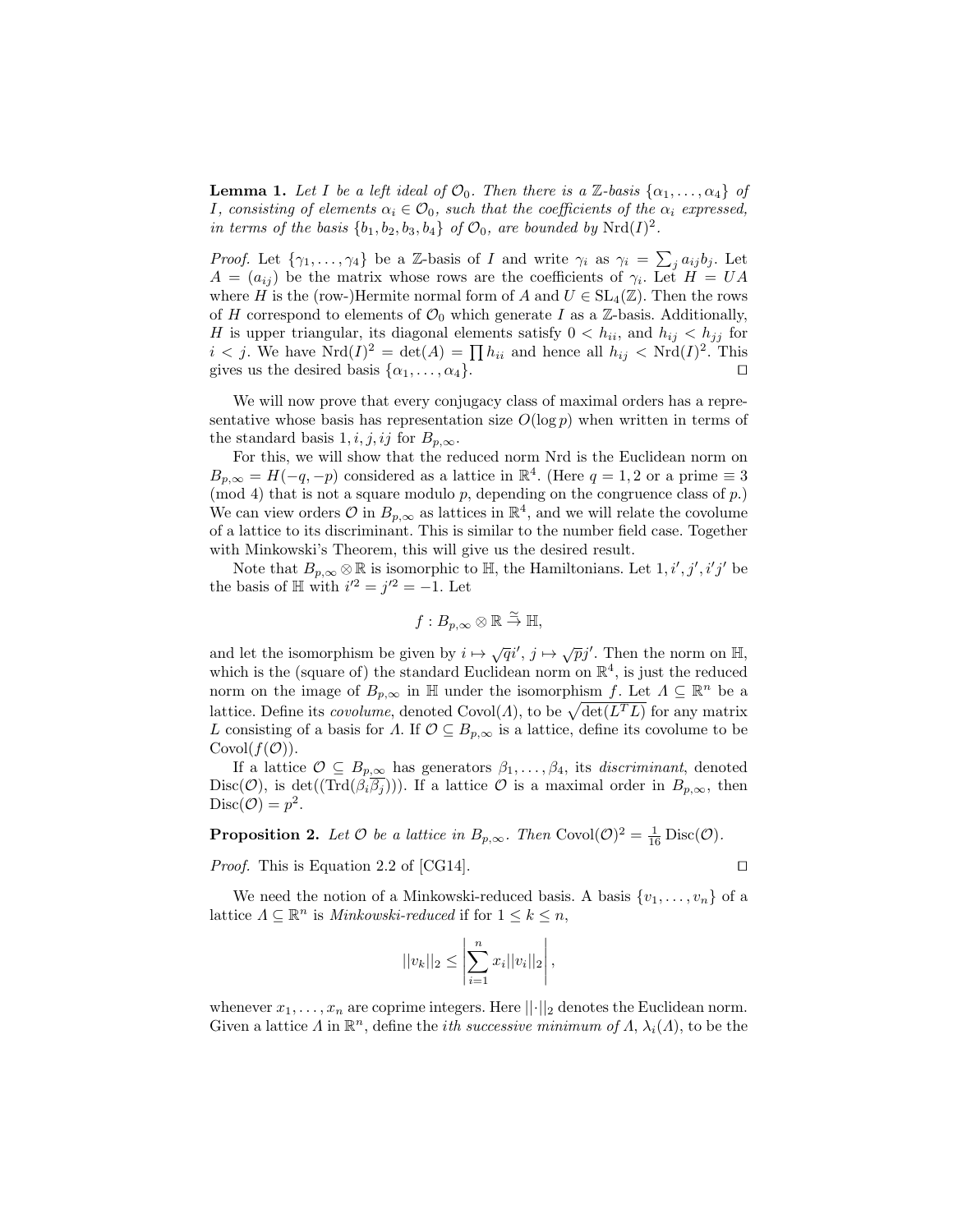smallest nonnegative, real number  $r$  such that there are  $i$  linearly independent lattice vectors of Λ contained in the closed ball of radius r centered at the origin. So  $\lambda_1(\Lambda)$  is the length of a shortest nonzero vector of  $\Lambda$ . For  $n \leq 4$ , there is a basis  $v_1, \ldots, v_n$  of  $\Lambda$  such that  $||v_i||_2 = \lambda_i(\Lambda)$ ; see [NS09]. Such a basis is Minkowskireduced. When we refer to a Minkowski-reduced basis, we will always assume we choose such a basis.

Theorem 1 (Minkowski's second theorem). Let V denote the volume of the n-dimensional unit ball of  $\mathbb{R}^n$ . Then

$$
\frac{2^n}{n!} \frac{\text{Covol}(A)}{V} \le \prod_{i=1}^n \lambda_i(A) \le \frac{2^n}{V} \text{Covol}(A).
$$

Corollary 1. Let p be a prime, and let  $\mathcal{O}_0$  be the maximal order of  $B_{p,\infty}$  as above. Let  $I \subseteq \mathcal{O}_0$  be a left ideal and let  $\mathcal{O} := \mathcal{O}_R(I)$ . Let  $\alpha_1, \ldots, \alpha_4$  be a basis of O such that  $||\alpha_i||_2 = \lambda_i$  (O) for  $i = 1, ..., 4$ . Then

$$
\prod_{i=1}^{4} Nrd(\alpha_i) \leq Disc(\mathcal{O}) = p^2.
$$

*Proof.* We use Minkowski's second theorem applied to  $\mathcal{O}$ , and the fact that by Proposition 2, Covol $(\mathcal{O})^2 = \text{Disc}(\mathcal{O})/16$ . These two facts, together with  $Nrd(\alpha) = ||f(\alpha)||_2^2$  give us that

$$
\prod \mathrm{Nrd}(\alpha_i) = \prod \lambda_i(\mathcal{O})^2 \le \frac{16}{\pi^4/4} \mathrm{Disc}(\mathcal{O}) \le p^2.
$$

Now we prove the main theorem on representation sizes of maximal orders:

**Theorem 2.** Every conjugacy class of maximal orders in  $B_{p,\infty}$  has a Z-basis  $x_1, \ldots, x_4$  with  $\text{Nrd}(x_i) \in O(p^2)$ . If we express  $x_r$  (for  $1 \le r \le 4$ ) as a coefficient vector in terms of  $1, i, j, ij$ , then the rational numbers appearing have numerators and denominators whose representation size are polynomial in log p.

*Proof.* The map  $[I] \to [O_R(I)]$  is a surjection from left ideal classes of  $O_0$  to isomorphism classes of maximal orders of  $B_{p,\infty}$ ; see [Gro87], page 116. Every left ideal class of  $\mathcal{O}_0$  contains an ideal I with  $Nrd(I) \in O(p^2)$ ; see [Vig80, Proposition 17.5.6]. Set  $\mathcal{O} = \mathcal{O}_R(I)$  and let  $\langle 1, x_2, x_3, x_4 \rangle$  be a Minkowski-reduced Z-basis of O. By Corollary 1,  $Nrd(x_i) \leq p^2$ , since each  $x_i$  is integral. Since  $\mathcal{O} = \mathcal{O}_R(I)$ , it follows that  $x_i \text{Nrd}(I) \in I$ . This implies that if we express  $x_i$  as a Q-linear combination of the elements  $1, i, j, i<sub>j</sub>$ , then the denominators of the coefficients are divisors of  $Nrd(I) \cdot 4q$  where  $q = Nrd(j)$ . The numerator of each coefficient is then bounded by  $8pq \text{Nrd}(I)$ : indeed, if  $a/b$  is a coefficient of  $x_r$ ,  $(1 \leq r \leq 4)$ , then  $(a/b)^2 \leq Nrd(x_r) \leq p^2$ . Then

$$
|a| \le pb \le 4pq \operatorname{Nrd}(I).
$$

 $\Box$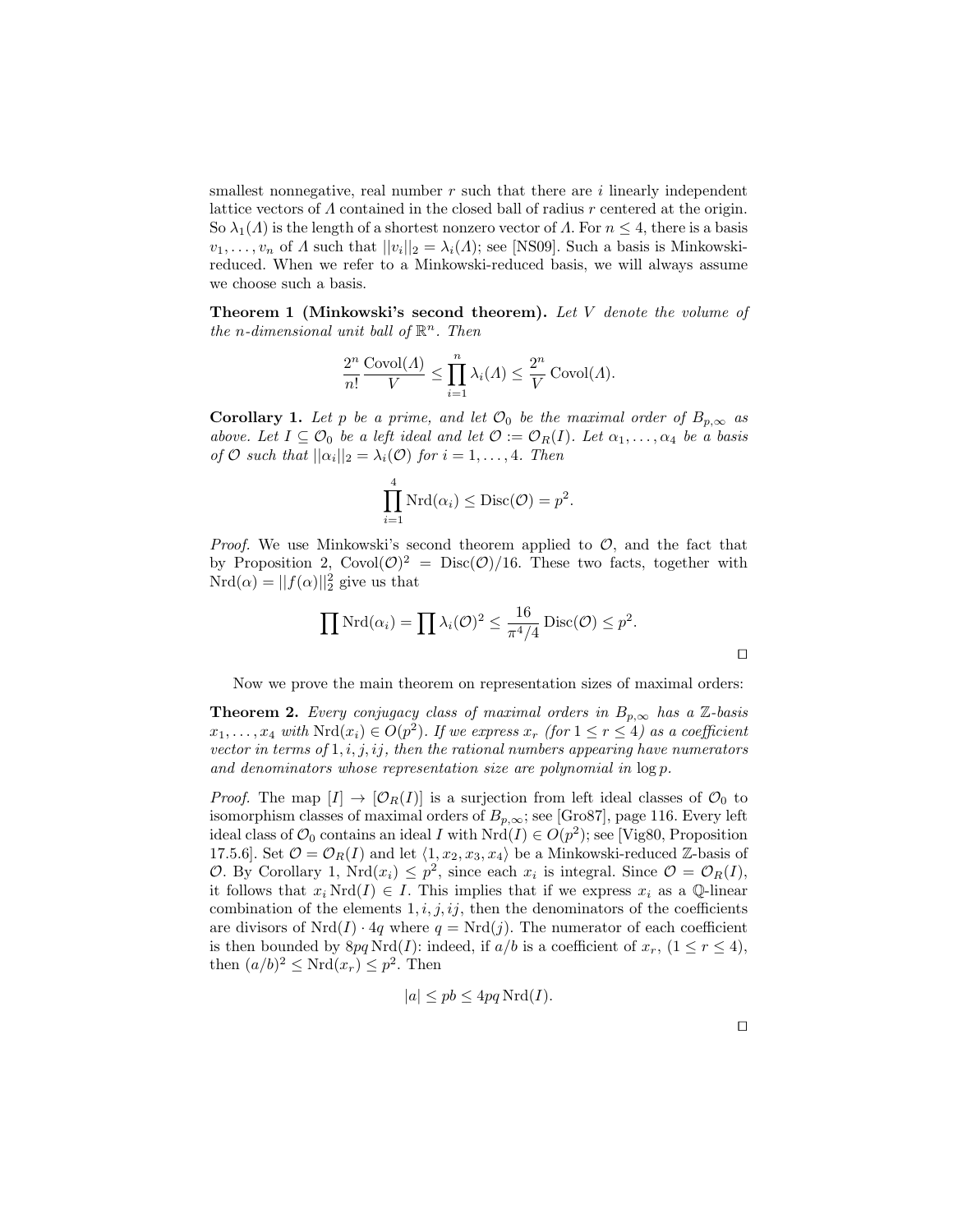# 5 Equivalent hard problems in supersingular isogeny graphs

In this section we consider the following problems:

- $-$  A constructive version of Deuring's correspondence, from j-invariants to maximal orders in  $B_{p,\infty}$  (Problem 2).
- The endomorphism ring computation problem (Problem 3).
- The preimage and collision resistance of the Charles-Goren-Lauter hash function, for a randomly chosen initial vertex.

We show that all these problems are heuristically equivalent, in the sense that there exist efficient reductions from one problem to another under plausible heuristics assumptions.

The first two problems have the same inputs and in a sense their outputs are also equal, so it is perhaps no surprise to the reader that they are equivalent. However, the two problems differ in the way the output should be represented: as a maximal order in  $B_{p,\infty}$  for Problem 2, and as four rational maps for Problem 3. Sections 5.1 and 5.4 below clarify the steps from one representation to the other.

It should also be clear intuitively that (heuristically at least) an algorithm to find preimages or collisions for the hash function can be used to compute endomorphism rings. The other implication is perhaps not as intuitive, and our solution crucially requires the tools developed in [KLPT14]. These reductions are discussed in Section 5.5 below.

#### 5.1 Endomorphism ring computation is not harder than Inverse Deuring Correspondence

When  $p \equiv 3 \pmod{4}$  the curve  $y^2 = x^3 + x$  is supersingular with invariant  $j =$ 1728. This curve corresponds to a maximal order  $\mathcal{O}_0$  with  $\mathbb{Z}$ -basis  $\{1, i, \frac{1+k}{2}, \frac{i+j}{2}\}$ under Deuring's correspondence, and there is an isomorphism of quaternion algebras  $\theta : B_{p,\infty} \to \text{End}(E_0) \otimes \mathbb{Q}$  sending  $(1, i, j, k)$  to  $(1, \phi, \pi, \pi\phi)$  where  $\pi : (x, y) \to (x^p, y^p)$  is the Frobenius endomorphism, and  $\phi : (x, y) \to (-x, \iota y)$ with  $\ell^2 = -1$ . More generally, it is easy to compute j-invariants corresponding to the maximal orders given by Proposition 1.

**Proposition 3.** There is a polynomial-time algorithm that given a prime  $p > 2$ , computes a supersingular j-invariant j<sub>0</sub> ∈  $\mathbb{F}_p$  such that  $\text{End}(E(j_0)) \cong \mathcal{O}_0$  (where  $\mathcal{O}_0$  is as given by Proposition 1 together with a map  $\phi \in \text{End}(E(j_0)))$  such that  $\theta : B_{p,\infty} \to \text{End}(E(j_0)) \otimes \mathbb{Q} : (1,i,j,k) \to (1,\phi,\pi,\pi\phi)$  is an isomorphism of quaternion algebras.

*Proof.* Let q be chosen such that  $B_{p,\infty} = H(-q,-p)$  as in Proposition 1 and let R be the ring of integers of  $\mathbb{Q}(\sqrt{-q})$ . Consider Algorithm 3 below. Step 1 can be executed in time polynomial in  $\log p$  using a modification of Bröker's Algorithm 2.4 in [Brö09]: the cardinality of  $\mathcal{J} := \{j \in \mathbb{F}_{p^2} : R \subseteq \text{End}(E(j))\}$  is equal to the class number  $h_{-q}$  of R, and this is bounded by q. To see this requires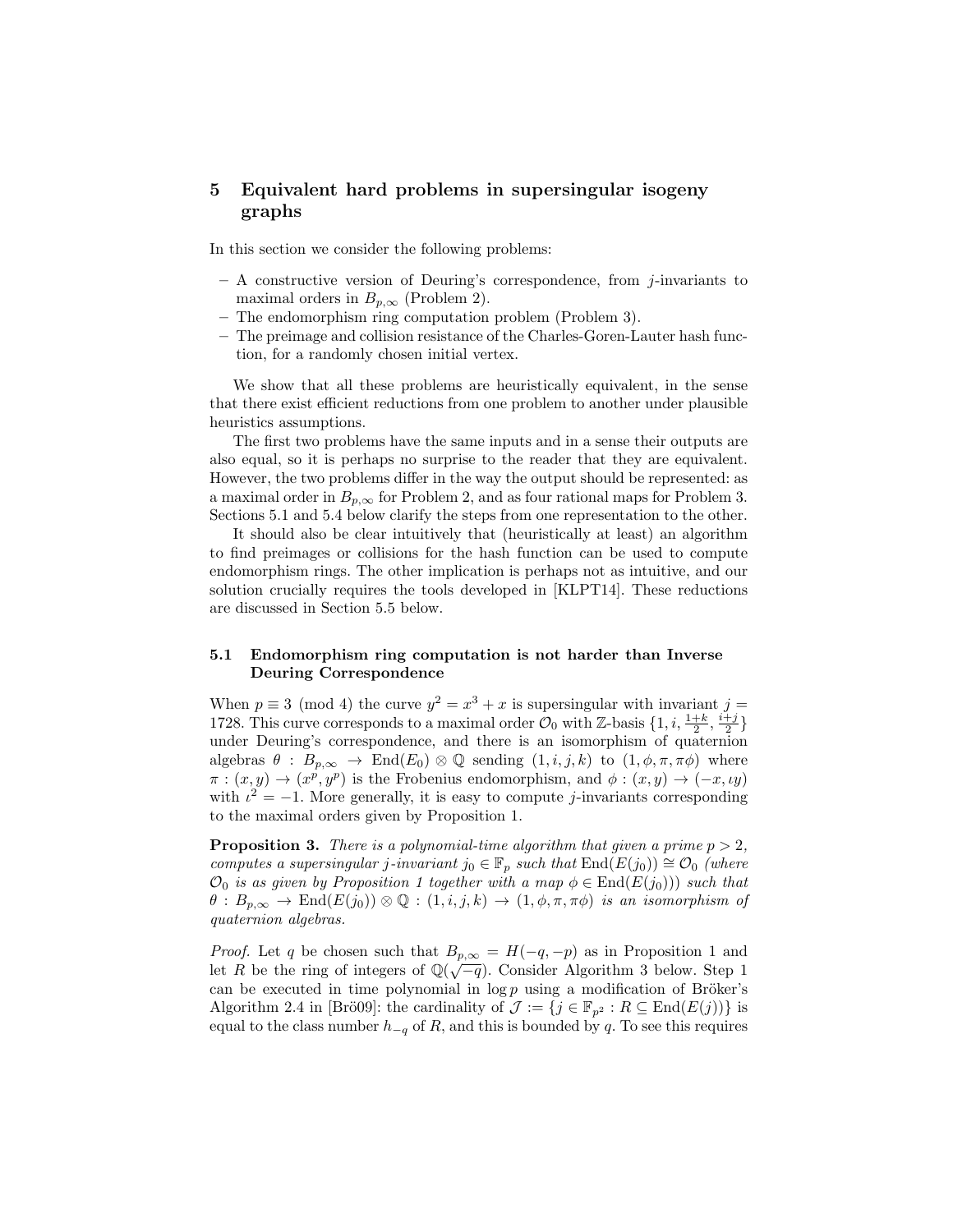a surjectivity and injectivity argument. Suppose  $j \in \mathbb{F}_{p^2}$  is a supersingular jinvariant such that R embeds into  $End(E(j))$ . Then if  $R = \mathbb{Z}[\alpha]$ , by Deuring's Lifting Theorem [Lan87, Theorem 14, page 184] applied to  $E(j)$  and  $\alpha$ , there is an elliptic curve  $E/\mathbb{C}$  such that  $\text{End}(E) \simeq R$  and a prime p of R dividing p such that  $\tilde{E}$  (mod  $\mathfrak{p}$ ) =  $E(j)$ . Since  $\tilde{E}$  has complex multiplication by  $R$ ,  $j(\tilde{E})$  is a root of the Hilbert class polynomial of  $\mathbb{Q}(\sqrt{-q})$ . Because  $E(j)$  is supersingular, p is inert in R and  $\mathfrak{p} = pR$ . We see that the map is injective because principal prime ideals of  $R$  split completely in  $H$ , and so the Hilbert class polynomial will have  $h_{-q}$  distinct roots modulo p. To compute  $\phi$  in Step 3 one can simply compute all isogenies of degree  $q$  using Vélu's formulae and identify the one corresponding to an endomorphism. The map  $\phi$  defines an isomorphism of quaternion algebras  $\theta : B_{p,\infty} \to \text{End}(E(j_0)) \otimes \mathbb{Q} : (1,i,j,k) \to (1,\phi,\pi,\pi\phi)$ . To perform the check in Step 4, one applies  $\theta$  to the numerators of  $\mathcal{O}_0$  basis elements, and check whether the resulting maps annihilate the D torsion, where D is the denominator.  $\square$ 

Algorithm 3 Computing the Deuring correspondence for special orders Input: A prime p.

Output: A supersingular j-invariant  $j_0 \in \mathbb{F}_p$  such that  $\mathcal{O}_0 \cong \text{End}(E(j_0))$ , and an endomorphism  $\phi \in \text{End}(E(j_0))$  such that  $\text{Nrd}(\phi) = q$  and  $\text{Trd}(\phi) = 0$ .

- 1. Compute J, a set of supersingular j-invariants such that for  $j \in \mathcal{J}$ ,  $R_{-q}$ embeds into End( $E(j)$ ), where  $R_{-q}$  is the integer ring of  $\mathbb{Q}(\sqrt{-q})$ .
- 2. For  $j \in \mathcal{J}$ : (a) Compute  $\phi$ , an endomorphism of degree q of  $E(j)$ . (b) If  $\text{End}(E(j)) \cong \mathcal{O}_0$ :

#### 5.2 Quaternion  $\ell$ -isogeny algorithm

i. Return j and  $\phi$ .

The quaternion  $\ell$ -isogeny problem was introduced and solved in [KLPT14] as a step forward in the cryptanalysis of the Charles-Goren-Lauter hash function.

We refer to [KLPT14,GPS17] for a full description of the algorithm and its powersmooth version as well as their analysis. For our purposes the following proposition will be sufficient.

Lemma 2. [KLPT14, GPS17] Under various heuristic assumptions, there exist two polynomial-time algorithms that given I a left ideal of  $\mathcal{O}_0$ , returns J another left ideal of  $\mathcal{O}_0$  in the same class as I of norm N such that  $N \approx p^{7/2}$ . Moreover for the first algorithm we have  $N = \prod p_i^{e_i}$  with  $p_i^{e_i} < \log p$  and for the second algorithm we have  $N = \ell^e$  for some integer e and some small prime  $\ell$ .

Interestingly, [GPS17] also proves that (after a minor tweak) the outputs of these algorithms only depend on the ideal class of their inputs and not on the particular ideal class representative.

Many of our algorithms and reductions below will use these algorithms as black boxes. Their correctness will therefore rely on the same heuristics, and possibly some more.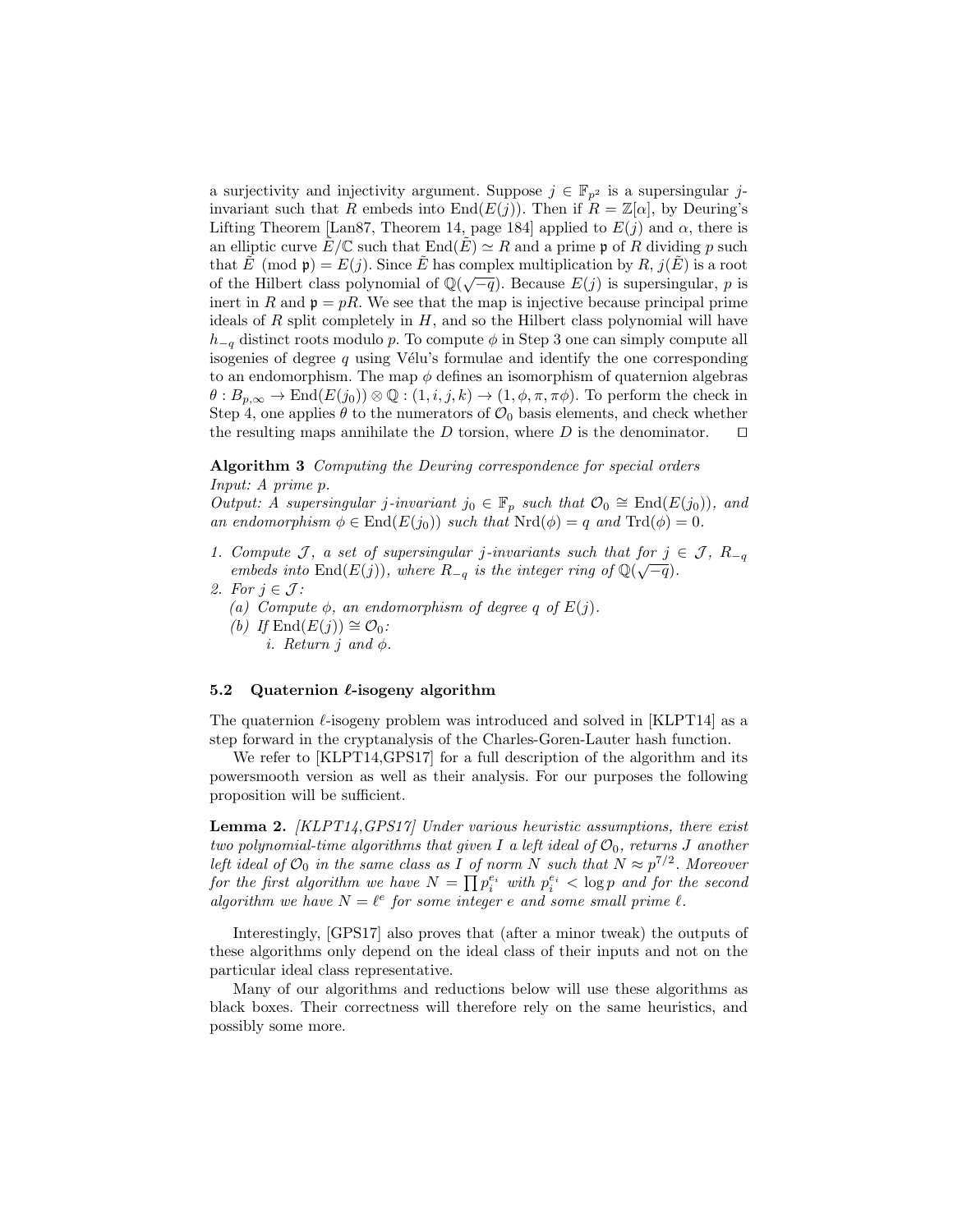#### 5.3 Translating  $\mathcal{O}_0$ -ideals to isogenies

Let  $\mathcal{O}_0$  be the maximal order given by Proposition 1, let  $E_0$  be a corresponding supersingular elliptic curve, and let I be a left  $\mathcal{O}_0$ -ideal of norm N such that I is not contained in  $\mathcal{O}_0m$  for any  $m \in \mathbb{N}$ . This ideal corresponds to an isogeny  $\phi: E_0 \to E_1$  of degree N. This isogeny is uniquely defined by its kernel, which is a cyclic subgroup of order  $N$  in  $E_0$  by Proposition 10. Following Waterhouse [Wat69] one can identify the correct subgroup by evaluating the maps corresponding to an  $\mathcal{O}_0$ -basis at a generator of each subgroup. Moreover when N is composite, the kernel can be represented more efficiently as a product of cyclic subgroups whose orders are powers of primes, and similarly the isogenies are represented more efficiently as a composition of prime degree isogenies. The details of such an algorithm can be found in [GPS17], which also analyzes its complexity. The following proposition will be sufficient for our purposes.

**Proposition 4.** There exists an algorithm which, given an  $\mathcal{O}_0$  left ideal I of norm  $N = \prod_i p_i^{e_i}$ , returns an isogeny  $\phi : E_0 \to E_1$  corresponding to this ideal through Deuring's correspondence. Moreover the complexity of this algorithm is polynomial in  $\max_i p_i^{e_i}$ .

We stress that this translation algorithm requires us to know the endomorphism ring of  $E_0$ , and that it is only efficient when  $\max_i p_i^{e_i}$  is small.

Let us first assume that we have an efficient algorithm for Problem 2, returning a  $\mathbb Z$  basis for a maximal order as discussed above. Algorithm 4 below uses this algorithm to solve Problem 3.

Algorithm 4 Reduction from Problem 3 to Problem 2 Input: A supersingular j-invariant j. Output: Four maps that generate  $\text{End}(E(i)).$ 

- 1. Use an algorithm for Problem 2 to obtain a maximal order  $\mathcal{O} \simeq \text{End}(E(j)).$
- 2. Compute an ideal I connecting  $\mathcal{O}_0$  and  $\mathcal{O}$ .
- 3. Compute an ideal J with powersmooth norm in the same class as I.
- 4. Translate the ideal J into an isogeny  $\varphi : E_0 \to E$ .
- 5. Let N be the norm of J.
- 6. Let  $1, \phi_2, \phi_3, \phi_4$  generate  $\text{End}(E(j_0)).$
- 7. Let  $1, \omega_2, \omega_3, \omega_4$  generate  $\mathcal{O}$ , and let  $1, \omega_{2,0}, \omega_{3,0}, \omega_{4,0} \in \mathcal{O}_0$  correspond to  $1, \phi_2, \phi_3, \phi_4.$
- 8. Find integers  $c_{ij}$  such that  $\omega_i = \frac{\sum_j c_{ij} \omega_{j,0}}{N}$  $\frac{N^{2}y^2\omega_{j,0}}{N}$ .
- 9. Return N,  $\varphi$ ,  $c_{ij}$  implicitly representing the maps  $\frac{\sum_{i=1}^{4} c_{ij} \widehat{\varphi}_{\psi} \varphi}{N}$  for each i.

The maps returned by Algorithm 4 are of the form  $\phi = \frac{\sum_{i=1}^{4} c_{ij} \hat{\varphi} \phi_i \varphi}{N}$  where N is a smooth number,  $c_{ij} \in \mathbb{Z}$ ,  $\{\phi_i\}_{i=1,2,3,4}$  form a basis for the endomorphism ring of a special curve  $E_0$ , and  $\varphi : E_0 \to E(j)$  is an isogeny of degree N, given as a composition of isogenies of low degree. In Section 8 we define compact representations of endomorphisms, and the data given by Algorithm 4 define four compact representations. This is arguably not the most natural representation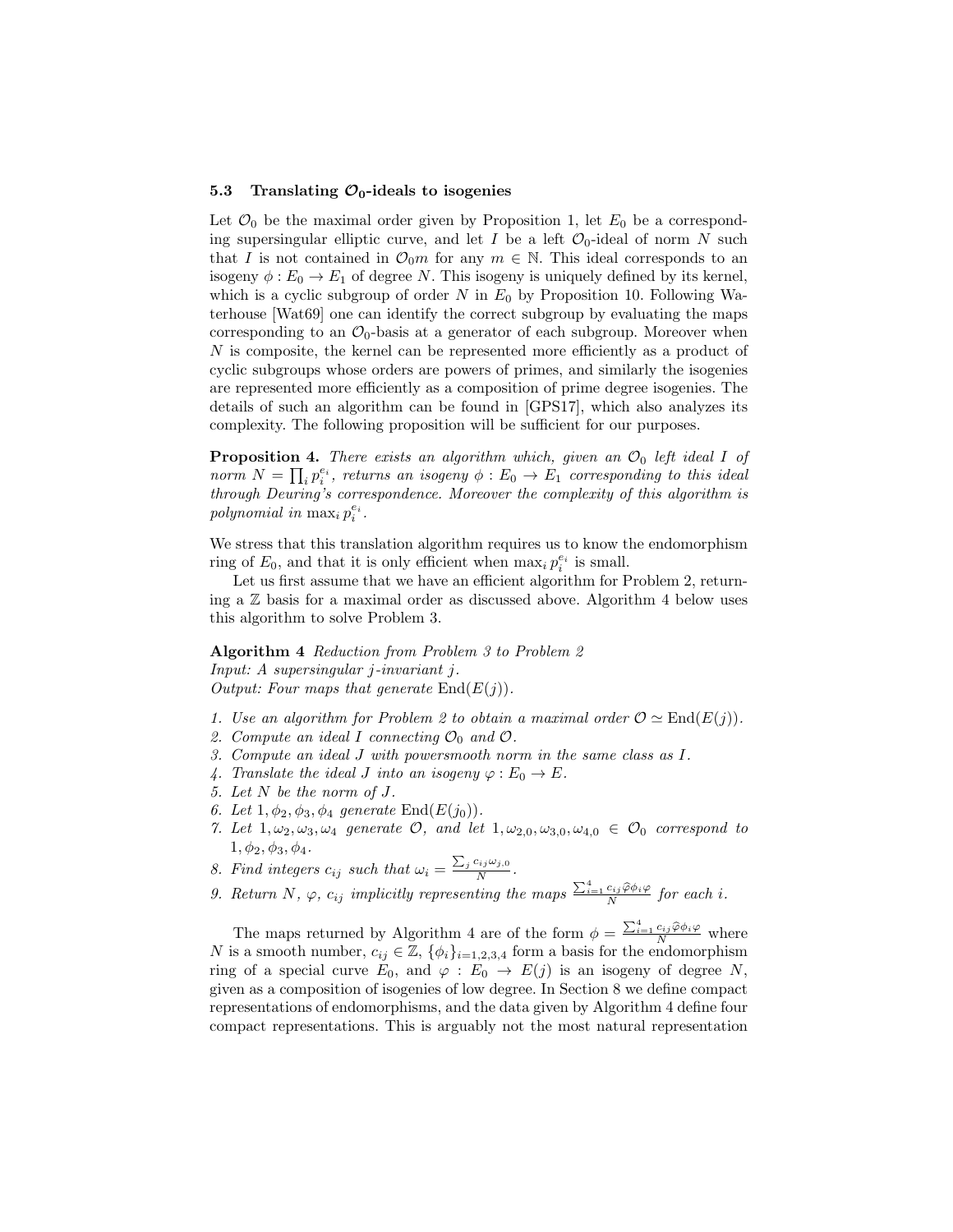of endomorphisms, but it still allows to efficiently evaluate them at arbitrary points, as shown by Algorithm 5 and Lemma 3 below. See Section 8 for a detailed definition of how to represent the output of this algorithm.

#### Algorithm 5 Endomorphism evaluation

Input: A curve E, an isogeny  $\varphi : E_0 \to E$  with powersmooth degree N, and integers a, b, c, d defining an endomorphism  $\phi = \frac{\varphi(a+b\phi_2+c\phi_3+d\phi_4)\hat{\varphi}}{N} \in \text{End}(E)$ . *Input: A point*  $P \in E$ . Output:  $\phi(P)$ .

- 1. Let  $N = \prod_i p_i^{e_i}$  and let  $m_i = N/p_i^{e_i}$ . 2. For all i: (a) Compute  $Q_i$  such that  $p_i^{e_i} Q_i = P$ . (b) Compute  $S_i = \varphi(a + b\phi_2 + c\phi_3 + d\phi_4)\widehat{\varphi}(Q_i)$ 3. Compute S such that  $S_i = m_i S$  for all i.
- 4. Return S.

**Lemma 3.** Let  $P \in E(K)$  with K an extension of  $\mathbb{F}_{p^2}$ . Assume that  $\log N$  and  $\max_i p_i^{e_i}$  are polynomial in  $\log p$ . Then Algorithm 5 computes  $\phi(P)$  and can be implemented to run in time polynomial in  $log |K|$ .

*Proof.* We will first prove the correctness of the above algorithm. Let  $\gamma := \varphi(a +$  $b\phi_2 + c\phi_3 + d\phi_4$ ) $\hat{\varphi}$ , so  $[N] \circ \phi = \gamma$ . While the choice of  $Q_i$  in Step 2a is not<br>unique in Step 2b the point S, is independent of the choice of  $Q_i$ , because of unique, in Step 2b the point  $S_i$  is independent of the choice of  $Q_i$ , because of the calculation

$$
S_i = \gamma(Q_i) = ([N] \circ \phi)(Q_i) = ([m_i] \circ \phi)(P).
$$

We now show that the S in Step 3 exists, is unique, and equals  $\phi(P)$ . The above calculation showed  $\phi(P)$  satisfies  $m_i\phi(P) = S_i$ . On the other hand, the point S also satisfies  $m_iS = S_i$  for all i, so  $\phi(P) - S \in E[m_i]$  for all i. Since  $gcd({m_1, ..., m_k}) = 1$ , we have  $\bigcap_{i=1}^k E[m_i] = {0}.$  This implies that  $S = \phi(P)$ .

We can efficiently compute  $S$  in Step 3 as follows. Since the greatest common divisor of  $\{m_1, \ldots, m_k\}$  is 1, there are integers  $a_1, \ldots, a_k$  such that  $\sum_{j=1}^k a_j m_j =$ 1. These integers can be efficiently computed with the extended Euclidean algorithm since  $k = O(\log p)$ . Define  $S := \sum_{i=1}^{k} a_i S_i$ . Observe that for  $i \neq j$ , we have

$$
m_i S_j = \frac{N}{p_i^{e_i} p_j^{e_j}} p_j^{e_j} S_j = \frac{N}{p_i^{e_i} p_j^{e_j}} p_j^{e_j} \gamma(Q_j) = \frac{N}{p_i^{e_i} p_j^{e_j}} \gamma(P) = \frac{N}{p_i^{e_i} p_j^{e_j}} \gamma(p_i^{e_i} Q_i) = m_j S.
$$

This implies that  $m_i S_j = m_j S_i$ . Now we calculate

$$
m_i S = m_i \sum_{j=1}^k a_j S_j = S_i - \left( \sum_{j \neq i} a_j m_j S_i \right) + \sum_{j \neq i} m_i a_j S_j = S_i.
$$

Although Q may lie in a very large extension of  $\mathbb{F}_{p^2}$ , each of the  $Q_i$  lies in a reasonably small extension, namely the extension degree is polynomial in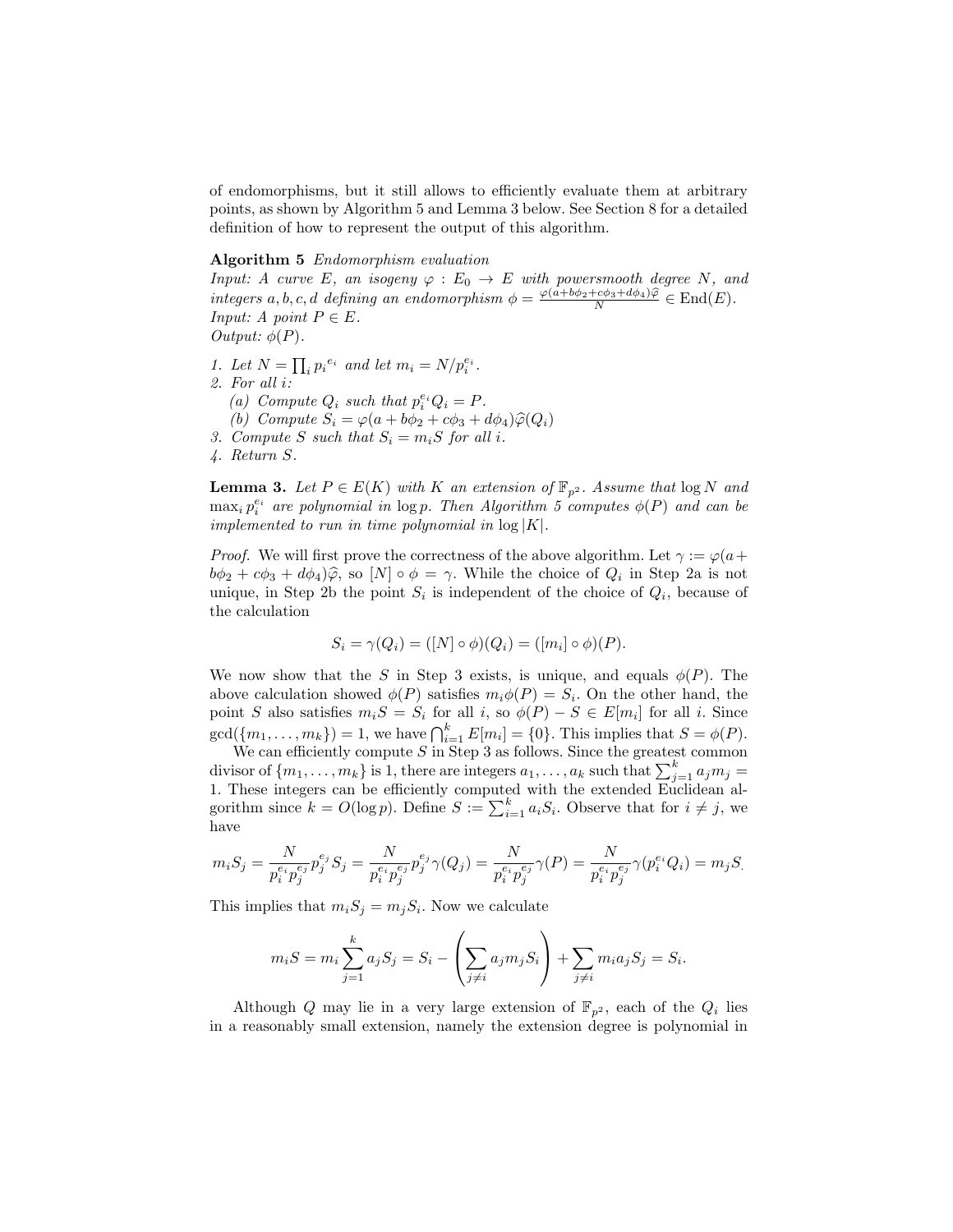$\log p$ . Note that S lies in an extension of K of degree at most 6 by Theorem 4.1 of [Wat69], so Step 3 is efficient. Step 2a involves some univariate polynomial factorization, a task that is polynomial in both the degree of the polynomial and the logarithm of the field size. In Step 2b the isogeny  $\varphi$  and its dual can be evaluated stepwise, and evaluating the map  $a + b\phi_2 + c\phi_3 + d\phi_4$  at an arbitrary point involves 4 scalar multiplications, three additions and the evaluation of the maps  $\phi_i \in \text{End}(E(j_0))$  at certain points.

Proposition 5. Under plausible heuristic assumptions, the reduction in Algorithm 4 from Problem 3 to Problem 2 can be implemented to run in time polynomial in  $\log p$ .

Proof. By Theorem 2, we may assume that the maximal order isomorphic to  $\text{End}(E(j))$  has size polynomial in log p. In Step 2, the ideal I can be computed with Algorithm 3.5 of [KV10]. This can be done in time polynomial in  $\log p$  since  $\mathcal{O}_0$  and  $\mathcal O$  have size polynomial in log p. By Lemma 2 the output of Step 3 is an ideal of norm  $N = \prod p_i^{e_i}$  such that  $S = \max_i p_i^{e_i} = O(\log p)$ . The translation algorithm runs in a time polynomial in  $S$ , hence in  $\log p$ . The other steps also run in polynomial time.  $\Box$ 

#### 5.4 Inverse Deuring Correspondence is not harder than endomorphism ring computation

Let us now assume that we have an efficient algorithm for Problem 3, returning four maps generating the endomorphism ring, in some format that allows efficient evaluation of the maps at arbitrary points. Algorithm 6 below uses this algorithm and then constructs a sequence of linear transformations that map  $1, \alpha, \beta, \gamma$  to four orthogonal maps  $1, \iota, \lambda, \iota\lambda$  corresponding to  $1, i, j, k \in B_{p,\infty}$ . Composing the inverses of these maps then gives a  $\mathbb{Z}$ -basis for  $\mathcal{O}$ .

Algorithm 6 Reduction from Problem 2 to Problem 3 Input: A supersingular j-invariant j.

Output: A maximal order  $\mathcal{O} \subset B_{p,\infty}$  such that  $\text{End}(E(j)) \simeq \mathcal{O}$ .

- 1. Use an algorithm for Problem 3 to obtain four maps  $1, \alpha, \beta, \gamma$  which generate  $\text{End}(E(i))$ , in a format that allows efficient evaluation at elliptic curve points.
- 2. Compute the Gram matrix associated to the sequence  $(1, \alpha, \beta, \gamma)$ .
- 3. Find a rational invertible linear transformation sending  $(1, \alpha, \beta, \gamma)$  to some  $(1, \alpha', \beta', \alpha'\beta')$ , where  $1, \alpha', \beta', \alpha'\beta'$  generate an orthogonal basis for  $B_{p,\infty}$ over Q.
- 4. If the numerators and denominators of  $Nrd(\alpha')$  and  $Nrd(\beta')$  are not easy to factor:

(a) Apply a random invertible linear transformation to  $(\alpha, \beta, \gamma)$ . (b) Go to Step 3.

- 5. Find  $a, b, c \in \mathbb{Q}$  such that  $Nrd(\iota) = q$ , where  $\iota = a\alpha' + b\beta' + c\alpha'\beta'$ .
- 6. Find a rational invertible linear transformation sending  $(1, \alpha', \beta', \alpha'\beta')$  to  $(1, \iota, \delta, \iota, \delta)$  for some  $\delta \in B_{p,\infty}$  where  $1, \iota, \delta, \iota, \delta$  generate an orthogonal basis for  $B_{p,\infty}$  over  $\mathbb{Q}$ .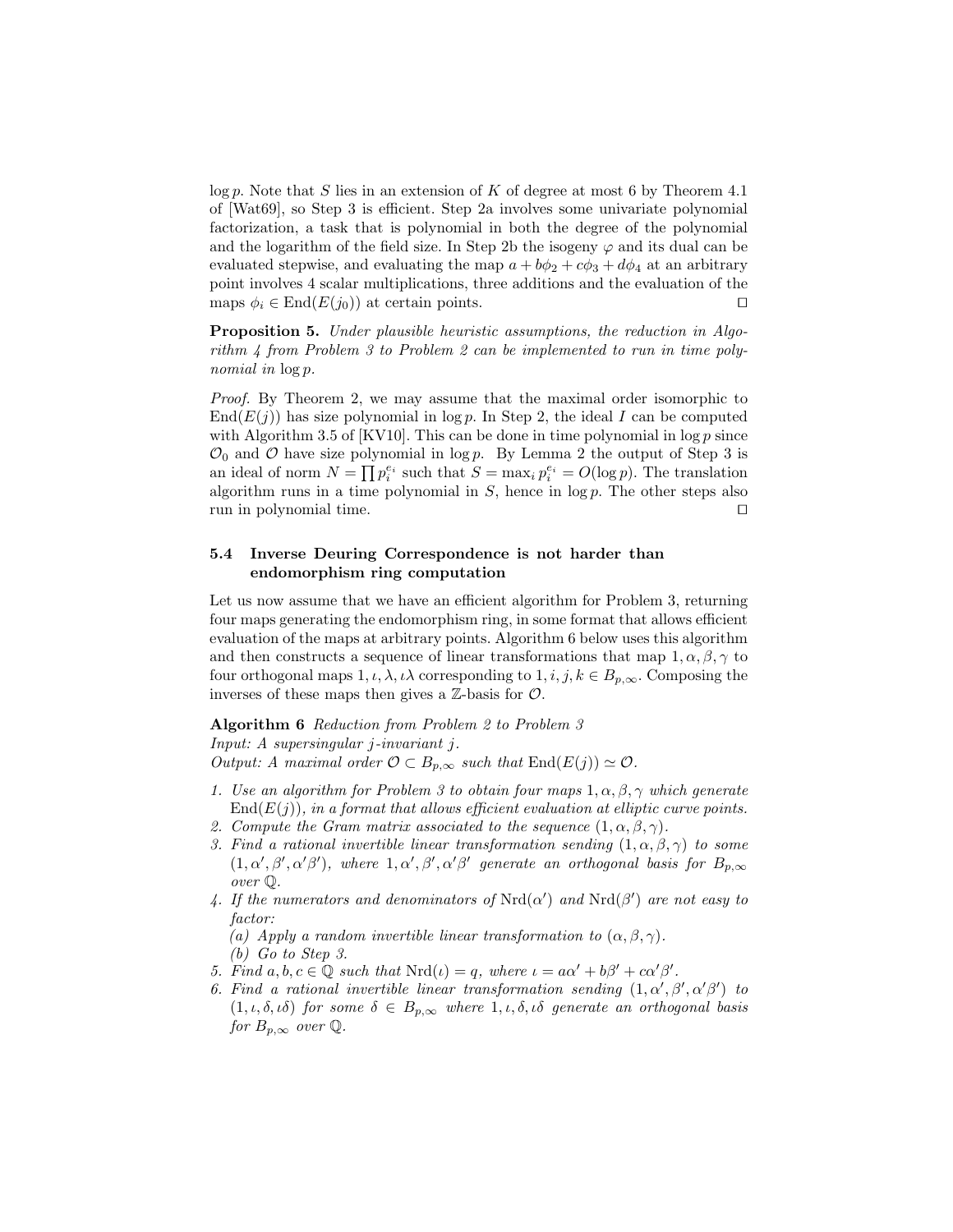- 7. If the numerator and denominator of  $Nrd(\delta)$  is not easy to factor: (a) Apply a random invertible linear transformation to  $(\alpha, \beta, \gamma)$ .
	- (b) Go to Step 3.
- 8. Find  $a, b \in \mathbb{Q}$  such that  $Nrd(\delta)(a^2 + b^2q) = p$ . Let  $\lambda = a\delta + b\iota\delta$ .
- 9. Compute a rational invertible linear transformation sending  $(1, \iota, \delta, \iota, \delta)$  to  $(1, \iota, \lambda, \iota\lambda).$
- 10. Invert and compose all linear transformations to express  $1, \alpha, \beta, \gamma$  in the basis  $(1, \iota, \lambda, \iota\lambda)$ , and deduce a basis of  $\mathcal O$  in  $B_{p,\infty}$ .
- 11. Return the basis of  $\mathcal{O}$ .

Let B be a bound on the degrees of the maps  $\alpha, \beta, \gamma$  returned in Step 1 of Algorithm 6. We analyze the complexity of the algorithm through the following lemmas and proposition.

Lemma 4. There exists an algorithm for Step 2 that runs in time polynomial in  $\log p$  and  $\log B$ .

*Proof.* Given two endomorphisms  $\alpha, \beta$ , one can compute their inner product  $\langle \alpha, \beta \rangle = \alpha \beta + \beta \bar{\alpha} \in \mathbb{Z}$  by evaluating it on an appropriate set of torsion points of small prime order, and then applying the Chinese Remainder Theorem, following a strategy similar to Schoof's point counting algorithm (see [Koh96, Theorem 81]). Applying this algorithm to every pair of maps from  $(1, \alpha, \beta, \gamma)$  gives the result.  $\Box$ 

Lemma 5. There exists an algorithm for Steps 3 and 6 that runs in time polynomial in  $\log p$  and  $\log B$ .

Proof. We focus on Step 3, and Step 6 is similar. Given the Gram matrix one can apply the Gram-Schmidt orthogonalization process to obtain a new basis  $(1, \alpha', \beta', \gamma')$ . It remains to show that  $\alpha'\beta'$  is a scalar multiple of  $\gamma'$  so that we can normalize  $\gamma'$  to obtain the result. It suffices to show that  $\alpha' \beta'$  is orthogonal to 1,  $\alpha'$  and  $\beta'$ . Indeed we have  $\langle \alpha' \beta', 1 \rangle = \alpha' \beta' + \overline{\beta}' \overline{\alpha}' = \langle \alpha', \overline{\beta}' \rangle = -\langle \alpha', \overline{\beta}' \rangle =$ 0; we have  $\langle \alpha' \beta', \alpha' \rangle = \alpha' \beta' \bar{\alpha}' + \alpha' \bar{\beta}' \bar{\alpha}' = Nrd(\alpha') \operatorname{Trd}(\beta') = 0$ ; and similarly  $\langle \alpha' \beta', \beta' \rangle = \alpha' \beta' \overline{\beta}' + \beta' \overline{\beta}' \overline{\alpha}' = \text{Nrd}(\beta') \text{Trd}(\alpha') = 0.$ 

Lemma 6. Given the factorizations of the numerators and denominators of both  $Nrd(\alpha')$  and  $Nrd(\beta')$ , there exists an algorithm for Step 5 that runs in time polynomial in log p and log B.

*Proof.* Finding such  $a, b, c \in \mathbb{Q}$  satisfying the condition amounts to finding  $a', b', c', d \in \mathbb{Z}$  such that  $a'^2 \operatorname{Nrd}(\alpha') + b'^2 \operatorname{Nrd}(\beta') + c'^2 \operatorname{Nrd}(\alpha') \operatorname{Nrd}(\beta') = d^2 q$ . According to Simon [Sim05, Section 8] there is an algorithm to solve this Diophantine equation in polynomial time.  $\Box$ 

Lemma 7. Given the factorizations of the numerator and of the denominator of  $Nrd(\delta)$ , there exists an algorithm for Step 8 that runs in time polynomial in  $log p$  and  $log B$ .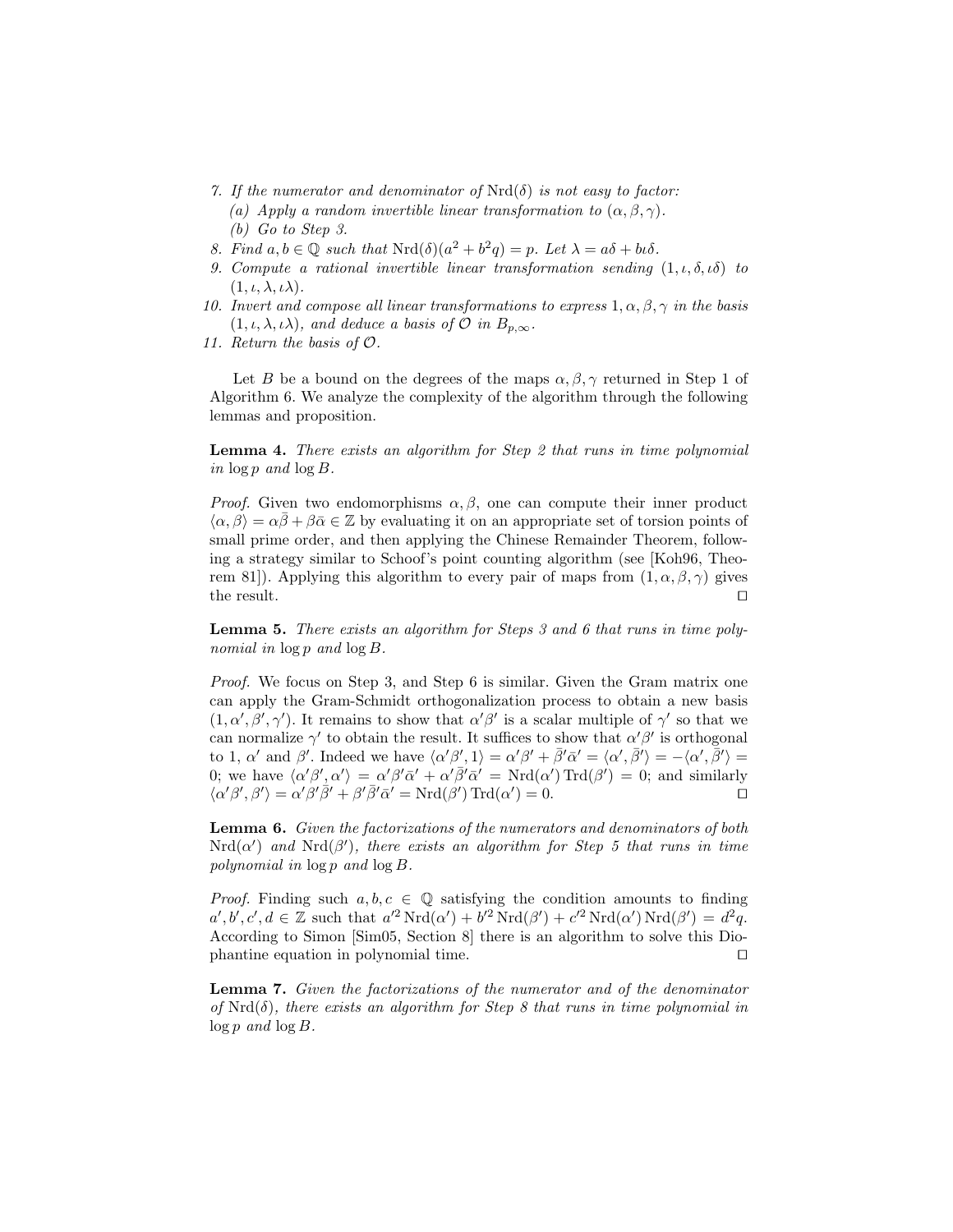*Proof.* Note that  $\langle \delta, \iota \delta \rangle$  is by construction the orthogonal space of  $\langle 1, \iota \rangle$ , and this space must contain an element of norm  $p$ , so the equation has a solution. Given factorizations for both the numerator and the denominator of  $\delta$  one can use Cornacchia's algorithm [Cor08] to solve Step 8.  $\Box$ 

Proposition 6. Under plausible heuristic assumptions, the reduction provided by Algorithm 6 can be implemented to run in polynomial time.

Proof. In Steps 4 and 7 the algorithm requires that some numbers are easy to factor. In Step 4 we may expect these numbers to behave like random numbers of the same sizes. In Step 7, p must divide the numerator of  $Nrd(\delta)$ . We may expect that both the numerator and the denominator factor like random numbers of the same size. One can require all those numbers to be large primes, or a product of large primes and small cofactors, two properties that will be satisfied with a probability inversely proportional to a polynomial function of  $\log p$ . Steps 4a and 7a randomize  $\alpha, \beta, \gamma$  so that we expect the conditions to be satisfied after a number of steps that is polynomial in  $\log p$ . By the four lemmas before we then expect that the whole reduction runs in a time polynomial in  $\log p$ .

The reduction provided by Algorithm 6 and its runtime analysis relies on several heuristics, namely the probability to obtain suitable norms in Steps 4 and 7 as discussed in the above proposition, and the runtime assumption of Simon's algorithm for Step 5.

#### 5.5 Preimage and collision resistance of the CGL hash function

In this section we show that the hardness of the endomorphism ring computation problem is equivalent to the security of the Charles-Goren-Lauter hash function.

Proposition 7. Assume there exists an efficient algorithm for the endomorphism ring computation problem. Then there is an efficient algorithm to solve the preimage and collision problems for the Charles-Goren-Lauter hash function.

Proof. By standard arguments on hash functions it is enough to focus on preimage resistance. Our reduction of this problem to the endomorphism ring computation problem is given in Algorithm 7. Besides two black box calls to an algorithm for the endomorphism ring computation problem, it uses other efficient algorithms described in this paper, including Algorithm 4 to translate a description of an endomorphism ring as rational maps into a description of a maximal order in  $B_{p,\infty}$ , both the  $\ell$ -power and the powersmooth versions of the quaternion isogeny algorithm, and the translation algorithm from ideals to isogenies. All these routines are efficient by the lemmas and propositions of this paper. By the results in Section 6.4, the algorithm is correct.  $\Box$ 

Algorithm 7 Reduction from preimage resistance to endomorphism ring computation

Input: Two supersingular j-invariants  $j_s, j_t \in \mathbb{F}_{p^2}$ . Output: A sequence of j-invariants  $j_s = j_0, j_1, \ldots, j_e = j_t$  such that for any i there exists an isogeny of degree  $\ell$  from  $E(j_i)$  to  $E(j_{i+1})$ .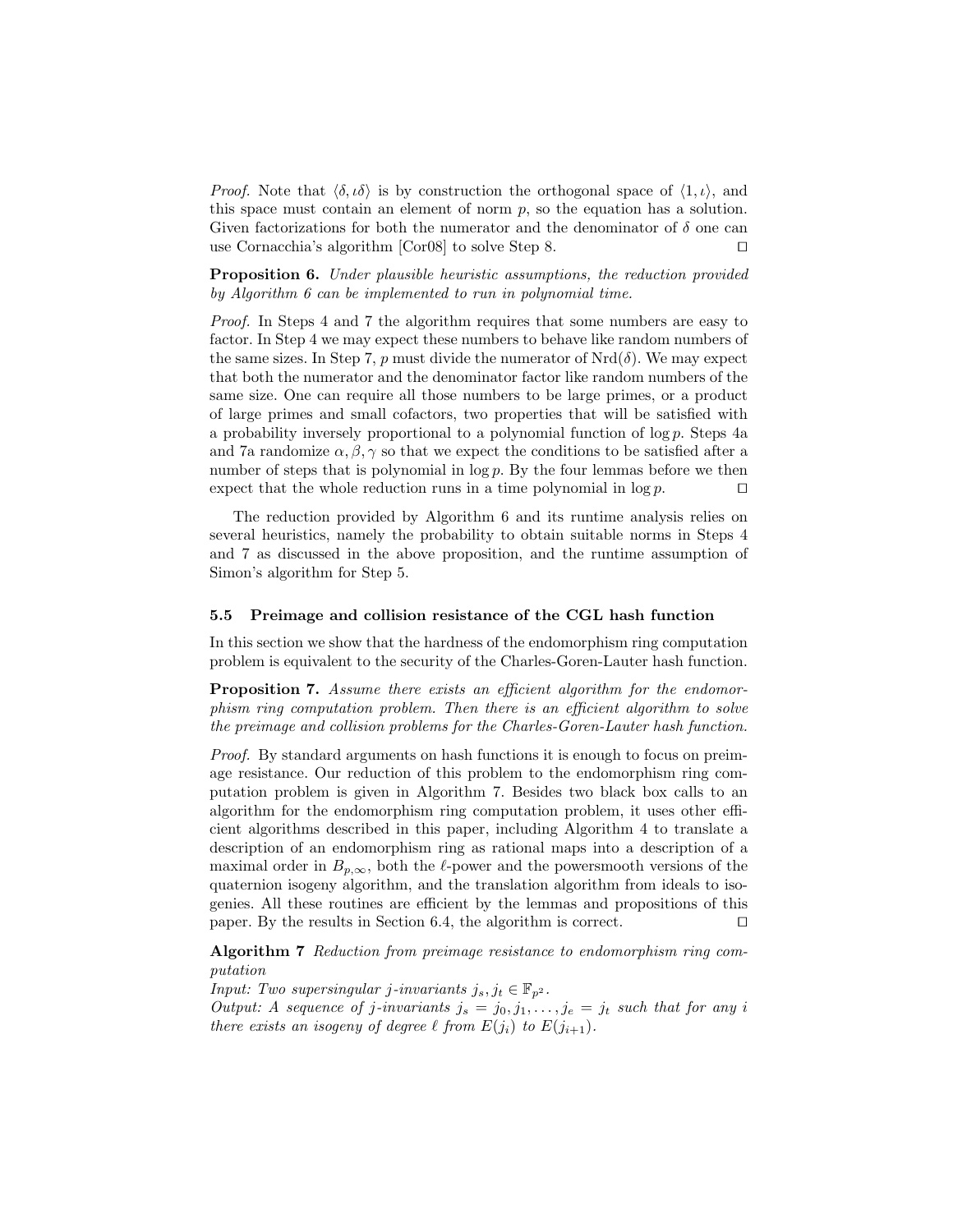- 1. Compute  $\text{End}(E(j_s))$  and  $\text{End}(E(j_t)).$
- 2. Compute  $\mathcal{O}_s \simeq \text{End}(E(j_s))$  and  $\mathcal{O}_t \simeq \text{End}(E(j_t))$  with Algorithm 4.
- 3. Compute ideals  $I_s$  and  $I_t$  connecting  $\mathcal{O}_0$  respectively to  $\mathcal{O}_s$  and  $\mathcal{O}_t$ .
- 4. Compute ideals  $J_s = \mathcal{O}_o \alpha_s + \mathcal{O}_0 \ell^{e_s}$  and  $J_t = \mathcal{O}_0 \alpha_t + \mathcal{O}_0 \ell^{e_t}$  with norm  $\ell^{e_s}, \ell^{e_t}$ for some  $e_s, e_t$ , in the same classes as  $I_s$  and  $I_t$  respectively.
- 5. For  $r = s$ , t and corresponding  $E = E(j_r)$ :
	- (a) Compute a sequence of ideals  $J_{r,i} = \mathcal{O}_0 \alpha_r + \mathcal{O}_0 \ell^i$  for  $i = 0, \ldots, e_r$
	- (b) For  $0 \leq i \leq e_r$ :
	- (c) Compute  $K_{r,i}$  with powersmooth norm in the same class as  $J_{r,i}$ .
	- (d) Translate  $K_{r,i}$  into an isogeny  $\varphi_{r,i}: E_0 \to E_{r,i}.$
	- (e) Deduce a sequence  $(j_0, j(E_{r,1}), j(E_{r,2}), \ldots, j(E_{r,e}) = j(E)).$
- 6. Return  $(j(E_s), \ldots, j_0, \ldots, j(E_t))$  the concatenation of both paths.

The reverse direction may a priori look easier. By standard arguments on hash functions it is sufficient to prove the claim with respect to a collision algorithm. A collision for the Charles-Goren-Lauter hash function gives a non-scalar endomorphism of the curve; four linearly independent endomorphisms give a full rank subring of the endomorphism ring; and heuristically one expects that a few such maps will be sufficient to generate the whole ring. To compute the endomorphism ring one would therefore call the collision finding algorithms multiple times until the resulting maps generate the full endomorphism ring. This strategy, however, has a potential caveat: the collision algorithm might be such that it always returns the same endomorphism. In Algorithm 8 we get around this problem by performing a random walk from the input invariant  $j$ , calling the collision algorithm on the end-vertex of the random walk, and concatenating paths to form endomorphisms of  $E(j)$ .

Proposition 8. Assume there exists an efficient preimage or collision algorithm for the Charles-Goren-Lauter hash function. Then under plausible heuristic assumptions there is an efficient algorithm to solve the endomorphism ring computation problem.

Proof. The reduction algorithm for collision resistance is given by Algorithm 8 below. Note that in Step 7 the discriminant can be computed from the Gram matrix, which by Lemma 4 can be efficiently computed. Heuristically, one expects that the loop will be executed at most  $O(\log p)$  times. Indeed let us assume that after adding some elements to the subring we have a subring of index  $N$ . Then we can heuristically expect any new randomly generated endomorphism to lie in this subring with probability only  $1/N$ . Moreover when it does not lie in the subring, the element will decrease the index by a non trivial integer factor of  $N$ .

Algorithm 8 Reduction from endomorphism ring computation to collision resistance

Input: A supersingular j-invariant  $j \in \mathbb{F}_{n^2}$ . Output: The endomorphism ring of  $E(j)$ .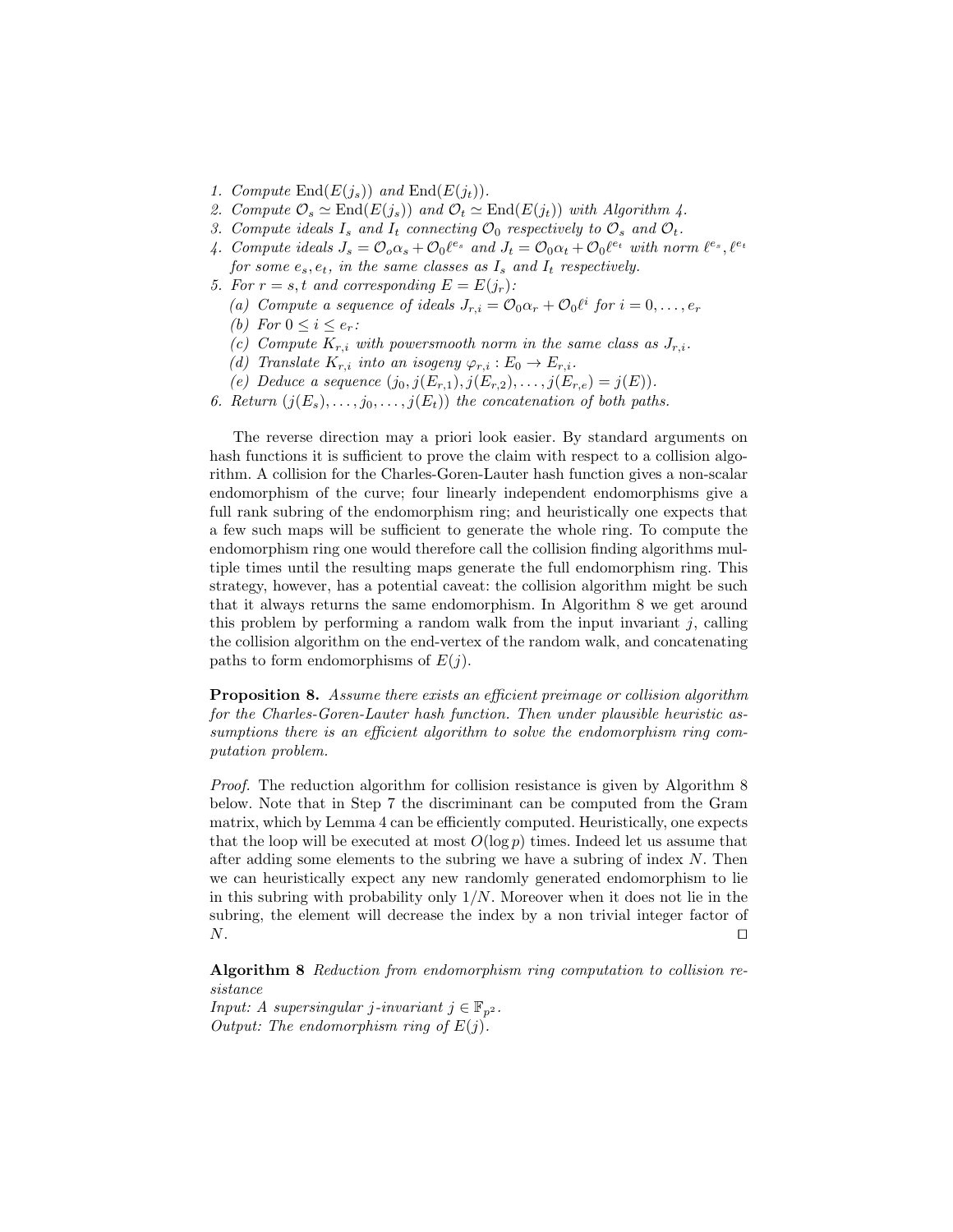- 1. Let  $\mathcal{R} = \langle 1 \rangle \subset \text{End}(E(j)).$
- 2. While  $disc(\mathcal{R}) \neq 4p^2$ :
	- (a) Perform a random walk in the graph, leading to a new vertex  $j'$ .
	- (b) Apply a collision finding algorithm on  $j'$ , leading to an endomorphism of  $E(j')$ .
	- (c) Deduce an endomorphism  $\phi$  of  $E(j)$  by concatenating paths.
	- (d) Set  $\mathcal{R} \leftarrow \langle \mathcal{R}, \phi \rangle$ .
	- (e) Compute the discriminant of R.
- 3. Return a Z-basis for R.

# 6  $\ell$ -PowerIsogeny Reduces to MaxOrder and Action-on- $\ell$ -Torsion

In this section we show that computing an  $\ell$ -isogeny between two supersingular elliptic curves reduces to computing maximal orders of elliptic curves and solving the Action-on- $\ell$ -Torsion Problem.

#### 6.1 Outline of reduction

Given two supersingular elliptic curves  $E, E'$  over  $\mathbb{F}_{p^2}$ , and oracles for the problems Action-on- $\ell$ -Torsion and MaxOrder, we will construct an  $\ell$ -power isogeny  $E \to E'$  by constructing a chain of  $\ell$ -isogenies through intermediate curves. First, the oracle will give us two maximal orders  $\mathcal{O}, \mathcal{O}' \subseteq B_{p,\infty}$  with  $\mathcal{O} \simeq \text{End}(E)$  and  $\mathcal{O}' \simeq \text{End}(E')$ . We then compute a connecting ideal, meaning a left ideal of  $\mathcal{O}$ , whose left order is  $\mathcal{O}$  and right order is  $\mathcal{O}'$ . Next we use the main algorithm of [KLPT14] to compute an equivalent ideal I whose norm is  $\ell^e$  for some  $e = O(\log p)$ . The isogeny  $\phi_I : E \to E'$  corresponding to I has degree  $\ell^e$ , so the representation size of the isogeny is exponential. To remedy this we will, given I, compute a chain of  $\ell$ -isogenies  $\psi_1, \ldots, \psi_e$  such that  $\phi_I = \psi_e \circ \cdots \circ \psi_1$ . Since  $\psi_1, \ldots, \psi_e$  have degree  $\ell$ , they are of polynomial representation size as rational maps. To obtain the  $\psi_i$  we will first show that there is a factorization of the ideal I. The proper notion here is that of a filtration of ideals, namely a sequence

$$
I = I_e \subseteq I_{e-1} \subseteq \cdots \subseteq I_1 \subseteq I_0 = \mathcal{O}
$$

such that the isogeny corresponding to  $I_k$  is a map  $\phi_k$  from E to some intermediate curve  $E_k$ . The factorization of  $\phi_I$  gives us a path starting at E and ending at  $E'$  of length e in the graph of isogenies of degree  $\ell$ , and the filtration of I leads to a corresponding "path" between maximal orders in  $B_{p,\infty}$ . The maximal orders that appear in this path are  $\mathcal{O}_R(I_k)$  and the ideal connecting  $\mathcal{O}_R(I_k)$  to  $\mathcal{O}_R(I_{k+1})$  is  $J_k := I_{k-1}^{-1}I_k$ . These paths are given in the following diagrams:

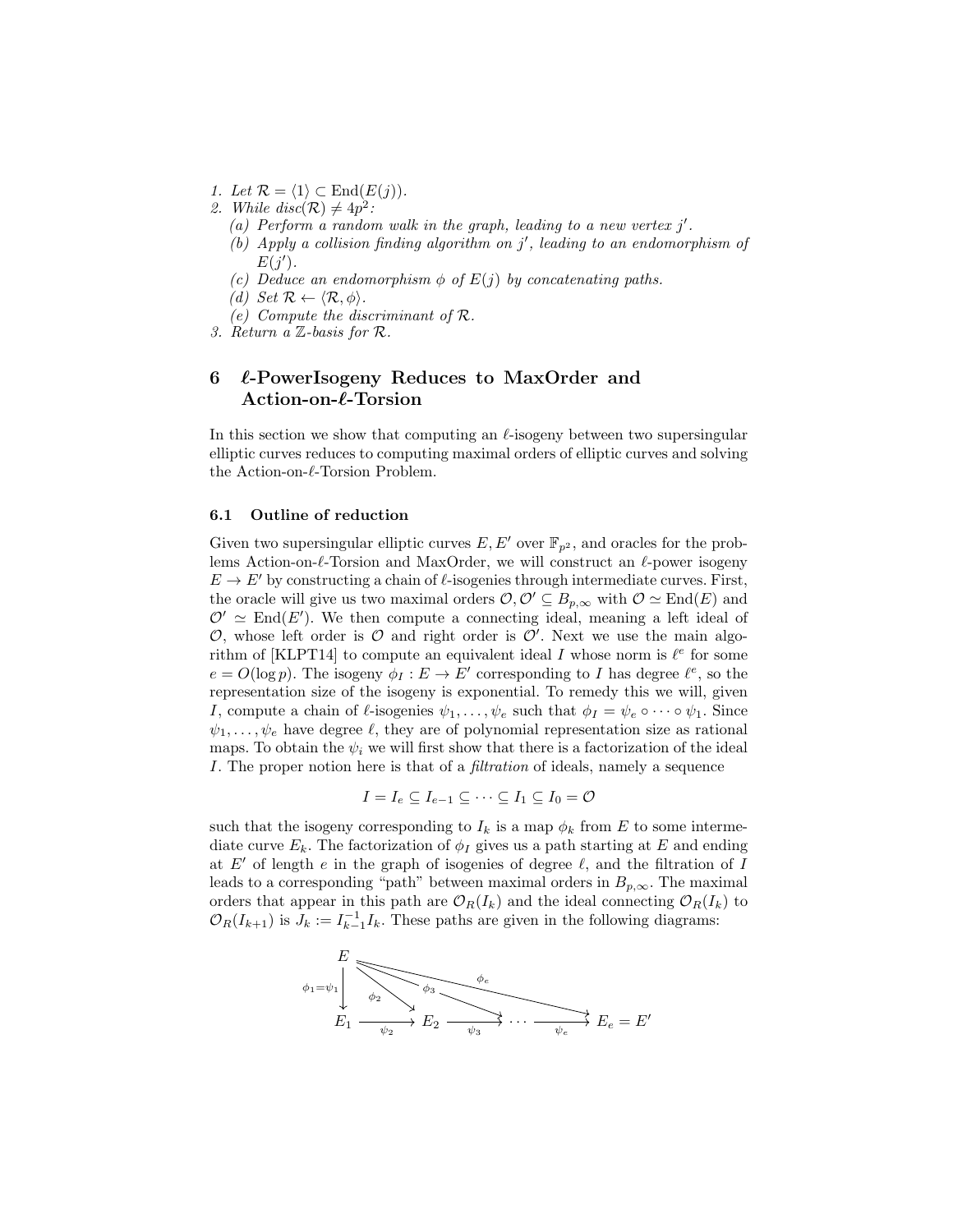$$
\begin{array}{ccc}\n\mathcal{O} & & & I_1 = J_1 \\
\hline\n\mathcal{O}_R(I_1) & \xrightarrow{J_2} & \mathcal{O}_R(I_2) & \xrightarrow{J_3} & \cdots & \xrightarrow{J_e} & \mathcal{O}_R(I_e) = \mathcal{O}'\n\end{array}
$$

For each k, the isogeny  $\phi_k : E_0 \to E_k$  has degree  $\ell^k$ , and so corresponds to a left O-ideal  $I_k$  of norm  $\ell^k$ . We will show that  $I_k = I + \mathcal{O}\ell^k$  is the desired ideal. As  $k$  grows, these ideals will have norms which are too big to find the corresponding isogenies, so we will compute the maps  $\psi_k : E_{k-1} \to E_k$  which correspond to left ideals  $J_k$  of  $\mathcal{O}_R(I_{k-1})$  of norm  $\ell$ . Suppose we have computed  $\psi_k$ , the curve  $E_k$ , and  $J_{k+1}$  as above. We can use the oracle for MaxOrder to identify generators of  $J_{k+1}$  with endomorphisms of  $E_k$ . On the other hand,  $J_{k+1}$  corresponds to the isogeny  $\psi_{k+1}$ , whose kernel we compute using the information from the oracle Action-on- $\ell$ -Torsion. Using Vélu's formula, we can compute  $\psi_{k+1}$  from its kernel. This procedure iteratively computes the desired maps  $\psi_1, \psi_2, \ldots, \psi_e$ .

#### 6.2 Reduction from  $\ell$ -PowerIsogeny to MaxOrder and Action-on- $\ell$ -Torsion

In this section, we give the reduction from  $\ell$ -Power Isogeny to the problems MaxOrder and Action-on- $\ell$ -Torsion.

Algorithm 9 Reduction from  $\ell$ -PowerIsogeny to MaxOrder and Action-on- $\ell$ -Torsion

Input: E, E' supersingular elliptic curves over  $\mathbb{F}_{p^2}$ , a prime  $\ell \neq p$ . Output: a chain of  $\ell$ -isogenies connecting E and E'.

- 1. Compute a basis  $\langle 1, i, j, ij \rangle$  for  $B_{p,\infty}$ .
- 2. Call oracle MaxOrder on  $p, \langle 1, i, j, ij \rangle, E$ , resulting in  $\alpha_1, \alpha_2, \alpha_3, \alpha_4$  where  $\text{End}(E) \simeq \mathcal{O} := \langle \alpha_1, \alpha_2, \alpha_3, \alpha_4 \rangle \subseteq B_{p,\infty}.$
- 3. Call oracle MaxOrder on  $p, \langle 1, i, j, ij \rangle, E'$ , resulting in  $\alpha'_1, \alpha'_2, \alpha'_3, \alpha'_4$  where  $\text{End}(E') \simeq \mathcal{O}' := \langle \alpha'_1, \alpha'_2, \alpha'_3, \alpha'_4 \rangle \subseteq B_{p,\infty}.$
- 4. Compute connecting ideal: use  $\alpha_1, \ldots, \alpha_4$  and  $\alpha'_1, \ldots, \alpha'_4$  to compute a left ideal I of O such that  $\mathcal{O}_R(I) = \mathcal{O}'$  and  $Nrd(I) = \ell^e$  with  $e = O(\log p)$ . Adjust *I* so that  $I \nsubseteq \ell^k \cdot \mathcal{O}$  for any positive integer k.
- 5. For  $0 \leq k \leq e$ :
	- (a) Compute  $I_k := I + \mathcal{O}\ell^k$ . This is a left ideal of  $\mathcal O$  of norm  $\ell^k$ . Also compute its right order  $\mathcal{O}_R(I_k)$ .
	- (b) Compute a Z-basis  $\gamma_1, \gamma_2, \gamma_3, \gamma_4$  for the ideal  $J_{k+1} := I_k^{-1}I_{k+1}$  of  $\mathcal{O}_R(I_k)$ .
- 6. Set  $E_0 := E$ .
- 7. For  $0 \le k \le e-1$ :
	- (a) Compute a basis  $\{P_1, P_2\}$  for  $E_k[\ell]$ .
	- (b) Call oracle MaxOrder with  $p, \langle 1, i, j, ij \rangle, E_k$ , resulting in  $\beta_1$ ,  $\beta_2$ ,  $\beta_3$ ,  $\beta_4$ that generate  $\mathcal{O}_k \subseteq B_{p,\infty}$ .
	- (c) Call oracle Action-on- $\ell$ -Torsion with parameters p,  $P_1$ ,  $P_2$ ,  $\langle 1, i, j, ij \rangle$ ,  $E_k$ ,  $\beta_1$ ,  $\beta_2$ ,  $\beta_3$ ,  $\beta_4$  resulting in  $Q_{st} = \iota_k^{-1}(\beta_s)(P_t)$  for  $s = 1, \ldots, 4, t = 1, 2$ . Here,  $\iota_k : \text{End}(E_k) \to \langle \beta_1, \ldots, \beta_4 \rangle$  is an isomorphism.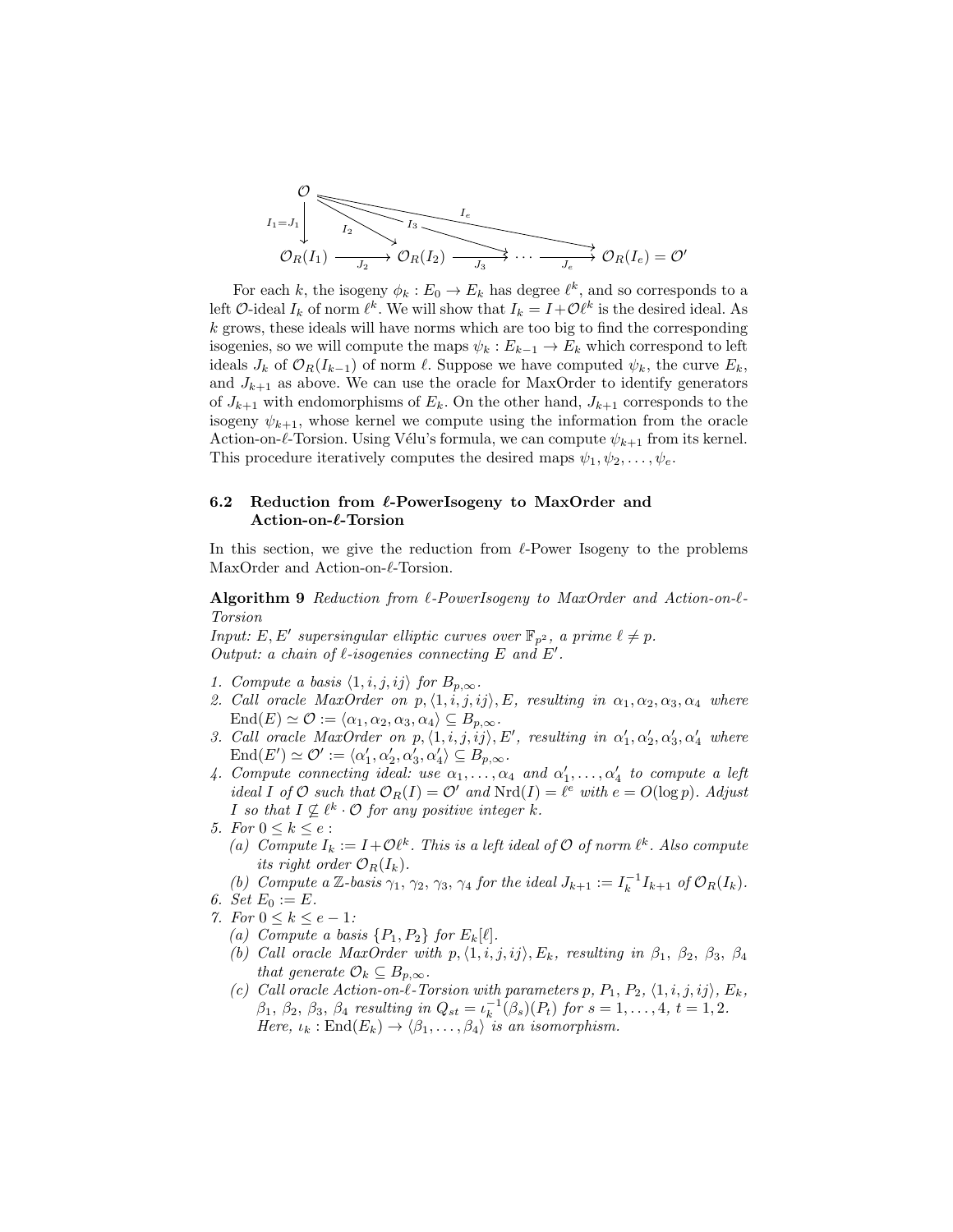- (d) Compute  $v \in B_{p,\infty}$  such that  $v \mathcal{O}_R(I_k)v^{-1} = \mathcal{O}_k$ .
- (e) Compute  $c_{rs}$  such that  $v\gamma_r v^{-1} = \sum_s c_{rs} \beta_s$ .
- (f) Find  $x, y \in \mathbb{Z}/\ell\mathbb{Z}$ , not both 0, such that  $\sum_{s} c_{rs}(xQ_{s1} + yQ_{s2}) = 0$  for  $r = 1, \ldots, 4.$
- (g) Compute  $\psi_{k+1}$  and its image  $E_{k+1}$  corresponding to the kernel subgroup  $\langle xP_1 + yP_2 \rangle = E_k[i_k^{-1}(J_{k+1})]$  using Vélu's formula
- 8. Return  $\psi_1, \psi_2, \ldots, \psi_e$ .

**Theorem 10.**  $\ell$ -PowerIsogeny efficiently reduces to MaxOrder and Action-on- $\ell$ -Torsion. In particular, given a prime p, a prime  $\ell \neq p$ , and supersingular elliptic curves E, E' over  $\mathbb{F}_{p^2}$ , Algorithm 9 returns isogenies  $\psi_1, \ldots, \psi_e$  of degree  $\ell$  whose composition is an isogeny  $\psi := \psi_e \circ \cdots \circ \psi_1$  of degree  $\ell^e$  from E to E'. Assuming  $\ell$  is of size  $O(\log p)$ , Algorithm 9 runs in time polynomial in  $\log p$  and makes  $O(\log p)$  queries of MaxOrder and Action-on- $\ell$ -Torsion.

*Proof.* By Theorem 2, the oracle returns a basis for  $\mathcal O$  and for  $\mathcal O'$  of polynomial size. To do Step 4, we first compute an arbitrary connecting ideal for  $\mathcal O$  and  $\mathcal{O}'$  in polynomial time using Algorithm 3.5 of [KV10]. An equivalent connecting ideal of norm  $\ell^e$ , where  $e = O(\log p)$ , can be computed in polynomial time as claimed in [KLPT14].

Define  $E_k := E/E[I_k]$  (here by  $E[I_k]$  we mean the subgroup  $E[\iota^{-1}(I_k)]$ , where  $\iota: \text{End}(E) \to \mathcal{O}$  is an isomorphism). We need to show that  $I_k$  has norm  $\ell^k$  and that the left  $\mathcal{O}_R(I_k)$ -ideal  $J_{k+1}$  corresponds to the isogeny  $\psi_{k+1}: E_k \to E_{k+1}$ in the factorization  $\phi_k = \psi_k \circ \phi_{k-1}$ ; this is proved in Theorem 11. Right orders and products of ideals can be computed efficiently with linear algebra over  $\mathbb{Z}$ , hence Step 4 is efficient; see [Rón92], Theorem 3.2 for the statement on right orders. Inverses can be computed from the formula  $I^{-1} = \frac{1}{N \text{rd}(I)} \overline{I}$ . We make e calls to the oracle for generators of  $End(E_k)$  and their action on  $\ell$ -torsion. If  $\mathcal{O} \simeq \mathcal{O}_k$ , we can compute v such that  $v\mathcal{O}_k v^{-1} = \mathcal{O}$  in polynomial time by Lemma 2.5, Corollary 3.6, and Proposition 6.9 of [KV10]. By Theorem 11, the isogeny corresponding to I factors as the product of the isogenies corresponding to  $J_k$ ,  $k = 1, \ldots, e$ , all of which have degree  $\ell$ . Now compute the kernel of  $\psi_k$  using  $J_k$ and the action of  $\text{End}(E_{k-1})$  on the  $\ell$ -torsion of  $E_{k-1}$ ; see Proposition 9. Since  $\ell$ is  $O(\log p)$ , rational maps for  $\psi_k$  from its kernel can be efficiently computed.  $\Box$ 

#### 6.3 Going from an ideal of norm  $\ell$  to a corresponding subgroup of order  $\ell$

At the beginning of Step 7 of the algorithm, we have an isogeny  $E_{k-1} \to E_k$ represented by a left  $\mathcal{O}_R(I_{k-1})$ -ideal  $J_k$ . We wish to specify the subgroup of  $E_{k-1}$ which is the kernel of this isogeny. If  $J_k \subseteq \text{End}(E_{k-1})$  is the ideal isomorphic to  $J_k$ , recall from Section 2.2 that

$$
E_{k-1}[\widetilde{J_k}] = \bigcap_{\gamma \in \widetilde{J}_k} \ker(\gamma_k),
$$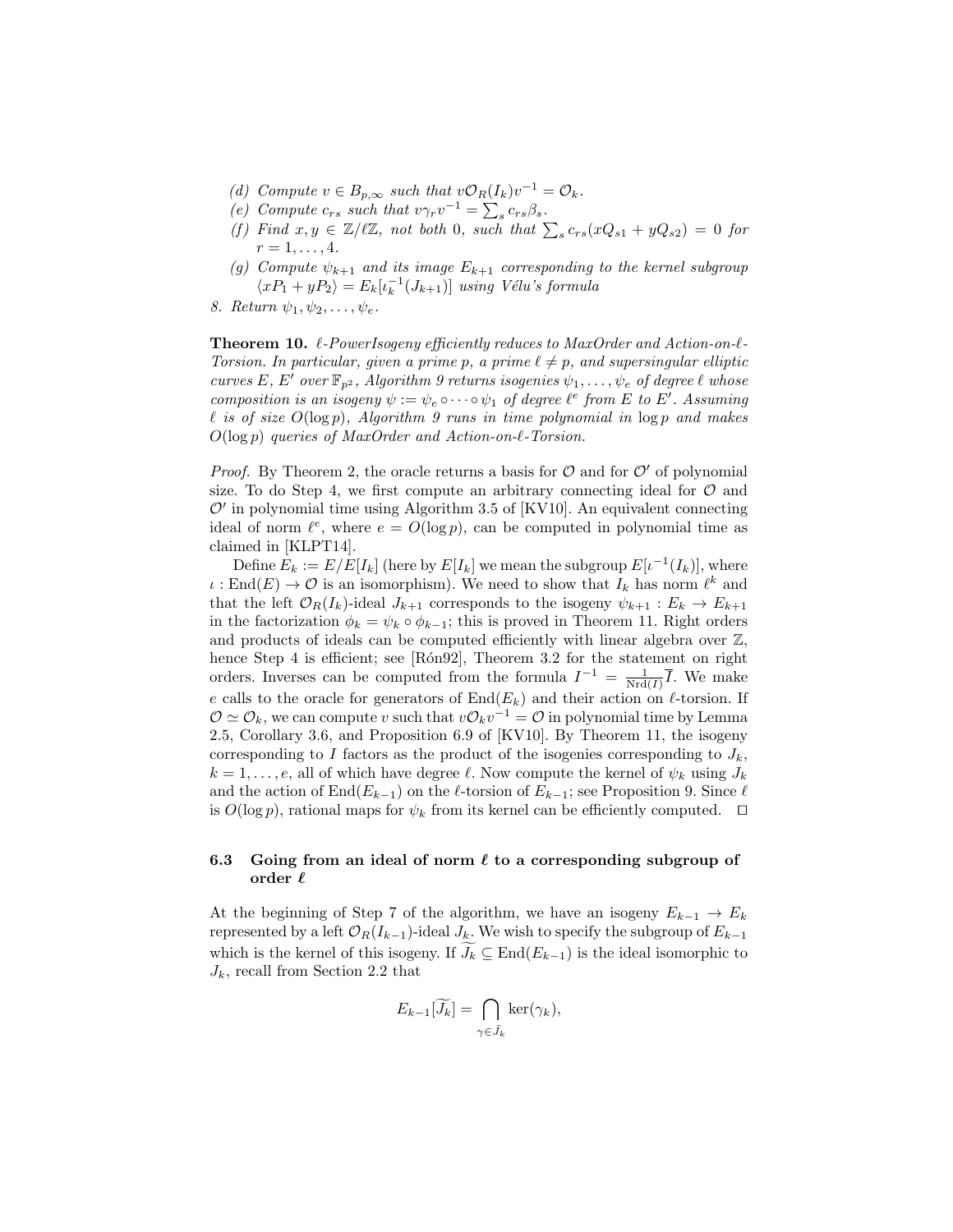and it suffices to compute  $\ker(\gamma_1) \cap \cdots \cap \ker(\gamma_4)$ , where  $\gamma_1, \ldots, \gamma_4$  are a Z-basis of  $J_k$ . Once we have  $E_{k-1}[J_k]$ , we can use Vélu's formula to compute  $\psi_k$ .

Step 7 in our algorithm computes  $E_{k-1}[\tilde{J}_k]$  and is similar to Algorithm 2 in [GPS17]. In our version, we are working with ideals in consecutive endomorphism rings, rather than in the endomorphism ring of the starting curve, and we give proofs of correctness along with analysis of input size of left ideals of a maximal order.

**Proposition 9.** Let E be a supersingular elliptic curve over  $\mathbb{F}_{p^2}$ , and assume  $\iota$ :  $\text{End}(E) \to \mathcal{O} \subseteq B_{p,\infty}$  is an isomorphism, where  $\mathcal O$  has a basis of size polynomial in  $\log p$ . Let  $I \subseteq \mathcal{O}$  be an ideal of norm  $\ell^e$  for a prime  $\ell \neq p$  with  $\ell = O(\log p)$ . For  $k = 1, \ldots, e$ , define  $I_k := I + \mathcal{O} \cdot \ell^k$  and  $J_k = I_{k-1}^{-1} I_k \subseteq \mathcal{O}_R(I_{k-1})$  and  $E_k := E/E[\iota^{-1}(I_k)]$  as in Theorem 11. Then if we are given  $\iota_{k-1}(\text{End}(E_{k-1}))$ in  $B_{p,\infty}$  where  $\iota_{k-1} : \text{End}(E_{k-1}) \otimes \mathbb{Q} \to B_{p,\infty}$  is an isomorphism of quaternion algebras, along with the action of  $\text{End}(E_{k-1})$  on  $E_{k-1}[\ell]$ , we can compute the kernel of the isogeny corresponding to  $\iota_{k-1}^{-1}(J_k)$  in time polynomial in  $\log p$ .

*Proof.* We wish to determine  $E_{k-1}[\iota_{k-1}^{-1}(J_k)]$  so that we can compute the corresponding isogeny  $\psi_k : E_{k-1} \to E_k$ . If  $J_k$  has a Z-basis  $\gamma_1, \ldots, \gamma_4 \in \mathcal{O}_R(I_{k-1}),$  we need to understand how the  $\gamma_i$  act as endomorphisms of  $E_{k-1}$ . Suppose we are given the action of generators  $\phi_1, \ldots, \phi_4$  of  $\text{End}(E_{k-1})$  on  $E_{k-1}[\ell]$  and the image of an embedding  $\iota_{k-1} : \text{End}(E_{k-1}) \to B_{p,\infty}$ . Set  $\mathcal{O}_{k-1} := \iota_{k-1}(\text{End}(E_{k-1}))$ ; then we can compute  $v \in B_{p,\infty}^{\times}$  such that  $\mathcal{O}_{k-1} = v \mathcal{O}_R(I_{k-1})v^{-1}$  in polynomial time by [KV10]. By expressing  $v\gamma_i v^{-1}$  in terms of  $\iota_{k-1}(\phi_j)$ , say

$$
v\gamma_r v^{-1} = \sum_s c_{rs} \iota_{k-1}(\phi_s),
$$

we discern the kernel of the isogeny corresponding to  $J_k$  as follows. We require a nonzero point  $P \in E_{k-1}[\ell]$  such that for all  $r = 1, \ldots, 4$ ,

$$
\sum_{s} c_{rs} \phi_s(P) = 0.
$$

Because we assume that we are given  $\phi_s(P)$  for  $s = 1, \ldots, 4$  and  $P \in E_{k-1}[\ell],$ we can find such a P by just calculating the sum for all  $r = 1, \ldots, 4$  and  $P \neq$  $0 \in E_{k-1}[\ell].$ 

#### 6.4 Isogeny paths and corresponding filtrations of left ideals

Let  $E, E'/\mathbb{F}_{p^2}$  be supersingular elliptic curves. We now prove the correctness of our earlier claims on how an  $\ell$ -isogeny path between E and E' corresponds to a sequence of ideals of norm  $\ell$  in End(E)  $\otimes$  Q. In particular, suppose  $\phi : E \to E'$ has degree  $\ell^e$  for some prime  $\ell \neq p$ . Then the kernel ideal I of  $\phi$  in End(E) has degree  $\ell^e$ . There is a factorization  $\phi = \psi_e \circ \cdots \circ \psi_1$  with  $\deg(\psi_k) = \ell$ , and by setting  $\phi_k := \psi_k \circ \cdots \circ \psi_1$ , there is a corresponding ideal  $I_k$  of End(E) of norm  $\ell^k$ . Additionally, there is an ideal  $J_k$  of  $\mathcal{O}_R(I_{k-1})$  which corresponds to the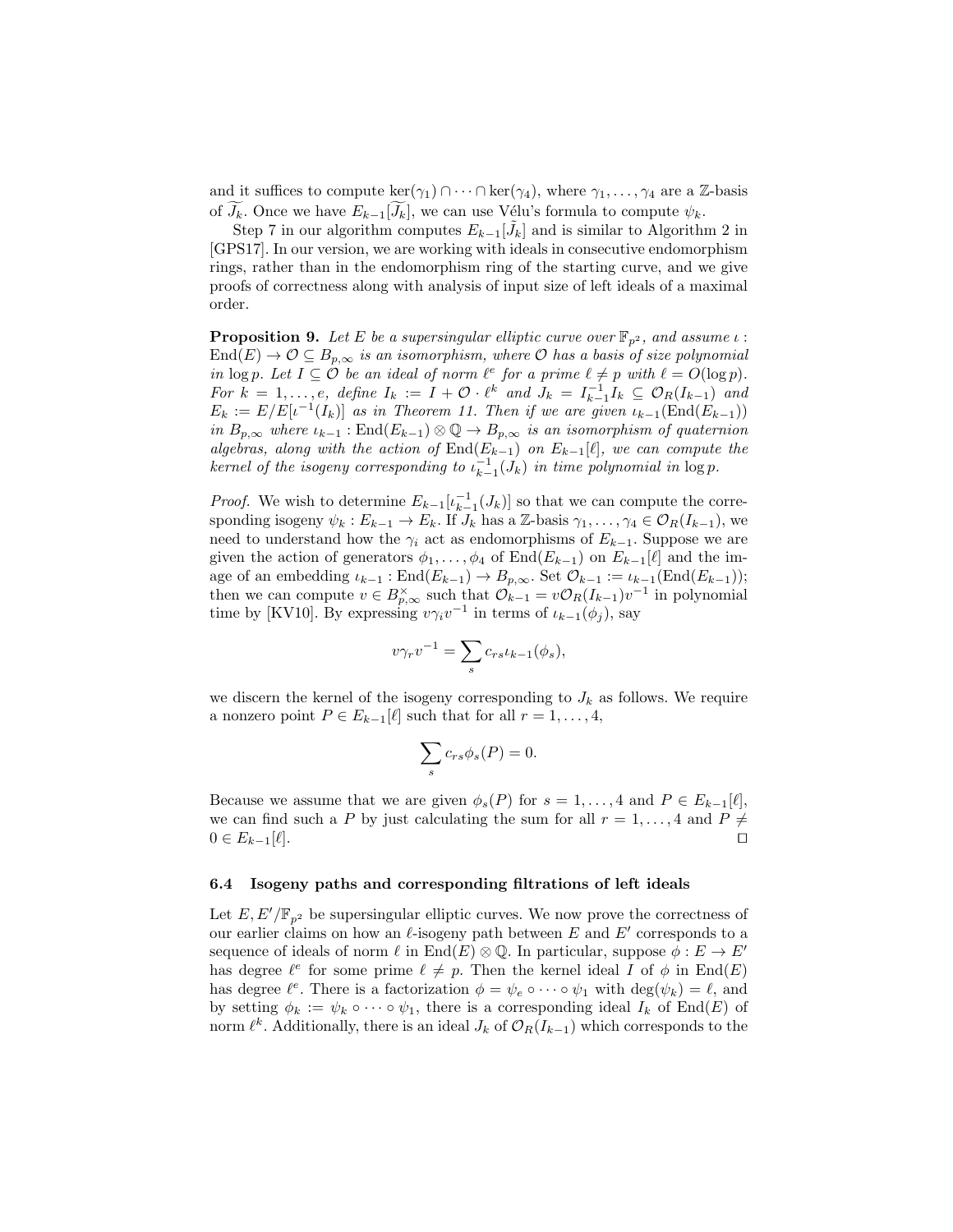factorization of the isogeny  $\phi_k = \psi_k \circ \psi_{k-1}$ ; in this section, we construct  $I_k$  and  $J_k$  from I. Let I be a left ideal of  $\text{End}(E)$  of norm  $\ell^e$  such that  $I \nsubseteq \text{End}(E) \cdot \ell^m$ for any positive integer m. In this section, we prove that for  $k = 0, \ldots, e, I_k =$  $I + \text{End}(E) \cdot \ell^k$  is an ideal of norm  $\ell^k$  and that

$$
I = I_e \subseteq I_{e-1} \subseteq \cdots \subseteq I_1 \subseteq I_0 = \text{End}(E).
$$

We first establish when an ideal corresponds to an isogeny with cyclic kernel.

**Proposition 10.** Suppose  $I \subseteq End(E)$  is a left ideal with Nrd(I) coprime to p. Then I is not contained in  $\text{End}(E) \cdot m$  for any  $m \in \mathbb{N}$  if and only if  $E[I]$  is cyclic.

*Proof.* Suppose that  $I \subseteq \text{End}(E) \cdot m$ . Then  $E[I] \supset E[\text{End}(E) \cdot m] = E[m]$  and thus m  $\deg(\phi_I)$ . Since p does not divide  $\deg(\phi_I)$ , it also does not divide m, so  $E[m] \neq 0$  and has rank two as a  $\mathbb{Z}/m\mathbb{Z}$ -module. Hence  $E[I]$  is not cyclic. For the other direction, suppose that  $E[I]$  is not cyclic. Then, by the structure theorem of abelian groups,

$$
E[I] \simeq \bigoplus_{i=1}^{j} \mathbb{Z}/k_i\mathbb{Z}
$$

and we can choose the  $k_i$  uniquely such that  $k_i | k_{i+1}$ . Since  $E[I]$  is not cyclic,  $j \neq 1$  and hence  $E[I]$  has two elements of order  $k_1$  which are linearly independent. Thus  $E[k_1] \subseteq E[I]$  and hence  $I \supset \text{End}(E) \cdot k_1$ .

**Proposition 11.** Suppose  $I \subseteq \text{End}(E)$  and  $N := \text{Nrd}(I)$  is coprime to p. Also suppose M|N, and that I is not contained in  $\text{End}(E) \cdot m$  for any  $m \in \mathbb{N}$ . Then  $I + \text{End}(E) \cdot M$  has norm M.

Proof. We claim that

$$
E[I + M\mathcal{O}] = E[I] \cap E[M].
$$

Indeed, for an arbitrary left ideal J of  $End(E)$  with  $Nrd(J)$  coprime to p,  $E[J]$  is the intersection of the kernels of a generating set of  $J$ , and for two left  $\text{End}(E)$ ideals  $J, J', J + J'$  is generated by  $J \cup J'$ . Since  $E[I]$  is cyclic by Proposition 10, there is some  $Q \in E[N]$  so that  $E[I] = \langle Q \rangle$ . Then  $E[I] \cap E[M] = \langle N/M|Q \rangle$ , a group of order M as desired.  $\Box$ 

#### 6.5 Matching up a filtration of an ideal with a factorization of an isogeny

In this section, we show that the definition of  $J_k$  in Algorithm 9 gives us the ideal which corresponds to the isogeny  $E_{k-1} \to E_k$  of degree  $\ell$ . To do this, it suffices to understand the horizontal isogeny and corresponding ideal in the following diagram:

$$
E
$$
\n
$$
I_{k-1}
$$
\n
$$
E_{k-1} := E/E[I_{k-1}] \xrightarrow{I_k} E_k := E/E[I_k]
$$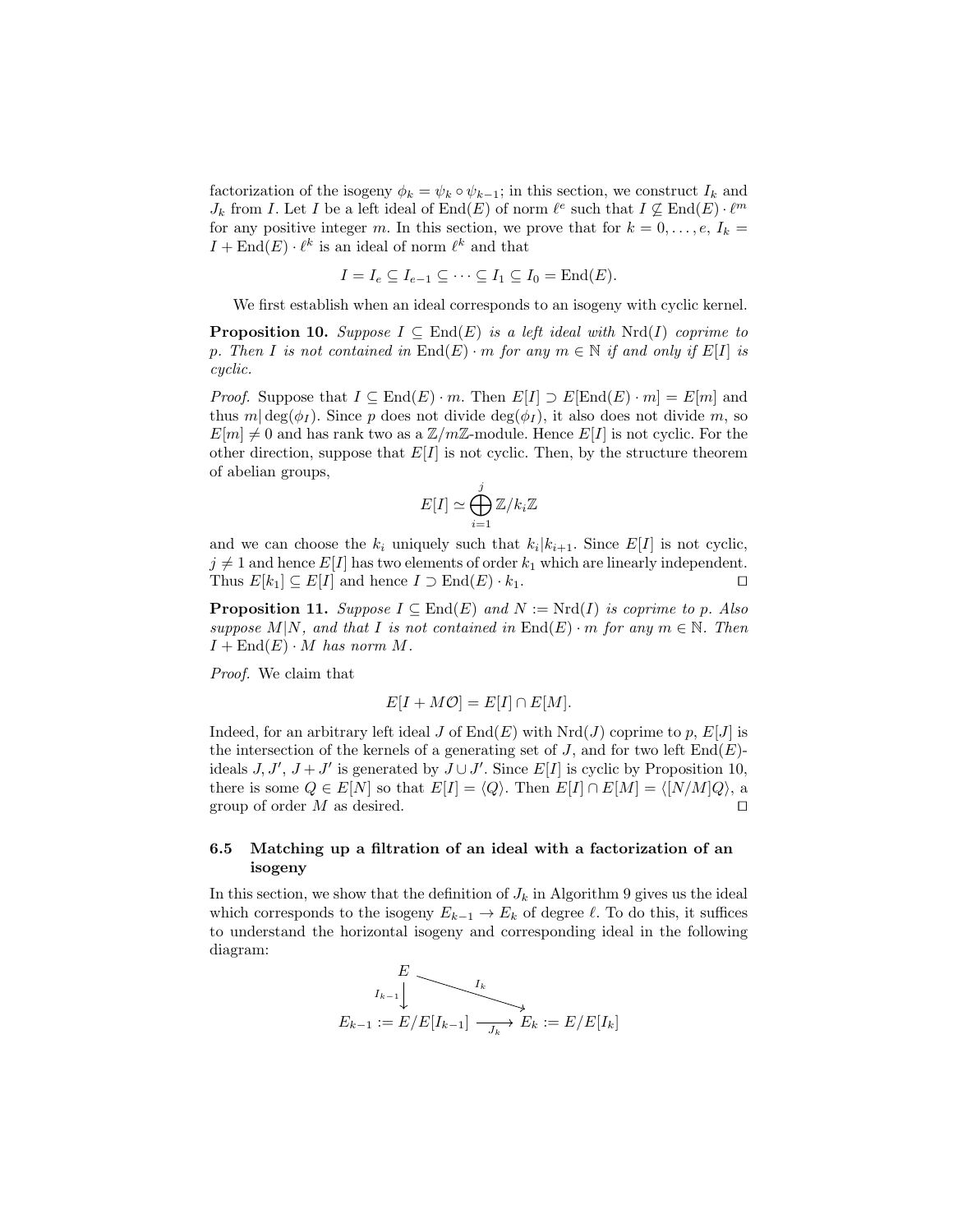We will describe the relationship between the horizontal isogeny and its kernel ideal for two arbitrary left ideals  $I, I'$  of End(E) satisfying  $I' \subseteq I$ , so in the above picture, we replace  $I_{k-1}$  with  $I$  and  $I_k$  with  $I'$ . The goal is to find, given  $I' \subseteq I$ , the horizontal isogeny  $E_I \to E_{I'}$  by first computing its corresponding ideal  $\tilde{J}$  in the following diagram:

$$
E \downarrow I' \downarrow
$$
  
\n
$$
E_I := E/E[I] \longrightarrow_{\tilde{J}} E_{I'} := E/E[I']
$$

Let  $\phi_I : E \to E_I := E/E[I]$  and  $\phi_{I'} : E \to E_{I'} := E/E[I']$  be the corresponding isogenies; then  $E[I] \subseteq E[I']$  and hence  $\phi_{I'}$  factors as  $\phi_{I'} = \psi \phi_I$  for some isogeny  $\psi: E_I \to E_{I'}$ . We wish to view the kernel of  $\psi$  as  $E_I[\tilde{J}]$  for some left ideal  $\tilde{J}$  of  $\text{End}(E_I)$ . We make this idea precise in the following proposition.

**Proposition 12.** Let  $I' \subseteq I$  be two left  $\text{End}(E)$ -ideals whose norms are coprime to p. Then there exists a separable isogeny  $\psi : E_I \to E_{I'}$  such that  $\phi_I = \psi \circ \phi_{I'}$ , and a left ideal  $\tilde{J}$  of  $\text{End}(E_I)$  with  $E_I[\tilde{J}] = \text{ker}(\psi)$  such that  $J = \iota(\tilde{J}) = I^{-1}I'$ , where  $\iota : \text{End}(E_I) \to \text{End}(E) \otimes \mathbb{Q}$  is the map in Lemma 9 below.

To prove this, we need the following three lemmas:

**Lemma 8.** For a left ideal I of  $End(E)$ , the map

$$
\phi_I^* : \text{Hom}(E_I, E) \to I
$$

$$
\psi \mapsto \psi \phi_I
$$

is an isomorphism of left  $\text{End}(E)$ -modules.

Proof. This is Lemma 42.2.6 of [Voi]. It also follows from Proposition 48 of  $[Koh96]$ .

**Lemma 9.** Set  $B = \text{End}(E) \otimes \mathbb{Q}$ . The map

$$
\iota : \text{End}(E_I) \to B
$$

$$
\beta \mapsto \frac{1}{\deg(\phi_I)} \widehat{\phi_I} \beta \phi_I
$$

is injective, and its image is  $\mathcal{O}_R(I)$ .

*Proof.* This is Lemma 42.2.8 of [Voi] or Proposition 3.9 of [Wat69].  $\Box$ 

Lemma 10. We have a bijection

$$
g: \text{Hom}(E_{I'}, E_I) \to I^{-1}I'
$$

$$
\psi \mapsto \frac{1}{\deg(\phi_I)} \widehat{\phi_I} \psi \phi_{I'}.
$$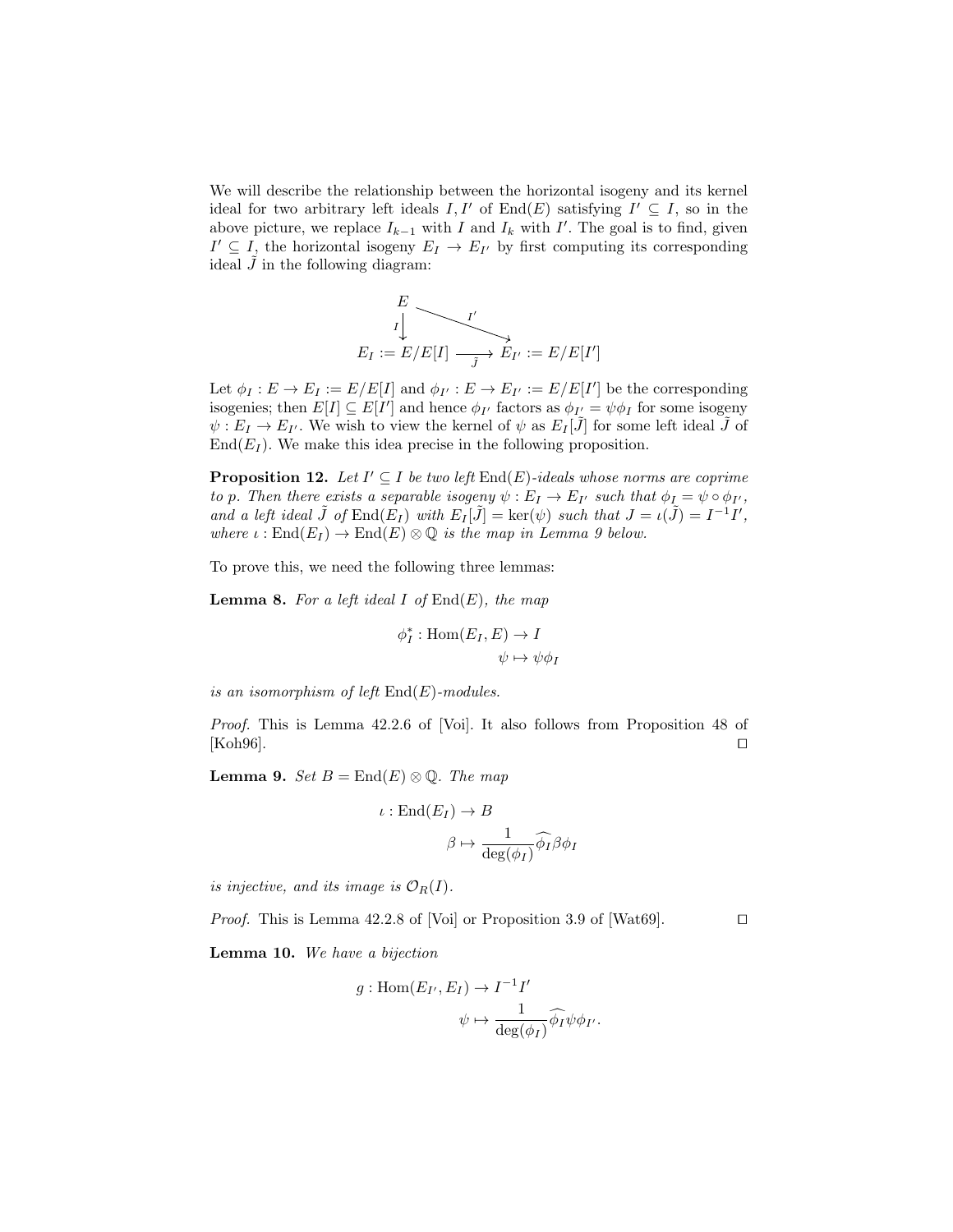*Proof.* This is Lemma 42.2.19 of [Voi].  $\Box$ 

Now we can prove the proposition.

*Proof (Proof of Proposition 12)*. We have that  $I^{-1} = \frac{1}{Nrd(I)}\overline{I}$ . Consider an element  $x \in I^{-1}I'$  of the form

$$
x=\frac{1}{\deg(\phi_I)}\widehat{\alpha'}\beta',
$$

where  $\alpha' \in I$ ,  $\beta' \in I'$ . Then by Lemma 8, there exists  $\alpha \in \text{Hom}(E_I, E)$  and  $\beta \in \text{Hom}(E_{I'}, E)$  with

$$
\alpha' = \alpha \phi_I, \beta' = \beta \phi_{I'}.
$$

Thus

$$
x = \frac{1}{\deg(\phi_I)} \widehat{\phi_I} \widehat{\alpha} \beta \phi_{I'} = g(\widehat{\alpha}\beta),
$$

where  $g: \text{Hom}(E_{I'}, E_I) \to I^{-1}I'$  is the map in Lemma 10. Since  $E[I] \subseteq E[I'],$ and  $\phi_I, \phi_{I'}$  are separable, by Corollary III.4.11 of [Sil09] there exists a unique separable isogeny  $\psi : E_I \to E_{I'}$  such that  $\phi_{I'} = \psi \circ \phi_I$ . Then define

$$
\tilde{J} := \{ \alpha \in \text{End}(E_1) : \alpha(P) = 0 \quad \forall P \in \text{ker}(\psi) \}.
$$

Now map  $g^{-1}(x) = \hat{\alpha}\beta \in \text{Hom}(E_{I'}, E_I)$  to an element of  $\tilde{J}$  using  $\psi^* \colon \hat{\alpha}\beta\psi = \psi^* \colon \hat{\alpha}\beta\gamma \in \tilde{I}$  Finally compute  $\psi^*(\widehat{\alpha}\beta) \in \widetilde{J}$ . Finally, compute

$$
x = \frac{1}{\deg(\phi_I)} \widehat{\phi_I} \widehat{\alpha} \beta \phi_{I'}
$$
  
= 
$$
\frac{1}{\deg(\phi_I)} \widehat{\phi_I} \widehat{\alpha} \beta \psi \phi_I
$$
  
= 
$$
\iota(\widehat{\alpha} \beta \psi)
$$
  
= 
$$
\iota(\psi^*(\widehat{\alpha}\beta))
$$
  
= 
$$
(\iota \circ \psi^* \circ g^{-1})(x).
$$

In other words, we have

$$
g = \iota \circ \psi^*.
$$

From this, we conclude that the left ideal of  $\mathcal{O}_R(I_1)$  corresponding to  $\tilde{J}$  indeed is  $I^{-1}I'$ . The contract of the contract of the contract of the contract of the contract of the contract of the contract of the contract of the contract of the contract of the contract of the contract of the contract of the contract

Combining the above results, we have our main theorem on matching up filtrations of ideals with factorizations of isogenies:

**Theorem 11.** Suppose that  $I \subseteq End(E)$  satisfies  $Nrd(I) = \ell^e$  where  $\ell \neq p$  is a prime and  $I \not\subset \text{End}(E) \cdot \ell^k$  for any  $k \in \mathbb{N}$ . Then there exists a filtration

$$
I = I_e \subsetneq I_{e-1} \subsetneq \ldots \subsetneq I_1 \subsetneq I_0 = \text{End}(E)
$$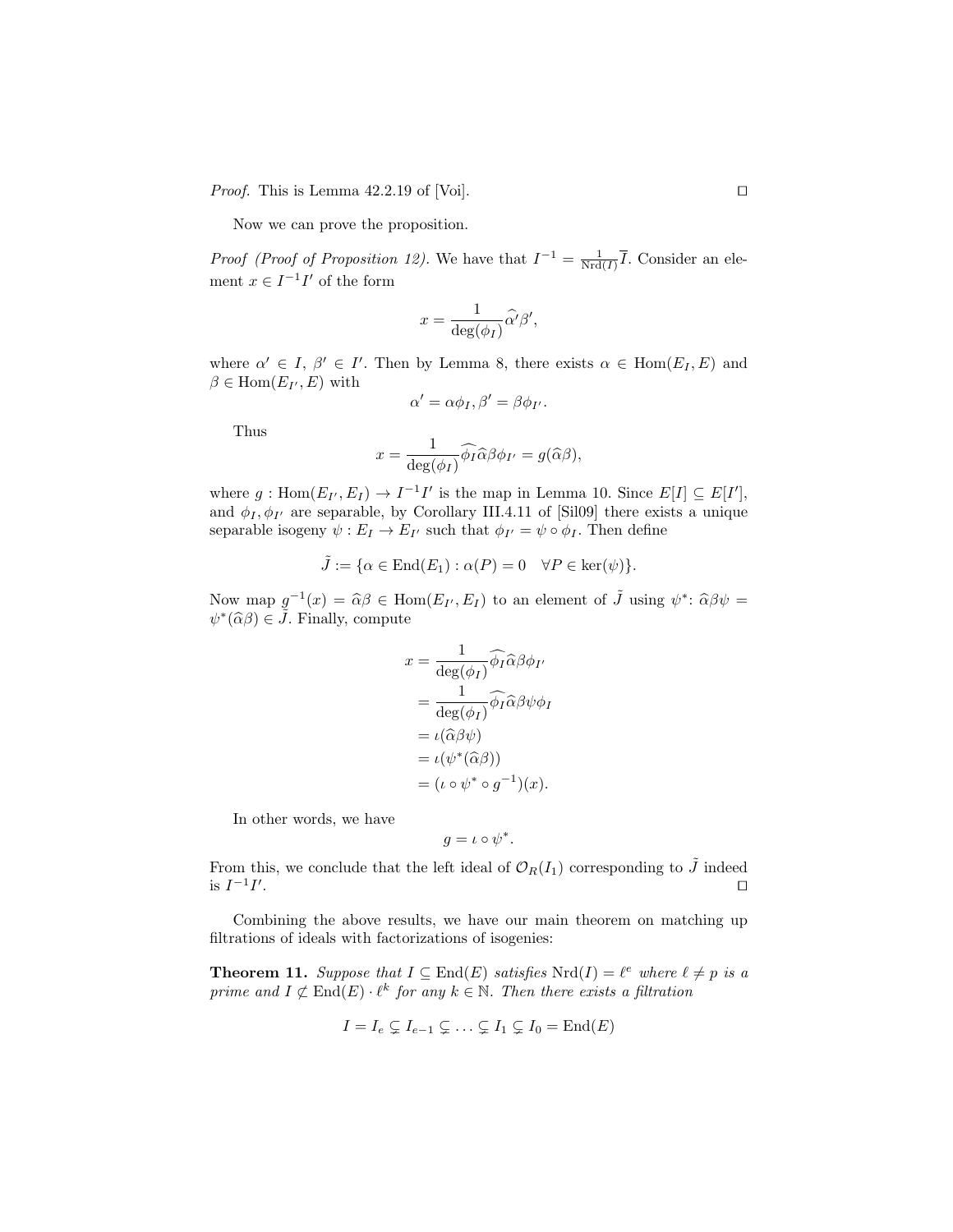and a chain of isogenies

$$
E = E_0 \xrightarrow{\psi_1} E_1 \xrightarrow{\psi_2} \cdots \xrightarrow{\psi_{e-2}} E_{e-1} \xrightarrow{\psi_e} E_e = E'
$$

such that if we set  $\phi_k : E \to E/E[I_k]$ , then  $\phi_{k+1} = \psi_k \phi_k$ . Moreover, for  $k =$  $0, \ldots, e-1$ , the map  $\psi_{k+1} : E_k \to E_{k+1}$  has degree  $\ell$ , and its kernel ideal in  $\text{End}(E_k)$  is isomorphic to  $I_k^{-1}I_{k+1} \subseteq \mathcal{O}_R(I_k)$  under the map

$$
\iota_k : \text{End}(E_k) \to \mathcal{O}_R(I_k)
$$

$$
\rho \mapsto \frac{1}{\deg(\phi_k)} \hat{\phi}_k \rho \phi.
$$

*Proof.* For  $k = 0, 1, \ldots, e$ , define  $I_k := I + \text{End}(E) \cdot \ell^k$ . By Proposition 11,  $Nrd(I_k) = \ell^k$ . Let  $\phi_I : E \to E_e := E/E[I_e] = E/E[I]$  be the isogeny corresponding to  $I = I_e$ . Set  $\mathcal{O}_k := \mathcal{O}_R(I_k) \subseteq \text{End}(E) \otimes \mathbb{Q}$ , and  $J_k := I_{k-1}^{-1}I_k$ . Then Nrd $(J_k) = \ell$ . Let  $E_k := E/E[I_k]$ . From the ideals  $J_k$ , we have isogenies  $\psi_k : E_{k-1} \to E_k$  such that

$$
\phi = \psi_e \circ \cdots \circ \psi_1
$$

by Proposition 12 applied inductively to the ideals  $I_{k+1} \subsetneq I_k$ .

$$
\Box
$$

#### 7 Some easy problems in supersingular isogeny graphs

The previous sections relied heavily on the quaternion  $\ell$ -isogeny algorithm of [KLPT14] to derive the computational equivalence of several problems. In this section, we provide two additional applications of this algorithm. First, we give an algorithm for constructing the Deuring correspondence from maximal orders in  $B_{p,\infty}$  to supersingular *j*-invariants. Second, we give a polynomial-time collision algorithm against the Charles-Goren-Lauter hash function when a special curve is chosen as the initial point.

#### 7.1 Constructive Deuring correspondence, from quaternion orders to j-invariants

In this section we provide an efficient algorithm to solve Problem 1. Algorithm 12 first computes an ideal connecting  $\mathcal{O}_0$  to  $\mathcal{O}$ . Then it uses the quaternion  $\ell$ -isogeny algorithm from [KLPT14] (or rather, its powersmooth version) to compute another ideal in the same class but with a norm  $N = \prod p_i^{e_i}$  such that  $\max_i p_i^{e_i}$  is small. It finally translates that ideal into an isogeny  $\phi : E_0 \to E_1$  that corresponds to it via Deuring's correspondence.

Algorithm 12 Constructive Deuring correspondence, from maximal orders to j-invariants.

*Input: Maximal order*  $\mathcal{O} \subset B_{p,\infty}$ . Output: Supersingular j-invariant j such that  $\text{End}(E(j)) \simeq \mathcal{O}$ .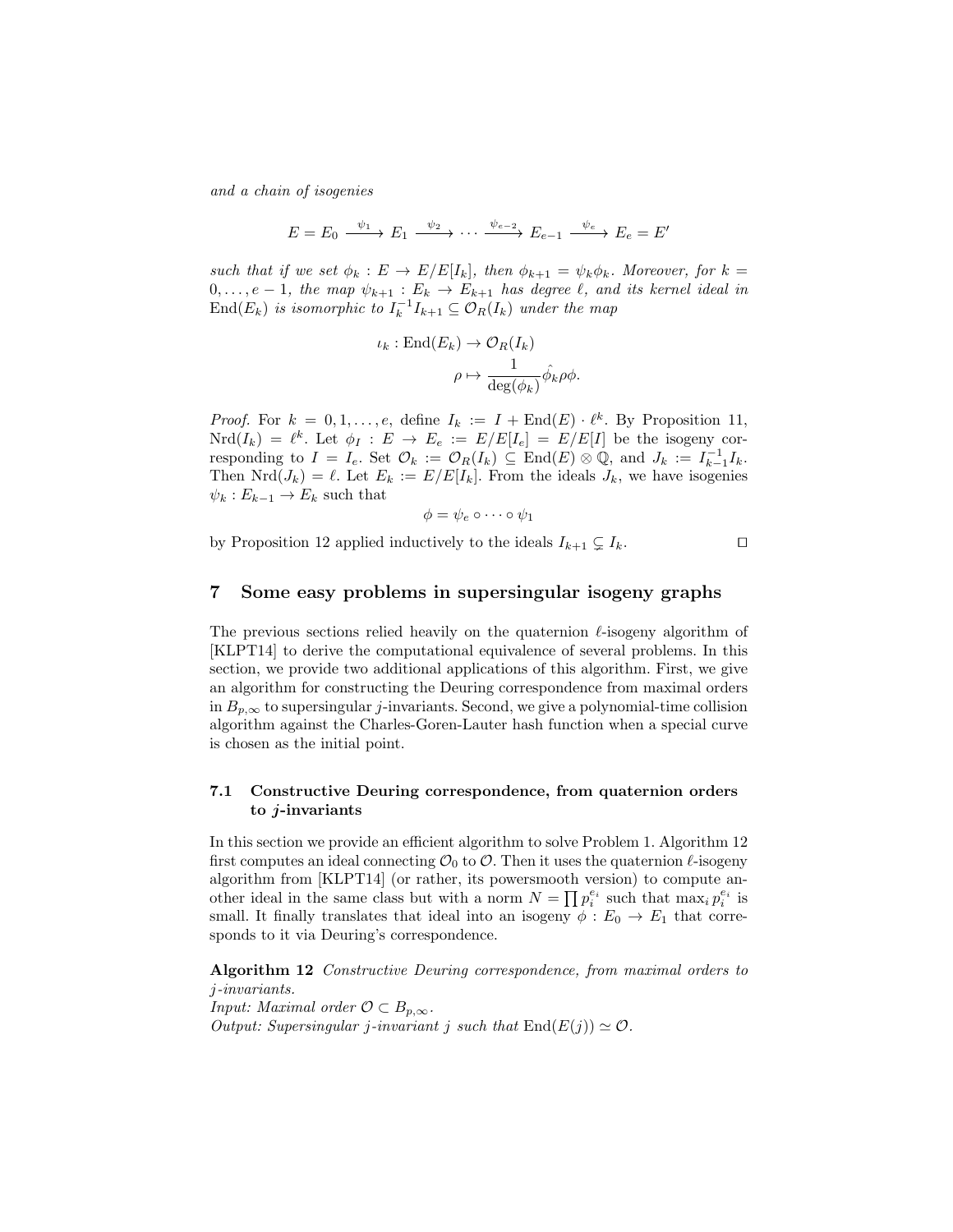- 1. Compute an ideal I that is a left ideal of  $\mathcal{O}_0$  and a right ideal of  $\mathcal{O}$ .
- 2. Compute an ideal J in the same class as I but with powersmooth norm.
- 3. Compute an isogeny  $\phi : E_0 \to E_I$  that corresponds to J via Deuring's correspondence.
- 4. Return  $j(E_I)$ .

Let  $\langle 1, \omega_2, \omega_2, \omega_3 \rangle$  be a basis for O, and let  $M \in GL(4,\mathbb{Q})$  be such that  $(1, \omega_2, \omega_2, \omega_3) = M(1, i, j, k)$ . Let B be a bound on the numerators and denominators of all the coefficients of M.

Proposition 13 (Constructive Deuring Correspondence.). Under plausible heuristic assumptions, Algorithm 12 can be implemented to run in time polynomial in both  $\log B$  and  $\log p$ .

*Proof.* The analysis is similar to the proof of Proposition 5.  $\Box$ 

We remark that this algorithm is implicitly used in the recent identification protocol of Galbraith, Silva and Petit [GPS17].

#### 7.2 An attack on the CGL hash function

It was shown in [CGL09] that computing collisions or preimages for the Charles-Goren-Lauter hash function amounts to computing large  $\ell$ -power degree isogenies between two (possibly isomorphic) elliptic curves. The hardness arguments for these problems then essentially relied on the following arguments:

- 1. In general, these isogenies must have a degree so large that they cannot be efficiently computed with current algorithms.
- 2. The best known algorithms for these problems were variants that used birthday arguments, with an exponential complexity in the parameter's size [Gal99].

Paradoxically, the quaternion  $\ell$ -isogeny algorithm [KLPT14] leads to both the security arguments of Section 5.5 and to a partial attack against the hash function. More precisely, in this section we present a collision attack for the hash function when the initial point used in the random walk is the special elliptic curve  $E_0$  as constructed in Algorithm 3.

Our attack is summarized by Algorithm 13 below. We first compute  $\alpha \in$  $\langle 1, i, j, k \rangle \subset \mathcal{O}_0$  with  $Nrd(\alpha) = \ell^e$  for some e, which defines a sequence of ideals  $I_i$  corresponding to a loop starting and ending at  $\mathcal{O}_0$ . To ensure there is no backtracking in the loop (and moreover, that  $\alpha \neq \ell^{e/2}$ ), we require that for any natural number  $k, \ell^{-k} \alpha \notin \mathcal{O}_0$ . Applying the translation algorithm directly to this sequence of ideals would have a prohibitive cost because  $\ell^e$  is larger than p. As in Algorithm 7, we first replace each ideal in the sequence by another ideal in the same class but with powersmooth norm, and we apply the translation algorithm to each of them individually to obtain corresponding isogenies. The end vertices of these isogenies form a sequence of j-invariants that define a collision for the original elliptic curve version of the Charles-Goren-Lauter hash function.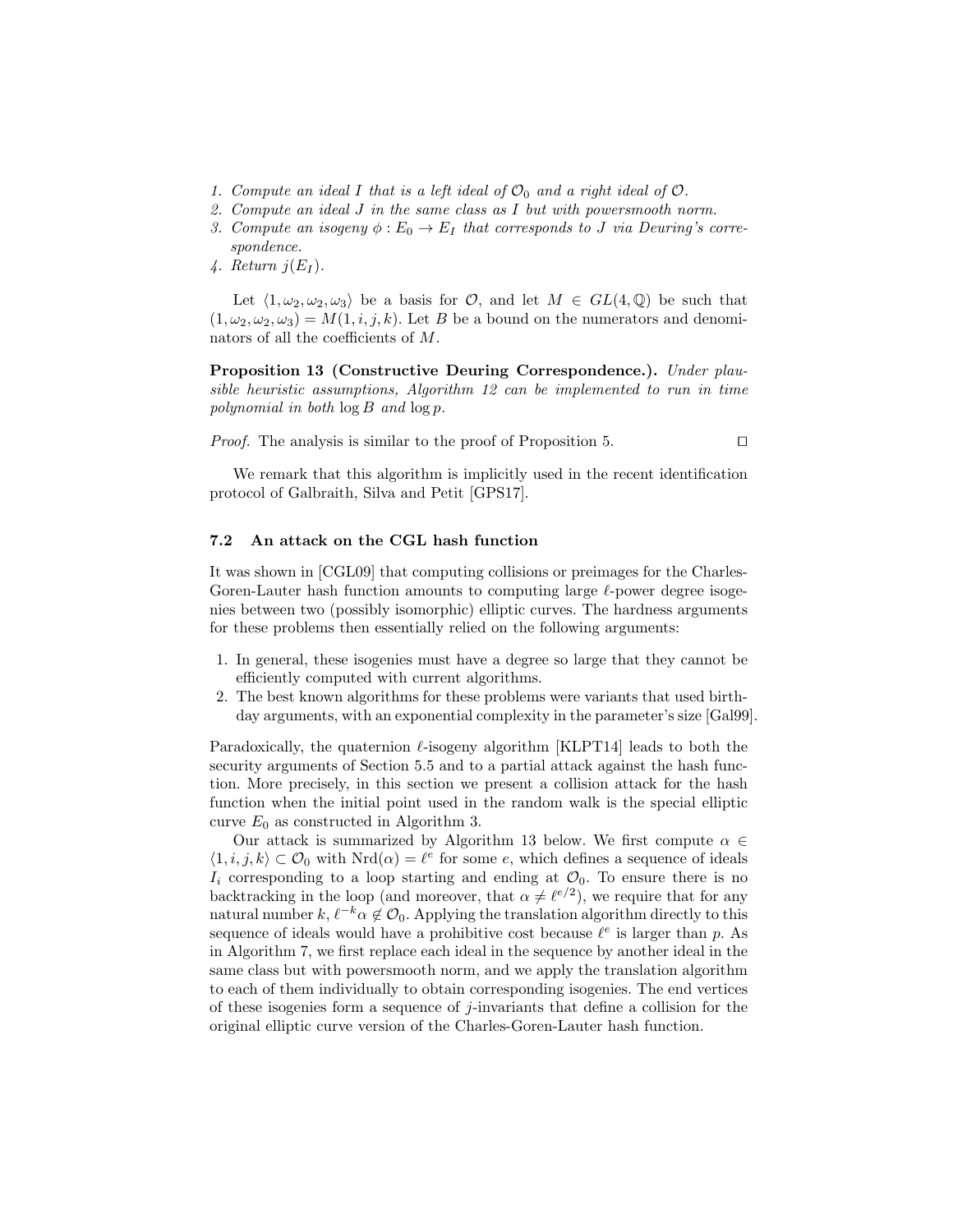Algorithm 13 Collision attack on CGL hash function for special initial points Input: Special  $j_0$  and  $\mathcal{O}_0$  from Algorithm 3.

Output: A sequence of j-invariants  $j_0, j_1, \ldots, j_e = j_0$  such that for any i there exists an isogeny of degree  $\ell$  from  $E(j_i)$  to  $E(j_{i+1})$ .

- 1. Compute  $e \in \mathbb{N}$  and  $\alpha \in \langle 1, i, j, k \rangle \subset \mathcal{O}_0$  with  $Nrd(\alpha) = \ell^e$ .
- 2. Compute a sequence of ideals  $I_i = \mathcal{O}_0 q + \mathcal{O}_0 \ell^i$ .
- 3. For all i:
	- (a) Compute  $J_i$  with powersmooth norm in the same class as  $I_i$ .
	- (b) Translate  $J_i$  into an isogeny  $\varphi_i : E_0 \to E_i$ .
- 4. Return  $(j_0, j(E_1), j(E_2), \ldots, j(E_e) = j_0)$ .

To obtain an element whose norm is a power of  $\ell$  in Step 1, we fix e large enough, then pick random values of y and z until the equation  $w^2 + qx^2 =$  $\ell^e - p(y^2 + qz^2)$  can be solved with Cornacchia's algorithm. This solution is described in Algorithm 14.

#### **Algorithm 14**  $\ell$ -power norm element in  $\mathcal{O}_0$

*Input: Maximal order*  $\mathcal{O}_0 \subset B_{p,\infty}$  *as defined in Proposition 1.* Output:  $e \in \mathbb{N}$  and  $\alpha \in \mathcal{O}_0$  with  $Nrd(\alpha) = \ell^e$ .

- 1. Let  $e = \lfloor 2 \log p \rfloor$ .
- 2. Choose random y, z smaller than  $\sqrt{p/q}$ .
- 3. Let  $N \leftarrow \ell^e p(y^2 + qz^2)$ .
- 4. Find  $w, x \in \mathbb{Z}$  such that  $w^2 + qx^2 = N$  if there are some, otherwise go to Step 2.
- 5. Return  $\alpha = w + xi + yj + zk$ .

Proposition 14. There exists an algorithm that computes a collision for the Charles-Goren-Lauter hash function when the initial vertex is a special curve in time polynomial in log p.

Proof. In Algorithm 14 we expect that the equation in Step 4 will have a solution for  $1/2q \log p$  of the random choices  $(y, z)$ , so we expect this algorithm to run in time polynomial in  $\log p$ . Note that  $e = \lfloor 2 \log p \rfloor$ , and that Steps 4 and 5 in Algorithm 13 both run in time polynomial in  $\log p$ . We conclude that the runtime of Algorithm 13 is also polynomial in  $log p$ . To ensure there is no backtracking in the loop in the isogeny graph, we require that the ideal  $\mathcal{O}_0\alpha$  satisfies  $\mathcal{O}_0\alpha \not\subset \mathcal{O}_0\ell^k$ for any k.  $\square$ 

We remark that we described our attack only for the maximal orders  $\mathcal{O}_0$ defined in Proposition 1, but it can be extended to other maximal orders as long as the corresponding curve is known or can be computed, and as long as elements of norm a power of  $\ell$  can be found in the order. This is the case for "special" orders, as defined in [KLPT14].

The attack provided by Algorithm 13 can be extended into a "backdoor attack" where an entity in charge of deciding the initial vertex for the hash function plays the role of the attacker. This entity could take a random walk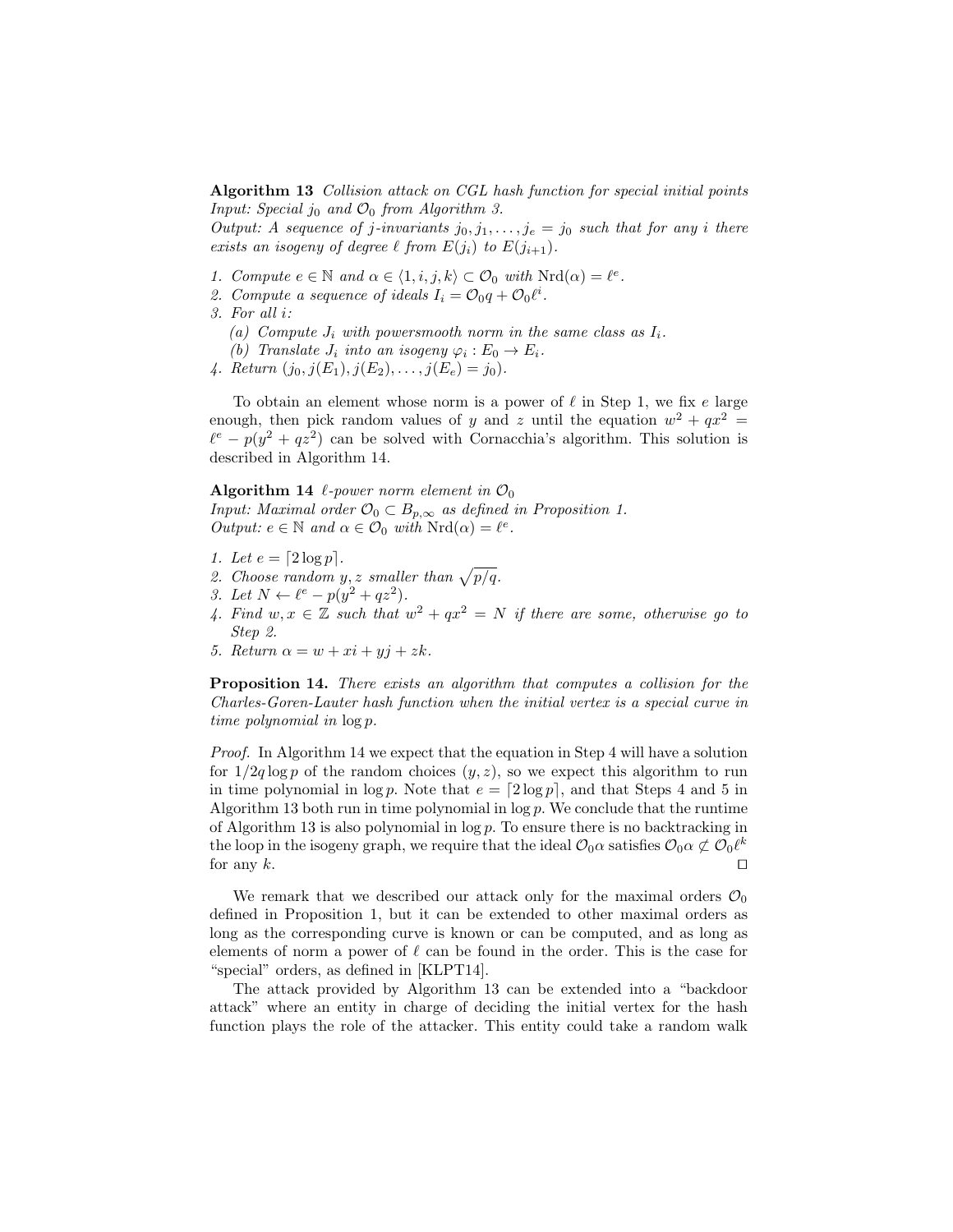from  $j_0$  to another curve E and publish this  $j(E)$  as the initial vertex for the hash function. Due to the random walk the vertex  $j(E)$  will be uniformly distributed, hence the function will be collision resistant based on the assumption that the endomorphism ring computation problem is hard (see Proposition 8). However, the entity can concatenate the path from  $j_0$  to j and the collision which begins and ends at  $j_0$  to obtain a collision which begins and ends at j.

To the best of our knowledge, there exists no efficient algorithm to sample supersingular  $j$ -invariants that does not involve this random walk procedure, so the backdoor attack cannot really be avoided. On the other hand, by inspecting such a collision, it is easy to recover a path to  $\mathcal{O}_0$  and that will reveal that a backdoor was inserted. In that sense, the backdoor mechanism may not be too much of an issue in practice.

# 8 The EndomorphismRing Problem

In this section we provide an alternative study of the computational hardness of computing endomorphism rings of supersingular elliptic curves. The inputs are  $p$ and the curve, and so the running time must be polynomial in  $log p$ . This brings up two important questions: 1) Does the endomorphism ring of an elliptic curve have a polynomial representation size? And 2) If it does, can the endomorphisms be evaluated in polynomial time? To have any meaningful efficient reduction, or to analyze how hard it is to compute the endomorphism ring, we need to know what the representation size of an endomorphism ring is. In particular, we need to discuss what we mean by computing the endomorphism ring.

We will define a compact representation of endomorphisms which has polynomial size, and show that the endomorphism ring of any supersingular elliptic curve has a basis of such representations. This answers question 1. We also show that these representations can be evaluated efficiently at arbitrary points, answering question 2. We then define the problem EndomorphismRing in terms of this new definition, and show that it efficiently reduces to MaximalOrder and Action-on- $\ell$ -Torsion for  $\ell = 2, 3$ . Our definition of compact representations is implicitly used in Algorithm 4. We also identify another problem that it reduces to, which is related to computing isogenies.

#### 8.1 Representation size of endomorphism rings

There are two typical ways to represent the endomorphism ring of E. The first is to give rational functions  $F_1(x, y), \ldots, F_4(x, y)$  and  $G_1(x, y), \ldots, G_4(x, y)$  such that  $\phi_i$ :  $(x, y) \mapsto (F_i(x, y), G_i(x, y))$   $(i = 1, ..., 4)$  are endomorphisms of E that form a basis for  $\text{End}(E)$ . The second is to give the kernel of the maps  $\phi_i$ , which in general is not good enough for computations. However, it is not known if a basis for  $\text{End}(E)$  exists in either representation that is of polynomial size. For example, the basis may contain an endomorphism of exponential degree, where exponentially many coefficients would be needed to describe it in general. For the case of using the kernel, the generators may lie in a finite field of exponential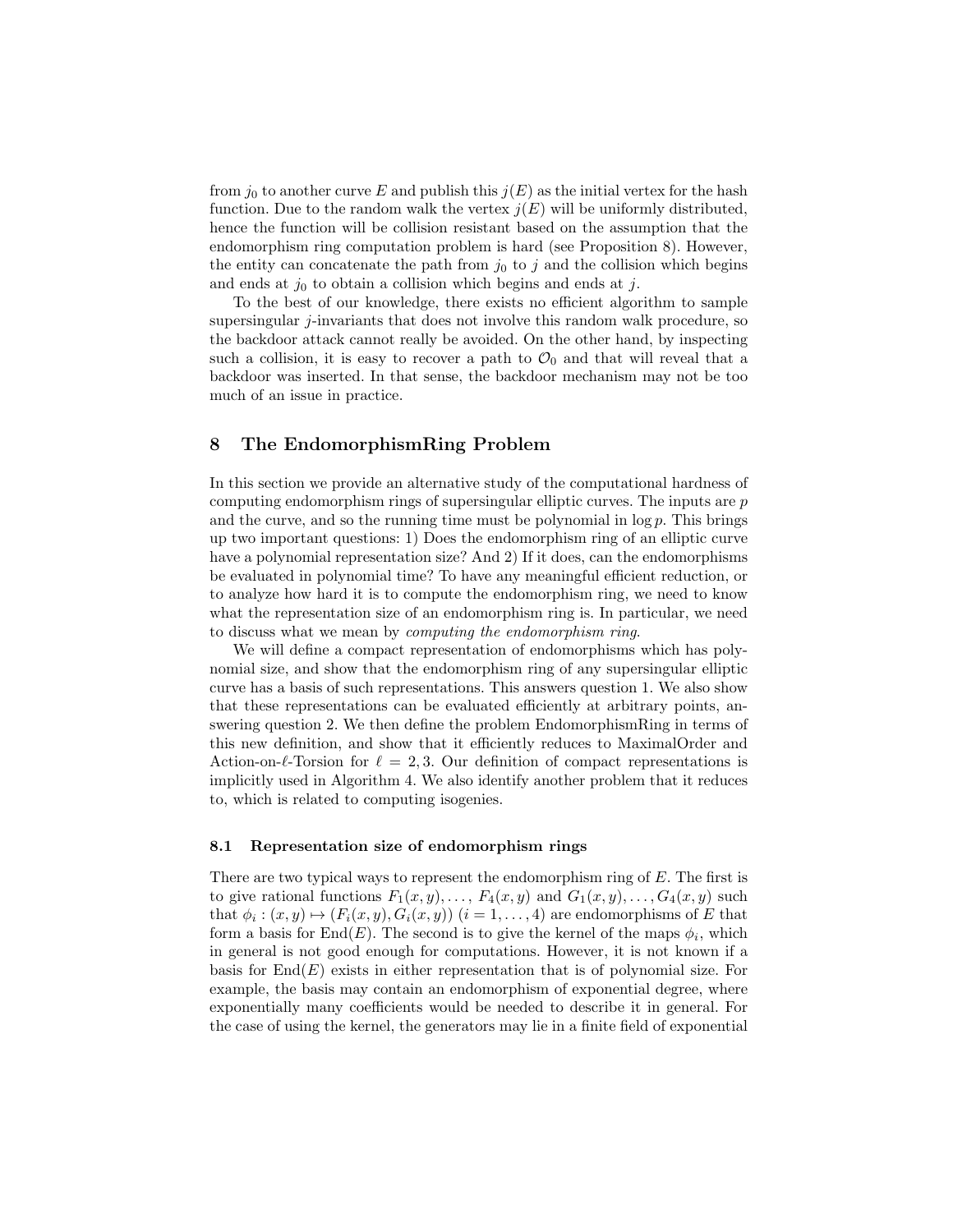degree over the base field, and there will be exponentially many points in the kernel.

#### 8.2 Compact representations of endomorphisms

We will now show that the endomorphism ring  $\text{End}(E)$  of any supersingular elliptic curve  $E/\mathbb{F}_{p^2}$  has compact representations if  $p \equiv 3 \pmod{4}$ . The proof will require a special curve  $E_0$  for which a basis of the endomorphism ring is known; such a curve exists if  $p \not\equiv 1 \pmod{12}$ .

For simplicity, we will focus on the case where  $p \equiv 3 \pmod{4}$  is a prime and let  $E_0: y^2 = x^3 + x$ . Let  $\pi: E_0 \to E_0$  denote the Frobenius map, and let  $\phi: E_0 \to$ Let  $E_0: y^2 = x^2 + x$ . Let  $\pi: E_0 \to E_0$  denote the Frobenius map, and let  $\varphi: E_0 \to E_0$  be the map  $(x, y) \mapsto (-x, \sqrt{-1}y)$ . The maps  $1 + \varphi \pi$  and  $\varphi + \pi$  both have kernels containing  $E[2]$ , so they factor through the map  $[2] : E_0 \to E_0$ . Let  $(1 + \phi \pi)/2$ and  $(\phi + \pi)/2$  represent the maps in these factorizations. It can be shown that  $1, \phi, (1 + \phi \pi)/2, (\phi + \pi)/2$  form a basis for End(E<sub>0</sub>), see [GPS17]. As rational maps, the size of this basis may not be polynomial in  $\log p$ , but the description as rational linear combinations of  $1, \phi, \pi, \phi\pi$  uniquely identifies them, and so it is enough that  $\phi$  and  $\pi$  have polynomial size. This representation allows for efficient evaluation at points P of  $E_0$  by writing  $P = [2]Q$  and then evaluating linear combinations of  $1, \phi, \pi, \phi\pi$  at Q. Define  $[\beta_1, \beta_2, \beta_3, \beta_4] := [1, \phi, (1 + \phi\pi)/2, (\phi +$  $\pi$ /2]. We will use  $\beta_1, \beta_2, \beta_3, \beta_4$  in our definition of compact representatives of endomorphisms for all other supersingular elliptic curves  $E/\mathbb{F}_{n^2}$ .

#### Definition 1 (Compact representation of an endomorphism).

Let  $p \equiv 3 \pmod{4}$  be a prime, let  $E_0 : y^2 = x^3 + x$ , and  $\beta_1, ..., \beta_4 :=$  $1, \phi, (1 + \phi \pi)/2, (\phi + \pi)/2$  be the endomorphisms of  $E_0$  as above. Let  $E/\mathbb{F}_{p^2}$ be another supersingular elliptic curve, and let  $\rho \in \text{End}(E)$ . Define a compact representation of  $\rho$  to be a list

$$
[d, [c_1,\ldots,c_4], [\phi_1,\ldots,\phi_m], [\widehat{\phi_1},\ldots,\widehat{\phi_m}]],
$$

where  $c_1, \ldots, c_4, d \in \mathbb{Z}$ ,  $\phi_i$  are isogenies on a path from  $E_0$  to E, the total size of the list

$$
\log(|d|) + \log(|c_1|) + \cdots + \log(|c_4|) + \sum_{i=1}^{m} \log(\deg(\phi_m))
$$

is at most polynomial in log p, and

$$
\rho = \frac{1}{d} \left( \phi_m \circ \cdots \circ \phi_1 \circ \left( \sum_{i=1}^4 c_i \beta_i \right) \circ \widehat{\phi_1} \circ \cdots \circ \widehat{\phi_m} \right).
$$

**Theorem 15.** Let  $p \equiv 3 \pmod{4}$  and let  $E/\mathbb{F}_{p^2}$  be a supersingular elliptic curve. Then there exist two lists of four compact representatives of endomorphisms of E, such that each list represents a  $\mathbb{Z}$ -basis of  $\text{End}(E)$ .

Moreover, assume  $\rho \in \text{End}(E)$  is a linear combination of the endomorphisms corresponding to one such basis, and assume that its coefficient vector in terms of this basis is of size polynomial in  $\log p$ . Using the two lists, we can evaluate  $\rho$ at arbitrary points of E in time polynomial in  $\log p$  and the size of the point P.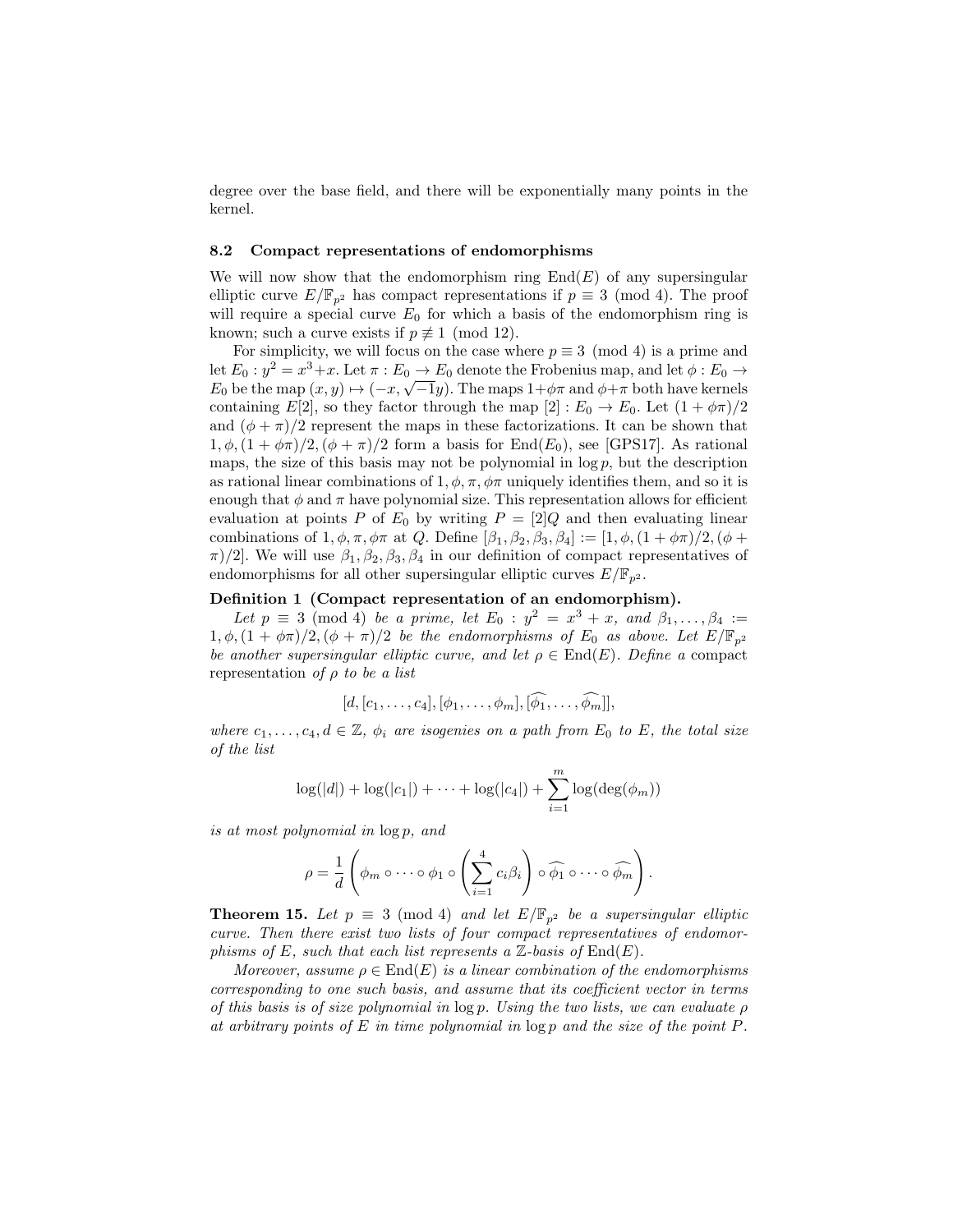*Proof.* Let  $\mathcal{O}_0$  be the maximal order in  $B_{p,\infty}$  with basis

$$
b_1, \ldots, b_4 := 1, i, (1 + ij)/2, (i + j)/2.
$$

Then  $\mathcal{O}_0 \cong \text{End}(E_0)$  and  $b_1, \ldots, b_4$  correspond to  $\beta_1, \ldots, \beta_4$  under an isomorphism. There exist chains of isogenies  $\phi_1, \ldots, \phi_m$  and  $\psi_1, \ldots, \psi_n$  between  $E_0$ and E with  $\deg(\phi_k) = 2$  and  $\deg(\psi_k) = 3$ , and with  $m, n = O(\log p)$ . Set  $\phi = \phi_m \circ \cdots \circ \phi_1$  and  $\psi = \psi_n \circ \cdots \circ \psi_1$ . Let  $I \subseteq \mathcal{O}_0$  and  $J \subseteq \mathcal{O}_0$  be the left  $\mathcal{O}_0$ -ideals corresponding to  $\phi$  and  $\psi$  respectively.

There exist rational numbers  $c_{rs}^I$  whose denominators are divisors of  $2 \text{ Nrd}(I)$ and rational numbers  $c_{rs}^J$  whose denominators are divisors of  $2 \text{ Nrd}(J)$  such that

$$
\gamma_r^I:=\sum_s c_{rs}^Ib_s, 1\leq r\leq 4
$$

is a a Minkowski-reduced basis of  $\mathcal{O}_R(I)$ , and

$$
\gamma_r^J:=\sum_s c_{rs}^Jb_s, 1\leq r\leq 4
$$

is a Minkowski-reduced basis of  $\mathcal{O}_R(J)$ . This follows from Theorem 2 and its proof. We can also efficiently find  $v \in B_{p,\infty}$  such that  $v \mathcal{O}_R(I) v^{-1} = \mathcal{O}_R(J)$ , see [KV10].

Then  $\rho_r^J := \frac{1}{2^m} \phi \gamma_r^I \widehat{\phi}$  and  $\rho_r^I := \frac{1}{3^n} \psi \gamma_r^J \widehat{\psi}$   $(r = 1, ..., 4)$  each form a basis for End(E). Then our compact representations are, for  $r = 1, \ldots, 4$ ,

$$
[\mathrm{Nrd}(I), c_{r1}^I, \ldots, c_{r4}^I, [\phi_1, \ldots, \phi_m, ], [\widehat{\phi_1}, \ldots, \widehat{\phi_m}]],
$$
  

$$
[\mathrm{Nrd}(J), c_{r1}^J, \ldots, c_{r4}^J, [\psi_1, \ldots, \psi_n], [\widehat{\psi_1}, \ldots, \widehat{\psi_n}]].
$$

Observe that we can efficiently evaluate  $\rho_r^J$  at any point P of E whose order is coprime to 2. This is because  $[2^m] \rho_r^I$  can be evaluated at P as it is a composition of the  $\phi_k$ , an integer linear combination of the  $\beta_k$  and then  $\phi_k$ , all of which we can efficiently evaluate in terms of the size of P. Set  $Q = [2^m] \rho_r^I(P)$ . Let N be the inverse of  $2^m$  modulo the order of P. Then  $[N]Q = \rho_r^I(P)$ .

If we want to evaluate  $\rho_r^I$  at a point P with  $P \in E[2^I]$ , we will instead express  $v \rho_r^I v^{-1}$  as an integral linear combination of  $\rho_1^J, \ldots, \rho_4^J$ . We can evaluate each  $\rho_1^J, \ldots, \rho_4^J$  at any point of order coprime to 3 by the same argument.

Thus we can evaluate at arbitrary points P: if P has order  $2<sup>f</sup>M$  with  $(2, M)$  = 1, then we can write P as a sum of a point  $P_2$  of order  $2^f$  and  $P_M$  of order M. We can then evaluate at  $P$  by evaluating it at each summand with the two above strategies.

Computing compact representations of endomorphisms which can be evaluated at points of E and which generate  $End(E)$  is a natural interpretation of the problem of computing endomorphism rings, so we formally state it here before relating it to other isogeny problems.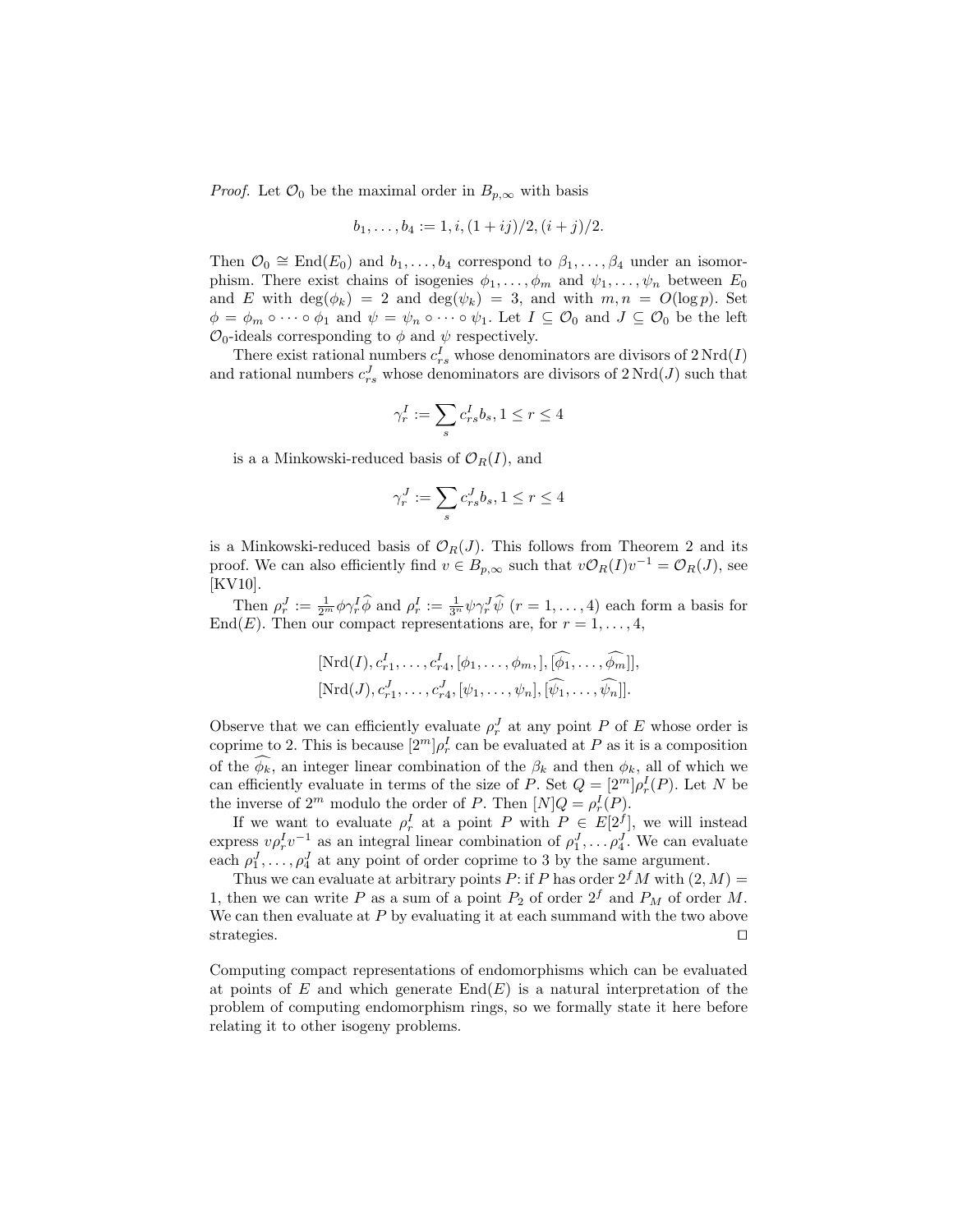**Problem 6 (EndomorphismRing)** Given a prime p and a supersingular elliptic curve  $E/\mathbb{F}_{p^2}$ , find a list of total length bounded by  $O(\log p)$  of compact representations of endomorphisms of  $E$  such that using this list, we can evaluate the corresponding endomorphisms at points of  $E$ , and such that the corresponding endomorphisms generate  $End(E)$  as a  $\mathbb{Z}\text{-}module.$ 

In the next section, we will discuss two reductions from EndomorphismRing.

#### 8.3 EndomorphismRing reduces to MaxOrder and Action-on-2-Torsion and Action-on-3-Torsion

In Algorithm 9, we used embeddings of endomorphism rings in  $B_{p,\infty}$ , together with their action on  $\ell$ -torsion, to construct an  $\ell$ -isogeny.

**Theorem 16.** If  $p \equiv 3 \pmod{4}$ , EndomorphismRing reduces to MaxOrder and Action-on- $\ell$ -Torsion for  $\ell = 2$  and 3.

*Proof.* Let E be a supersingular elliptic curve. Let  $E_0$  be the curve  $y^2 = x^3 + x$ and let  $\mathcal{O}_0$  be the order isomorphic to End( $E_0$ ). By Theorem 15, the necessary data to give compact representations of generators of  $End(E)$  is a 2-power and 3-power isogeny from  $E_0$  to  $E$ , and a basis for the right orders of the ideals which correspond to these isogenies in  $B_{p,\infty}$ . In the proof of Theorem 10, note that all of this data is constructed using the oracles for MaxOrder, and Problems Action-on-2-Torsion and Action-on-3-Torsion.  $\square$ 

#### 8.4 EndomorphismRing reduces to an isogeny problem

We can also reduce the problem EndomorphismRing to a variant of the  $\ell$ -Isogeny Problem, where we require the  $\ell$ -power isogeny to be represented both by a chain of  $\ell$ -isogenies and by a left ideal in a maximal order.

Problem 7 (FindKernelIdeal) Given a prime p and a sequence of supersingular elliptic curves  $E_0, \ldots, E_{m-1}$  and  $\ell$ -isogenies  $\phi_k : E_{k-1} \to E_k$ ,  $k =$  $1, \ldots, m$ , with  $m = O(\log p)$ , along with a maximal order  $\mathcal{O}_0 \subseteq B_{p,\infty}$  isomorphic to End(E<sub>0</sub>), compute the ideal I of  $\mathcal{O}_0 \subseteq B_{p,\infty}$  corresponding to  $\phi_m \circ \cdots \circ \phi_1$ :  $E_0 \rightarrow E_m$ .

Theorem 17. Problem EndomorphismRing reduces in polynomial time to Problems  $\ell$ -PowerIsogeny and FindKernelIdeal.

*Proof.* Let E be a supersingular elliptic curve. Assume we are given  $\phi_1, \ldots, \phi_m$ and  $\psi_1, \ldots, \psi_n$  whose compositions are  $2^m$ - and  $3^n$ -isogenies  $E_0 \to E$  and  $m, n$ are  $O(\log p)$ . Also assume we are given ideals A and B of  $\mathcal{O}_0$  such that A is the kernel ideal of  $\phi := \phi_m \circ \cdots \phi_1 : E_0 \to E$  and B is the kernel ideal of  $\psi := \psi_m \circ \cdots \circ \psi_1$ . Then we can compute Z-bases of  $\mathcal{O}_R(A)$  and  $\mathcal{O}_R(B)$ . The sequences  $\{\phi_r\}$  and  $\{\psi_s\}$  for  $r = 1, \ldots, m$  and  $s = 1, \ldots, n$ , along with Z-bases of  $\mathcal{O}_R(A)$  and  $\mathcal{O}_R(B)$ , give us the compact representations of generators of End(E) constructed in the proof of Theorem 15.  $\Box$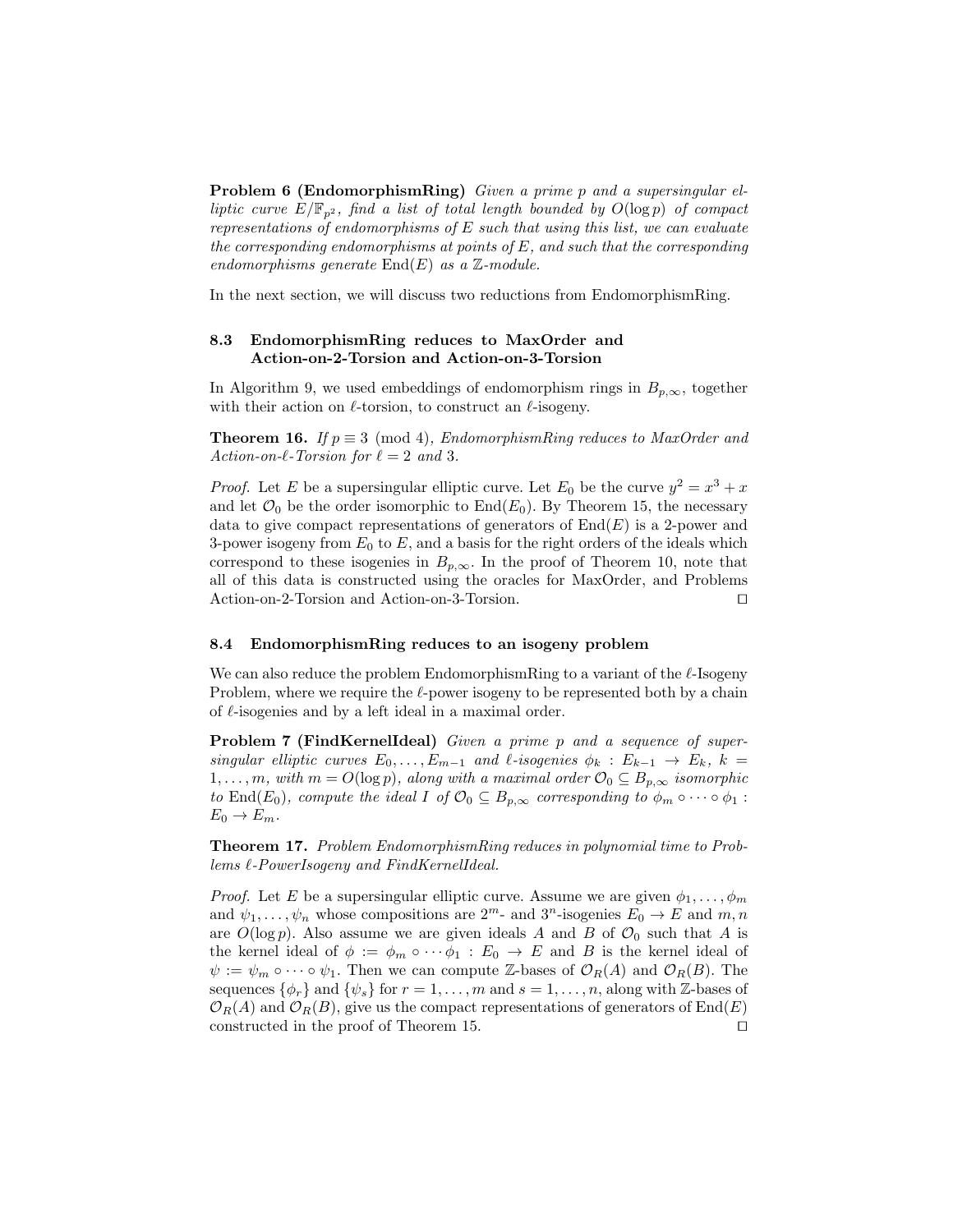#### Acknowledgments

We thank John Voight for many helpful discussions regarding orders in quaternion algebras and their connection with supersingular elliptic curves. We would also like to thank the anonymous referees for their helpful suggestions and corrections. Christophe Petit would like to thank Steven Galbraith, David Kohel, Luca De Feo, Jérome Plût, Damien Robert and Yan Bo Ti for numerous discussions on the results of [PL17] between 2011 and now.

#### References

- [ACC<sup>+</sup>17] Reza Azarderakhsh, Matthew Campagna, Craig Costello, Luca De Feo, Basil Hess, Amir Jalali, David Jao, Brian Koziel, Brian LaMacchia, Patrick Longa, Michael Naehrig, Joost Renes, Vladimir Soukharev, and David Urbanik. Supersingular isogeny key encapsulation. Submission to the NIST Post-Quantum Standardization project, 2017. https://csrc.nist.gov/ Projects/Post-Quantum-Cryptography/Round-1-Submissions.
- [BJS14] Jean-François Biasse, David Jao, and Anirudh Sankar. A quantum algorithm for computing isogenies between supersingular elliptic curves. In Progress in cryptology—INDOCRYPT 2014, volume 8885 of Lecture Notes in Comput. Sci., pages 428–442. Springer, Cham, 2014.
- [Brö09] Reinier Bröker. Constructing supersingular elliptic curves. J. Comb. Number Theory, 1(3):269–273, 2009.
- [Cer04] J. M. Cerviño. Supersingular elliptic curves and maximal quaternionic orders. In Mathematisches Institut, Georg-August-Universität Göttingen: Seminars Summer Term  $2004$ , pages 53–60. Universitätsdrucke Göttingen, Göttingen, 2004.
- [CG14] Ilya Chevyrev and Steven D. Galbraith. Constructing supersingular elliptic curves with a given endomorphism ring. LMS J. Comput. Math., 17(suppl. A):71–91, 2014.
- [CGL06] Denis Charles, Eyal Goren, and Kristin Lauter. Cryptographic hash functions from expander graphs. Cryptology ePrint Archive, Report 2006/021, 2006. https://eprint.iacr.org/2006/021.
- [CGL09] Denis X. Charles, Eyal Z. Goren, and Kristin Lauter. Cryptographic hash functions from expander graphs. J. Cryptology, 22(1):93–113, 2009.
- [Cor08] G. Cornacchia. Su di un metodo per la risoluzione in numeri interi dell' equazione  $\sum_{h=0}^{n} c_h x^{n-h} y^h = p$ . Giornale di Matematiche di Battaglini, 46:33–90, 1908.
- [Deu41] Max Deuring. Die Typen der Multiplikatorenringe elliptischer Funktionenkörper. Abh. Math. Sem. Univ. Hamburg, 14(1):197-272, 1941.
- [DFJP14] Luca De Feo, David Jao, and Jérôme Plût. Towards quantum-resistant cryptosystems from supersingular elliptic curve isogenies. J. Math. Cryptol., 3(3):209–247, 2014.
- [DG16] Christina Delfs and Steven D. Galbraith. Computing isogenies between supersingular elliptic curves over  $\mathbb{F}_p$ . Des. Codes Cryptogr., 78(2):425-440, 2016.
- [EHM17] Kirsten Eisenträger, Sean Hallgren, and Travis Morrison. On the hardness of computing endomorphism rings of supersingular elliptic curves. Cryptology ePrint Archive, Report 2017/986, 2017. https://eprint.iacr.org/2017/ 986.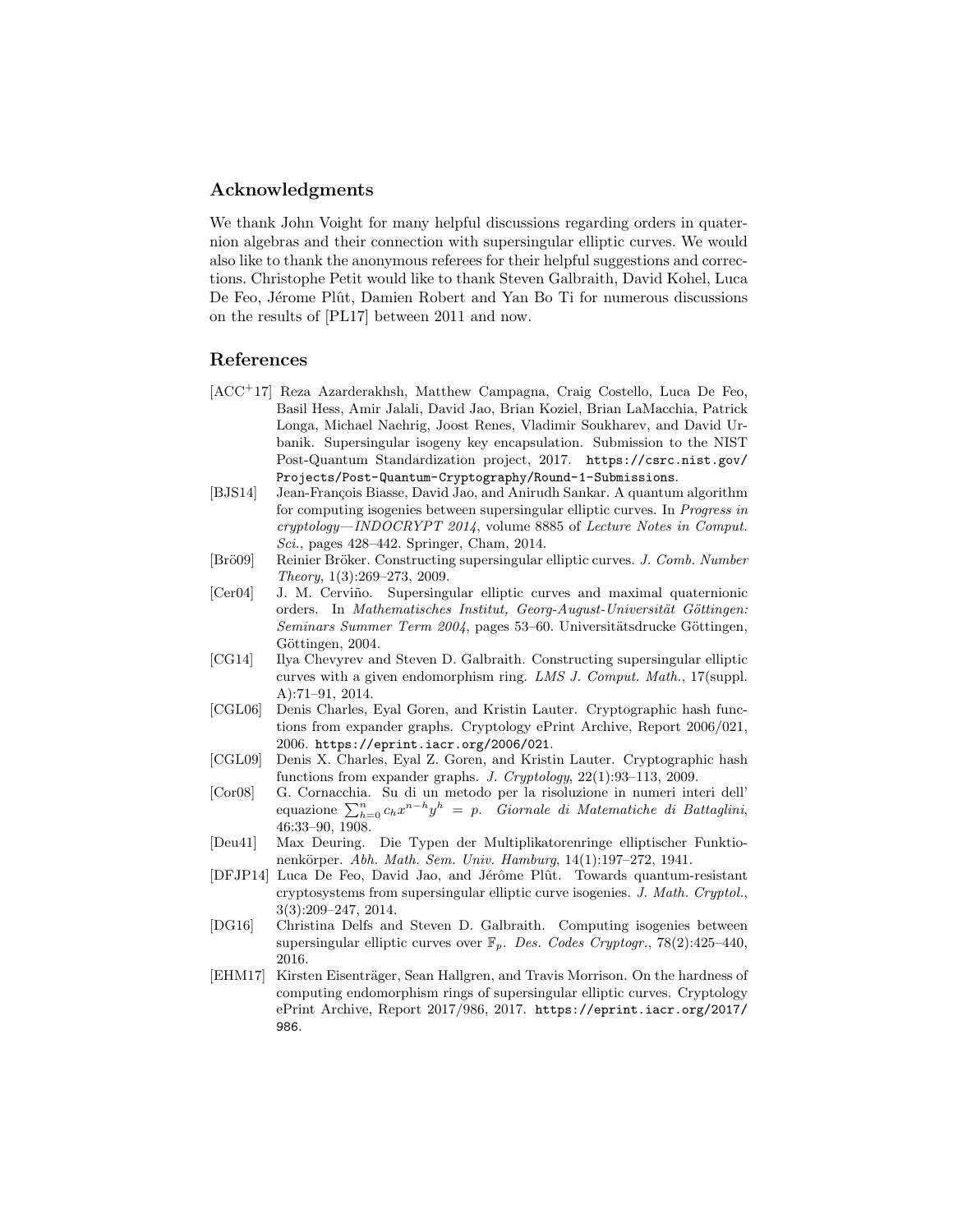- [Gal99] Steven D. Galbraith. Constructing isogenies between elliptic curves over finite fields. LMS J. Comput. Math., 2:118–138, 1999.
- [GPS17] Steven D. Galbraith, Christophe Petit, and Javier Silva. Identification protocols and signature schemes based on supersingular isogeny problems. In Tsuyoshi Takagi and Thomas Peyrin, editors, Advances in Cryptology – ASI-ACRYPT 2017, pages 3–33, Cham, 2017. Springer International Publishing.
- [GPST16] Steven D. Galbraith, Christophe Petit, Barak Shani, and Yan Bo Ti. On the security of supersingular isogeny cryptosystems. In Advances in cryptology-ASIACRYPT 2016. Part I, volume 10031 of Lecture Notes in Comput. Sci., pages 63–91. Springer, Berlin, 2016.
- [Gro87] Benedict H. Gross. Heights and the special values of L-series. In Number theory (Montreal, Que., 1985), volume 7 of CMS Conf. Proc., pages 115–187. Amer. Math. Soc., Providence, RI, 1987.
- [GW17] Alexandre Gélin and Benjamin Wesolowski. Loop-abort faults on supersingular isogeny cryptosystems. In Post-Quantum Cryptography, Tanja Lange and Tsuyoshi Takagi, editors, pages 93–106, Cham, 2017. Springer International Publishing.
- [HLW06] Shlomo Hoory, Nathan Linial, and Avi Wigderson. Expander graphs and their applications. Bull. Amer. Math. Soc. (N.S.), 43(4):439–561, 2006.
- [JDF11] David Jao and Luca De Feo. Towards quantum-resistant cryptosystems from supersingular elliptic curve isogenies. In Post-quantum cryptography, volume 7071 of Lecture Notes in Comput. Sci., pages 19–34. Springer, Heidelberg, 2011.
- [KLPT14] David Kohel, Kristin Lauter, Christophe Petit, and Jean-Pierre Tignol. On the quaternion  $\ell$ -isogeny path problem. LMS Journal of Computation and Mathematics, 17:418–432, 2014.
- [Koh96] David Kohel. Endomorphism rings of elliptic curves over finite fields. PhD thesis, University of California, Berkeley, 1996.
- [KV10] Markus Kirschmer and John Voight. Algorithmic enumeration of ideal classes for quaternion orders. SIAM J. Comput., 39(5):1714–1747, 2010.
- [Lan87] Serge Lang. Elliptic functions, volume 112 of Graduate Texts in Mathematics. Springer-Verlag, New York, second edition, 1987. With an appendix by J. Tate.
- [LM04] Kristin Lauter and Ken McMurdy. Explicit generators of endomorphism rings of supersingular elliptic curves. Preprint, 2004.
- [LO77] J. C. Lagarias and A. M. Odlyzko. Effective versions of the Chebotarev density theorem. In Algebraic number fields: L-functions and Galois properties (Proc. Sympos., Univ. Durham, Durham, 1975), pages 409–464. Academic Press, London, 1977.
- [Mes86] J.-F. Mestre. La méthode des graphes. Exemples et applications. In Proceedings of the international conference on class numbers and fundamental units of algebraic number fields (Katata, 1986), pages 217–242. Nagoya Univ., Nagoya, 1986.
- [NIS16] NIST. Post-quantum cryptography, 2016. csrc.nist.gov/Projects/ Post-Quantum-Cryptography; accessed 30-September-2017.
- [NS09] Phong Q. Nguyen and Damien Stehlé. Low-dimensional lattice basis reduction revisited. ACM Trans. Algorithms, 5(4):Art. 46, 48, 2009.
- [Pet17] Christophe Petit. Faster algorithms for isogeny problems using torsion point images. In Tsuyoshi Takagi and Thomas Peyrin, editors, Advances in Cryp $tology - ASIACRYPT 2017$ , pages 330–353, Cham, 2017. Springer International Publishing.